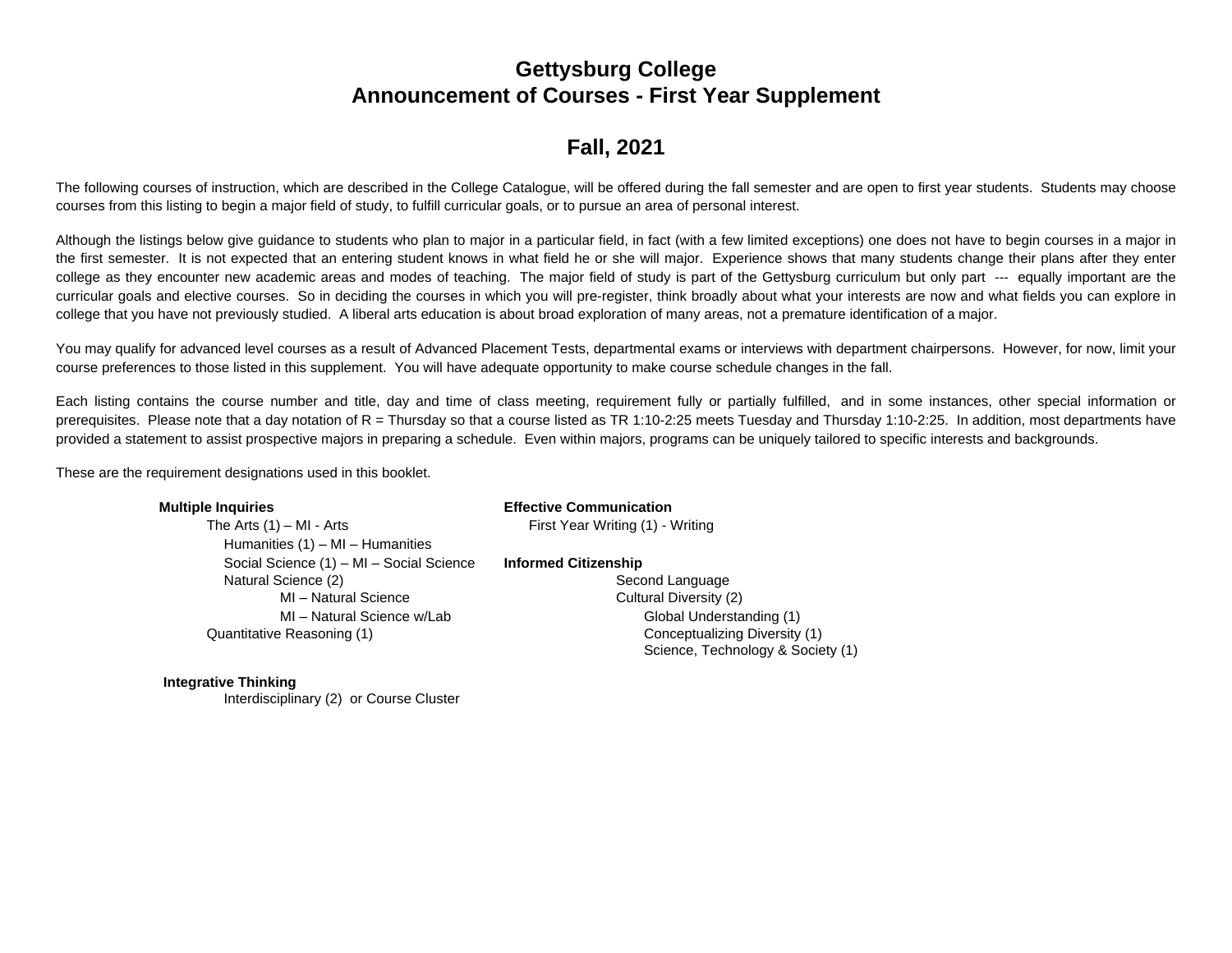Data Date: 06/11/2021 Page No.: 1 of 47

|            | <b>Africana Studies</b> |                          |                          |               |                                                       |                        |                                          |             |              |                    |                                             |                                                                                                                   |  |  |
|------------|-------------------------|--------------------------|--------------------------|---------------|-------------------------------------------------------|------------------------|------------------------------------------|-------------|--------------|--------------------|---------------------------------------------|-------------------------------------------------------------------------------------------------------------------|--|--|
| Subject    | Class No                | Catalog<br>Section       | Facility                 | Title<br>Days | <b>Meeting Time</b>                                   |                        | Instructor                               | Enrl<br>Cap | Enr<br>Tot   | Wait<br><b>Tot</b> | <b>Class Status</b>                         | <b>Curricular Goal</b>                                                                                            |  |  |
| <b>AFS</b> | 80410<br>84051          | 130<br>A<br>$\, {\bf B}$ | <b>TBA</b><br><b>TBA</b> | TR<br>TR      | Intro to African-Amer Studies<br>10:00 AM<br>10:00 AM | $11:15$ AM<br>11:15 AM | Hancock, Scott<br>Redden, Tyeshia Lashae | 30<br>30    | 21<br>$22\,$ | 8<br>14            |                                             | <b>Conceptualizing Diversity</b><br>Global Understanding<br>Interdisciplinary<br><b>Conceptualizing Diversity</b> |  |  |
|            |                         |                          |                          |               |                                                       |                        |                                          |             |              |                    |                                             | Global Understanding<br>Interdisciplinary                                                                         |  |  |
| <b>AFS</b> | 80576                   | 131<br>$\mathbf{A}$      | <b>TBA</b>               | <b>MW</b>     | Intro to African Studies<br>02:10 PM                  | 03:25 PM               | Nyiwul, Linus Mabughi                    | 30          | 21           | 10                 |                                             | <b>Conceptualizing Diversity</b><br>Global Understanding<br>Interdisciplinary                                     |  |  |
| <b>AFS</b> | 80392                   | 132<br>$\overline{A}$    | <b>TBA</b>               | <b>MW</b>     | Intro to Caribbean Studies<br>11:00 AM                | 12:15 PM               | Williams, Hakim Mohandas Amani           | 30          | 21           | 6                  |                                             | <b>Conceptualizing Diversity</b><br>Global Understanding<br>Interdisciplinary                                     |  |  |
| <b>AFS</b> | 80580                   | 244<br>$\mathbf{A}$      | <b>TBA</b>               | <b>TR</b>     | Jazz: Afr Amer Classical Music<br>02:35 PM            | 03:50 PM               | Austerlitz, Paul                         | 25          | 16           | $\mathbf{0}$       | <b>Combined Section: AFS</b><br>246/346     | <b>Conceptualizing Diversity</b><br>MI - Arts                                                                     |  |  |
| <b>AFS</b> | 80411                   | 250<br>$\mathbf{A}$      | <b>TBA</b>               | TR            | <b>Black Bodies in American Sport</b><br>02:35 PM     | 03:50 PM               | Redden, Tyeshia Lashae                   | 25          | 25           |                    | <b>CLASS CLOSED</b>                         | <b>Conceptualizing Diversity</b><br>Global Understanding                                                          |  |  |
| <b>AFS</b> | 84141                   | 251<br>A                 | <b>TBA</b>               | <b>MWF</b>    | Topics in Musicology: Global<br>01:10 PM              | 02:00 PM               | Leal, Cesar Andres                       | 20          | 19           | 3                  | <b>Combined Section:</b><br>AFS/LAS/MUS 251 | <b>Conceptualizing Diversity</b><br>Global Understanding<br>Interdisciplinary<br>MI - Arts                        |  |  |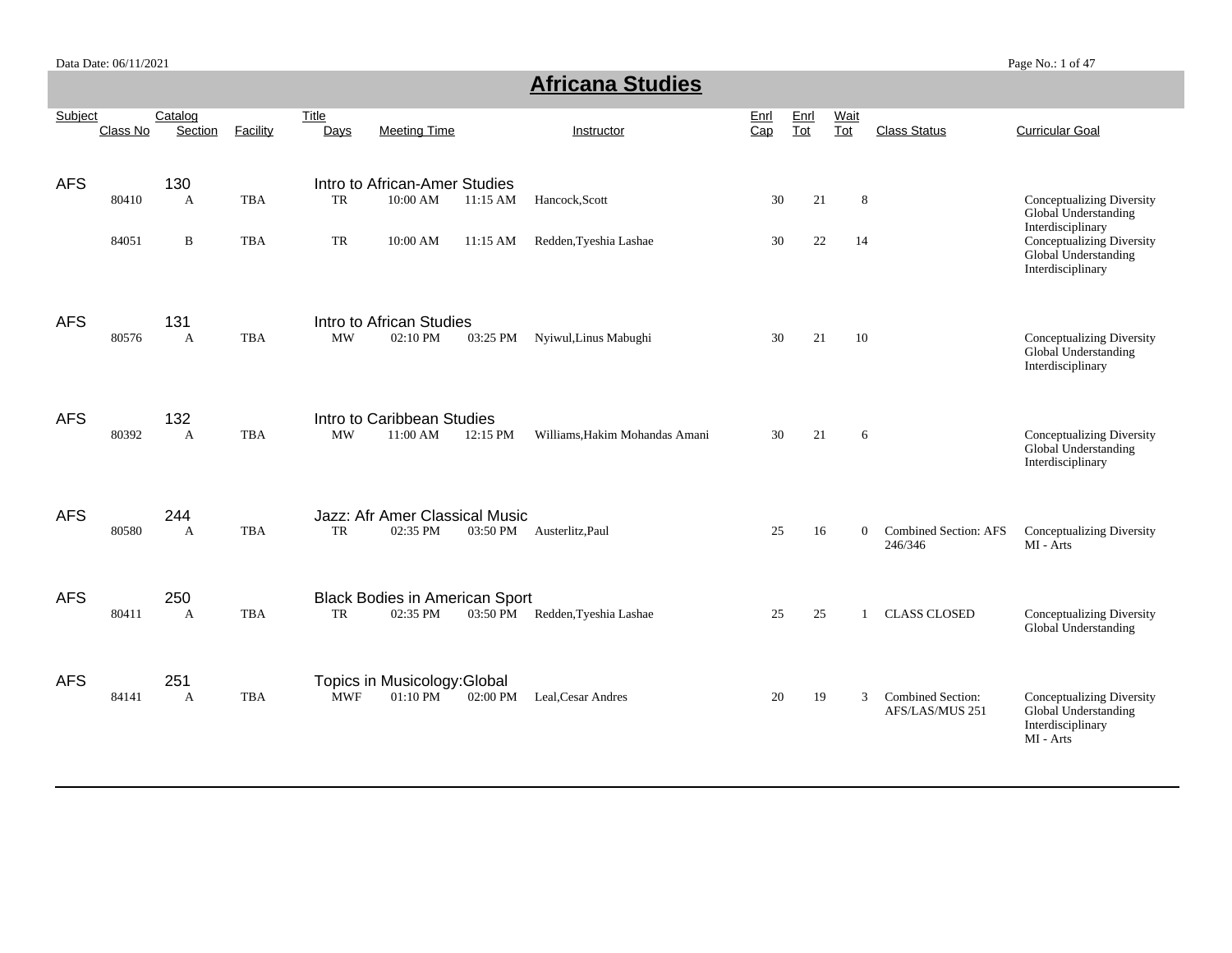|             |          |                    |            |                      |                             |          | Anthropology         |             |                    |                |                     |                                             |
|-------------|----------|--------------------|------------|----------------------|-----------------------------|----------|----------------------|-------------|--------------------|----------------|---------------------|---------------------------------------------|
| Subject     | Class No | Catalog<br>Section | Facility   | <b>Title</b><br>Days | <b>Meeting Time</b>         |          | Instructor           | Enrl<br>Cap | Enrl<br><b>Tot</b> | Wait<br>Tot    | <b>Class Status</b> | <b>Curricular Goal</b>                      |
| <b>ANTH</b> |          | 103                |            |                      | Intro to Cultural Anthro    |          |                      |             |                    |                |                     |                                             |
|             | 80120    | B                  | <b>TBA</b> | MW                   | 11:00 AM                    | 12:15 PM | Jones, Lewis Charles | 30          | 13                 | $\overline{7}$ |                     | Global Understanding<br>MI - Social Science |
|             | 80121    | A                  | <b>TBA</b> | <b>MWF</b>           | 08:00 AM                    | 08:50 AM | Perry, Donna Lynn    | 30          | 14                 | 5              |                     | Global Understanding<br>MI - Social Science |
|             | 80122    | $\mathsf{C}$       | TBA        | MW                   | 02:10 PM                    | 03:25 PM | Jones, Lewis Charles | 30          | 14                 | 5              |                     | Global Understanding<br>MI - Social Science |
|             | 83917    | D                  | <b>TBA</b> | <b>TR</b>            | 08:30 AM                    | 09:45 AM | Evrard, Amy Young    | 30          | 15                 | 6              |                     | Global Understanding<br>MI - Social Science |
|             |          |                    |            |                      |                             |          |                      |             |                    |                |                     |                                             |
| <b>ANTH</b> |          | 106                |            |                      | Introduction to Archaeology |          |                      |             |                    |                |                     |                                             |
|             | 80123    | A                  | <b>TBA</b> | <b>TR</b>            | 08:30 AM                    | 09:45 AM | Jones, Lewis Charles | 30          | 13                 | 2              |                     | Global Understanding<br>MI - Social Science |
|             | 80584    | B                  | TBA        | <b>TR</b>            | 02:35 PM                    | 03:50 PM | Staff                | 30          | 14                 | $\mathbf{0}$   |                     | Global Understanding<br>MI - Social Science |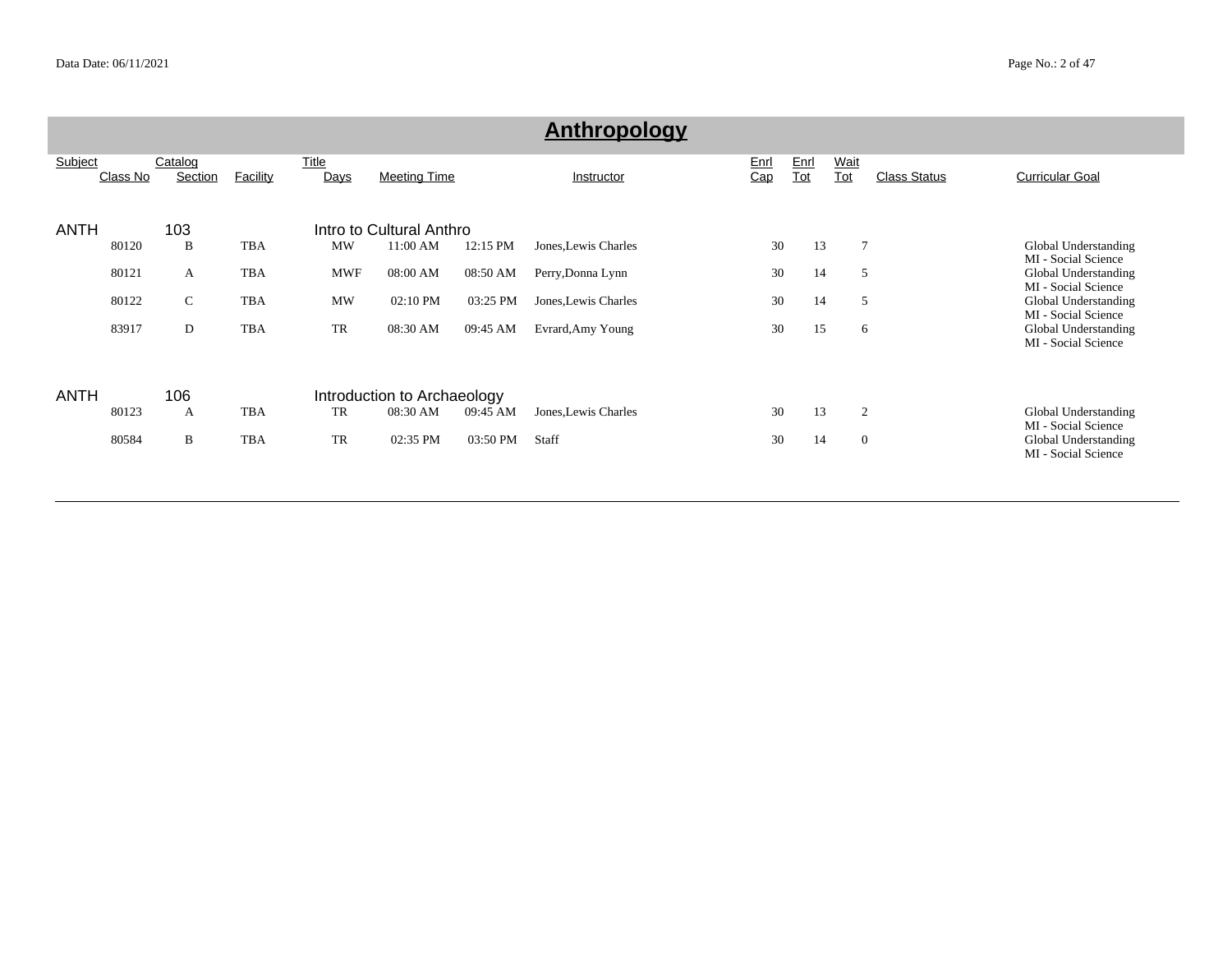|         | <b>Arabic</b>  |                    |            |                      |                                                    |                      |                                                        |                           |                    |                                    |                                  |                        |  |  |
|---------|----------------|--------------------|------------|----------------------|----------------------------------------------------|----------------------|--------------------------------------------------------|---------------------------|--------------------|------------------------------------|----------------------------------|------------------------|--|--|
| Subject | Class No       | Catalog<br>Section | Facility   | <u>Title</u><br>Days | <b>Meeting Time</b>                                |                      | Instructor                                             | <b>Enrl</b><br><u>Cap</u> | Enrl<br><b>Tot</b> | <u>Wait</u><br><b>Tot</b>          | <b>Class Status</b>              | <b>Curricular Goal</b> |  |  |
| ARB     | 80015<br>80234 | 101<br>A<br>B      | TBA<br>TBA | MTWR<br>MTWR         | <b>Elementary Arabic</b><br>$10:00$ AM<br>11:00 AM | 10:50 AM<br>11:50 AM | Said Ramadan, Abdulkareem<br>Said Ramadan, Abdulkareem | 20<br>20                  |                    | $\left( \right)$<br>$\overline{2}$ | $\overline{0}$<br>$\overline{0}$ |                        |  |  |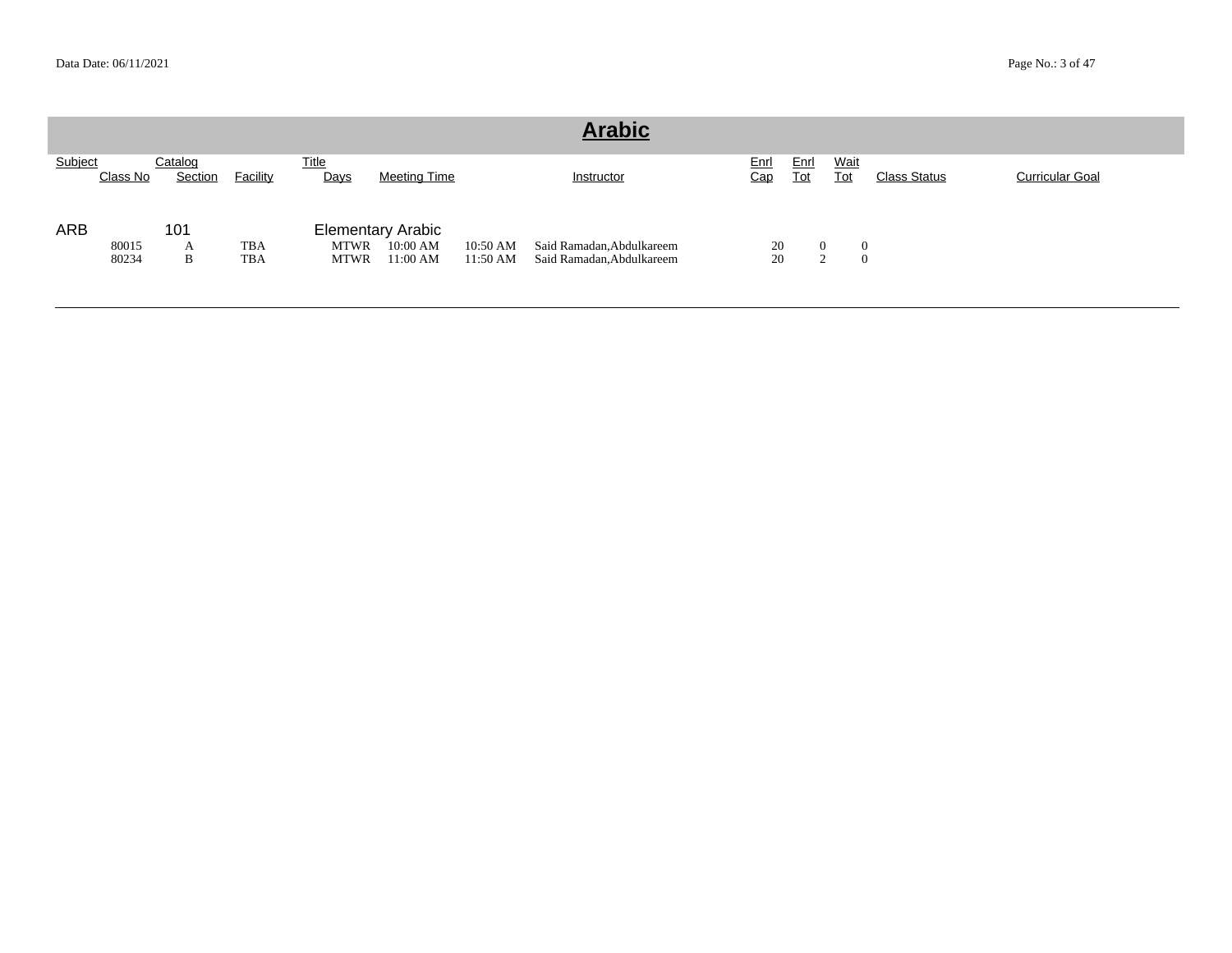| <b>Art History</b>   |                    |          |                                                                       |                       |                                                                |                     |                                   |  |  |  |  |  |
|----------------------|--------------------|----------|-----------------------------------------------------------------------|-----------------------|----------------------------------------------------------------|---------------------|-----------------------------------|--|--|--|--|--|
| Subject<br>Class No  | Catalog<br>Section | Facility | <b>Title</b><br><b>Meeting Time</b><br>Days                           | Instructor            | Enrl<br><b>Wait</b><br>Enrl<br><b>Tot</b><br><b>Tot</b><br>Cap | <b>Class Status</b> | <b>Curricular Goal</b>            |  |  |  |  |  |
| ARTH<br>80250        | 125<br>A           | TBA      | Survey of Western Art<br>01:10 PM<br>TR<br>02:25 PM                   | Else, Felicia Marlene | 25<br>15                                                       |                     | MI - Arts                         |  |  |  |  |  |
| ARTH<br>80516        | 126<br>A           | TBA      | Modern and Contemporary Art<br><b>MWF</b><br>$10:50$ AM<br>$10:00$ AM | Staff                 | 25<br>15                                                       | 2                   | MI - Arts                         |  |  |  |  |  |
| <b>ARTH</b><br>80133 | 131<br>A           | TBA      | Introduction to Asian Art<br>TR<br>$10:00$ AM<br>$11:15$ AM           | Sun Yan               | 18<br>25                                                       | 2                   | Global Understanding<br>MI - Arts |  |  |  |  |  |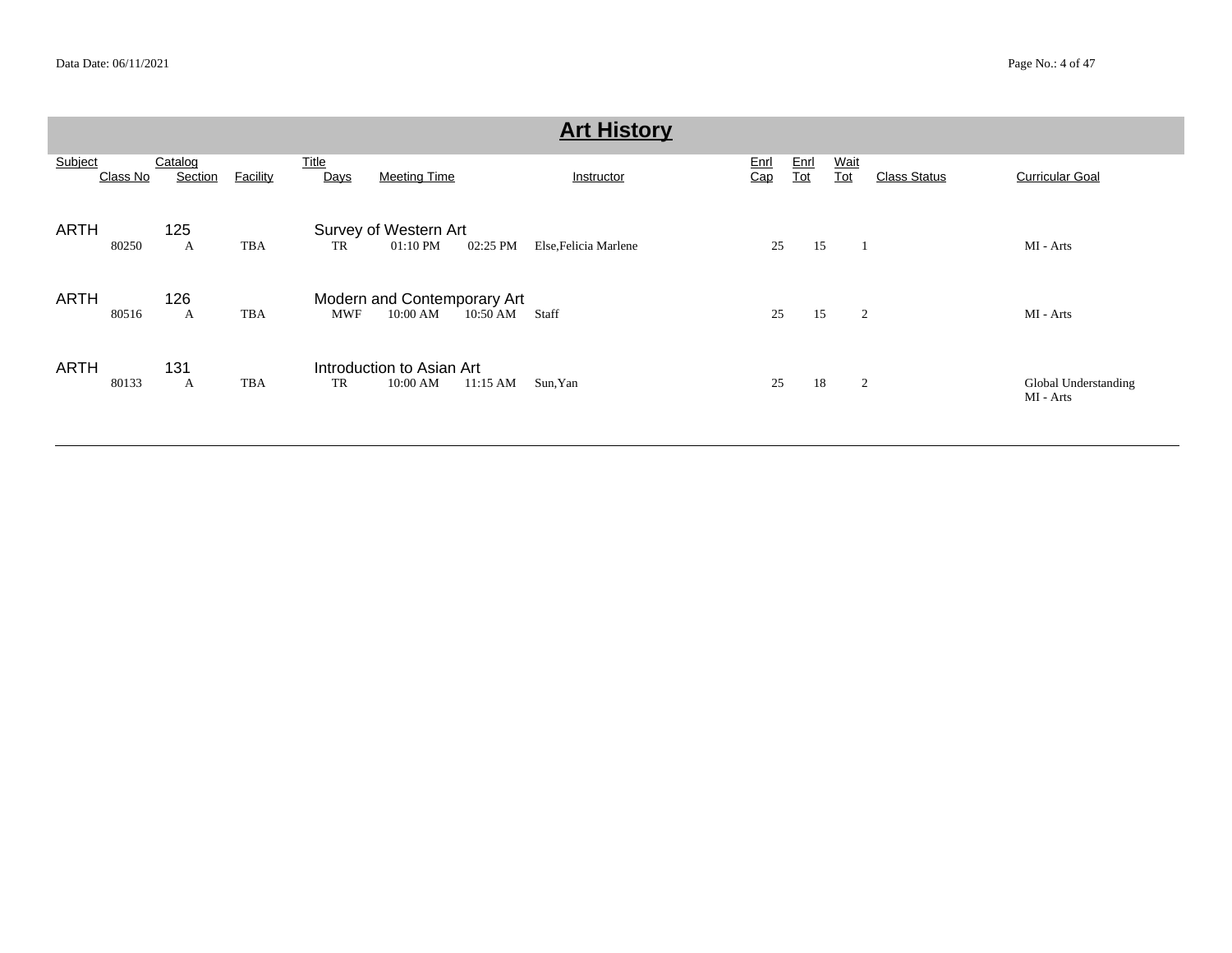|             | <b>Art Studio</b> |         |            |              |                         |          |                           |      |                                  |             |                     |                        |  |  |
|-------------|-------------------|---------|------------|--------------|-------------------------|----------|---------------------------|------|----------------------------------|-------------|---------------------|------------------------|--|--|
|             |                   |         |            |              |                         |          |                           |      |                                  |             |                     |                        |  |  |
| Subject     |                   | Catalog |            | <b>Title</b> |                         |          |                           | Enrl | <u>Enrl</u>                      | <b>Wait</b> |                     |                        |  |  |
|             | Class No          | Section | Facility   | Days         | <b>Meeting Time</b>     |          | Instructor                | Cap  | $\underline{\operatorname{Tot}}$ | Tot         | <b>Class Status</b> | <b>Curricular Goal</b> |  |  |
|             |                   |         |            |              |                         |          |                           |      |                                  |             |                     |                        |  |  |
|             |                   |         |            |              |                         |          |                           |      |                                  |             |                     |                        |  |  |
| <b>ARTS</b> |                   | 141     |            |              | Introduction to Drawing |          |                           |      |                                  |             |                     |                        |  |  |
|             | 80167             | A       | <b>TBA</b> | TR           | 06:30 PM                | 08:20 PM | Staff                     | 15   | 4                                |             |                     | MI - Arts              |  |  |
|             | 80168             | B       | <b>TBA</b> | MW           | $09:00$ AM              | 10:50 AM | Gebhart, Tina Michelle    | 15   |                                  |             | $\theta$            | MI - Arts              |  |  |
|             | 80170             | C       | <b>TBA</b> | TR           | $01:10$ PM              | 03:00 PM | Warwick, Mark K.          | 15   | 6                                |             |                     | MI - Arts              |  |  |
|             | 80249             | D       | TBA        | TR           | $01:10$ PM              | 03:00 PM | Stiegemeier, Austin Keith | 15   |                                  |             | $\sim$              | MI - Arts              |  |  |
|             | 84059             | E       | <b>TBA</b> | MW           | $01:10$ PM              | 03:00 PM | Staff                     | 15   |                                  |             |                     | MI - Arts              |  |  |
|             |                   |         |            |              |                         |          |                           |      |                                  |             |                     |                        |  |  |
|             |                   |         |            |              |                         |          |                           |      |                                  |             |                     |                        |  |  |
|             |                   |         |            |              |                         |          |                           |      |                                  |             |                     |                        |  |  |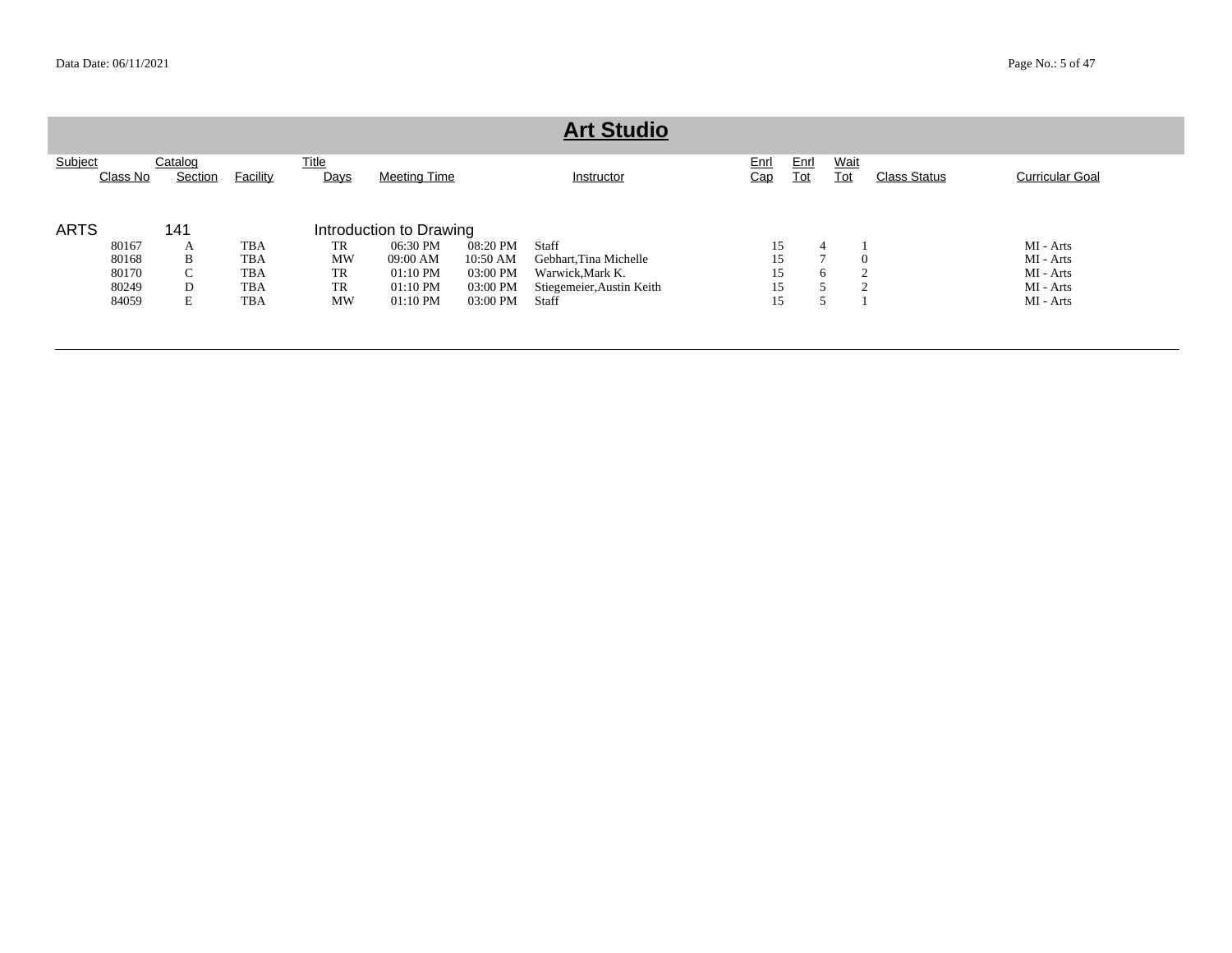|                                                                  | <b>Astronomy</b>                                  |                                                                                  |                                               |                                                                                                          |                                                                      |                                                                                                                                  |                                  |                                 |                           |                     |                                                          |  |  |
|------------------------------------------------------------------|---------------------------------------------------|----------------------------------------------------------------------------------|-----------------------------------------------|----------------------------------------------------------------------------------------------------------|----------------------------------------------------------------------|----------------------------------------------------------------------------------------------------------------------------------|----------------------------------|---------------------------------|---------------------------|---------------------|----------------------------------------------------------|--|--|
| Subject<br>Class No                                              | Catalog<br>Section                                | Facility                                                                         | <b>Title</b><br>Days                          | <b>Meeting Time</b>                                                                                      |                                                                      | Instructor                                                                                                                       | Enrl<br>$\mathsf{Cap}$           | <b>Enrl</b><br>$Tot$            | <u>Wait</u><br><b>Tot</b> | <b>Class Status</b> | <b>Curricular Goal</b>                                   |  |  |
| <b>AST</b><br>83962<br>83963<br>83964<br>83965<br>83969<br>83970 | 101<br>A<br>B<br>L1<br>L2<br>L <sub>3</sub><br>L4 | <b>TBA</b><br><b>TBA</b><br><b>TBA</b><br><b>TBA</b><br><b>TBA</b><br><b>TBA</b> | <b>MWF</b><br><b>MWF</b><br>M<br>m.<br>W<br>R | Solar System Astronomy<br>$01:10$ PM<br>$02:10$ PM<br>$07:00$ PM<br>$07:00$ PM<br>$07:00$ PM<br>07:00 PM | 02:00 PM<br>03:00 PM<br>10:00 PM<br>10:00 PM<br>10:00 PM<br>10:00 PM | Milingo, Jacquelynne Brenda<br>Milingo, Jacquelynne Brenda<br>Clarke.Ian R.<br>Clarke.Ian R.<br>Clarke, Ian R.<br>Clarke, Ian R. | 40<br>40<br>20<br>20<br>20<br>20 | 30<br>21<br>19<br>13<br>9<br>10 | 6<br>9<br>9<br>3          | <b>CLASS CLOSED</b> | MI - Natural Science w/Lab<br>MI - Natural Science w/Lab |  |  |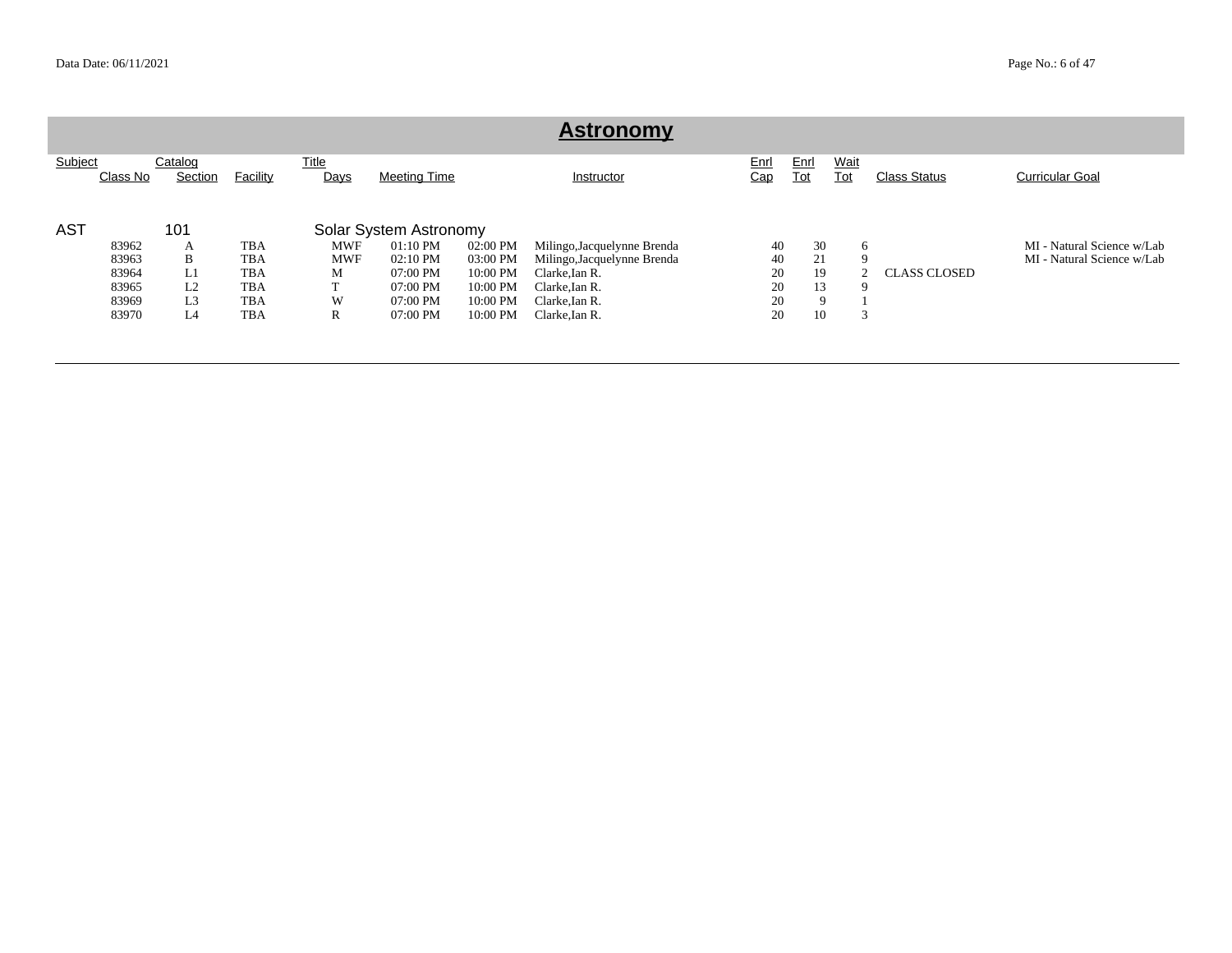| <b>Biology</b> |          |                 |            |              |                                  |          |                          |      |                |                  |                     |                            |  |  |
|----------------|----------|-----------------|------------|--------------|----------------------------------|----------|--------------------------|------|----------------|------------------|---------------------|----------------------------|--|--|
|                |          |                 |            |              |                                  |          |                          |      |                |                  |                     |                            |  |  |
| Subject        |          | Catalog         |            | Title        |                                  |          |                          | Enrl | Enrl           | Wait             |                     |                            |  |  |
|                | Class No | Section         | Facility   | Days         | <b>Meeting Time</b>              |          | Instructor               | Cap  | $Tot$          | <b>Tot</b>       | <b>Class Status</b> | <b>Curricular Goal</b>     |  |  |
|                |          |                 |            |              |                                  |          |                          |      |                |                  |                     |                            |  |  |
|                |          |                 |            |              |                                  |          |                          |      |                |                  |                     |                            |  |  |
| <b>BIO</b>     |          | 101             |            |              | <b>Basic Biological Concepts</b> |          |                          |      |                |                  |                     |                            |  |  |
|                | 80221    | A               | <b>TBA</b> | <b>MWF</b>   | 09:00 AM                         | 09:50 AM | Klabonski.Lauren Allison | 46   | 45             |                  | <b>CLASS CLOSED</b> | MI - Natural Science w/Lab |  |  |
|                | 80222    | L <sub>01</sub> | <b>TBA</b> | R            | $01:10$ PM                       | 04:00 PM | Staff                    | 16   | 16             |                  | <b>CLASS CLOSED</b> |                            |  |  |
|                | 80223    | L <sub>02</sub> | <b>TBA</b> | $\mathbb{R}$ | $07:00$ PM                       | 09:50 PM | Staff                    | 16   | 15             | 3                | <b>CLASS CLOSED</b> |                            |  |  |
|                | 84164    | L <sub>03</sub> | <b>TBA</b> | W            | 07:00 PM                         | 09:50 PM | Staff                    | 14   | 14             | $\Omega$         | <b>CLASS CLOSED</b> |                            |  |  |
|                |          |                 |            |              |                                  |          |                          |      |                |                  |                     |                            |  |  |
|                |          |                 |            |              |                                  |          |                          |      |                |                  |                     |                            |  |  |
| <b>BIO</b>     |          | 111             |            |              | Intro to Ecology & Evolution     |          |                          |      |                |                  |                     |                            |  |  |
|                | 80099    | A               | <b>TBA</b> | <b>MWF</b>   | $09:00$ AM                       | 09:50 AM | Trillo, Paula Alejandra  | 32   | 6              |                  |                     | MI - Natural Science w/Lab |  |  |
|                | 80100    | B               | <b>TBA</b> | <b>MWF</b>   | $10:00$ AM                       | 10:50 AM | Delesalle, Veronique A.  | 32   | $\overline{4}$ | $\overline{1}$   |                     | MI - Natural Science w/Lab |  |  |
|                | 80101    | L <sub>01</sub> | <b>TBA</b> | M            | $01:10$ PM                       | 04:00 PM | Staff                    | 16   | $\overline{7}$ | 3                |                     |                            |  |  |
|                | 80102    | L <sub>02</sub> | <b>TBA</b> | M            | 07:00 PM                         | 09:50 PM | Staff                    | 16   | 3              | $\mathfrak{2}$   |                     |                            |  |  |
|                | 80103    | L <sub>03</sub> | <b>TBA</b> | W            | $01:10$ PM                       | 04:00 PM | Staff                    | 16   |                | $\mathbf{0}$     |                     |                            |  |  |
|                | 80104    | L <sub>04</sub> | <b>TBA</b> | T            | $01:10$ PM                       | 04:00 PM | Staff                    | 16   | $\frac{2}{3}$  | 3                |                     |                            |  |  |
|                | 80105    | L <sub>05</sub> | TBA        | T            | $07:00$ PM                       | 09:50 PM | Staff                    | 16   |                |                  |                     |                            |  |  |
|                | 80438    | $\mathbf C$     | <b>TBA</b> | <b>MWF</b>   | 08:00 AM                         | 08:50 AM | Urcuyo, Istvan A.        | 32   | $\sqrt{2}$     |                  |                     | MI - Natural Science w/Lab |  |  |
|                | 80439    | D               | <b>TBA</b> | <b>MWF</b>   | 09:00 AM                         | 09:50 AM | Kerney, Ryan             | 32   | $\overline{4}$ | $\overline{4}$   |                     | MI - Natural Science w/Lab |  |  |
|                | 80440    | E               | <b>TBA</b> | <b>MWF</b>   | $10:00$ AM                       | 10:50 AM | Trillo, Paula Alejandra  | 32   | 5              | $\boldsymbol{0}$ |                     | MI - Natural Science w/Lab |  |  |
|                | 80441    | F               | <b>TBA</b> | <b>MWF</b>   | 11:00 AM                         | 11:50 AM | Ferster, Betty Susan     | 32   | $\overline{7}$ | 5                |                     | MI - Natural Science w/Lab |  |  |
|                | 80442    | L06             | <b>TBA</b> | M            | $01:10$ PM                       | 04:00 PM | Kerney, Ryan             | 16   | $\mathfrak{Z}$ | $\mathbf{0}$     |                     |                            |  |  |
|                | 80443    | L <sub>08</sub> | <b>TBA</b> | T            | 08:30 AM                         | 11:20 AM | Kerney, Ryan             | 16   | $\overline{0}$ | $\mathbf{0}$     |                     |                            |  |  |
|                | 80444    | L <sub>09</sub> | <b>TBA</b> | T            | $01:10$ PM                       | 04:00 PM | Staff                    | 16   |                |                  |                     |                            |  |  |
|                | 80445    | L10             | <b>TBA</b> | T            | 07:00 PM                         | 09:50 PM | Staff                    | 16   | $\overline{0}$ |                  |                     |                            |  |  |
|                | 80446    | L11             | <b>TBA</b> | W            | $01:10$ PM                       | 04:00 PM | Staff                    | 16   | 3              | $\mathbf{0}$     |                     |                            |  |  |
|                | 80447    | L12             | <b>TBA</b> | W            | 07:00 PM                         | 09:50 PM | Staff                    | 16   | 5              | $\overline{1}$   |                     |                            |  |  |
|                | 80858    | L <sub>07</sub> | <b>TBA</b> | M            | 07:00 PM                         | 09:50 PM | Staff                    | 16   | $\Omega$       | $\overline{0}$   |                     |                            |  |  |
|                |          |                 |            |              |                                  |          |                          |      |                |                  |                     |                            |  |  |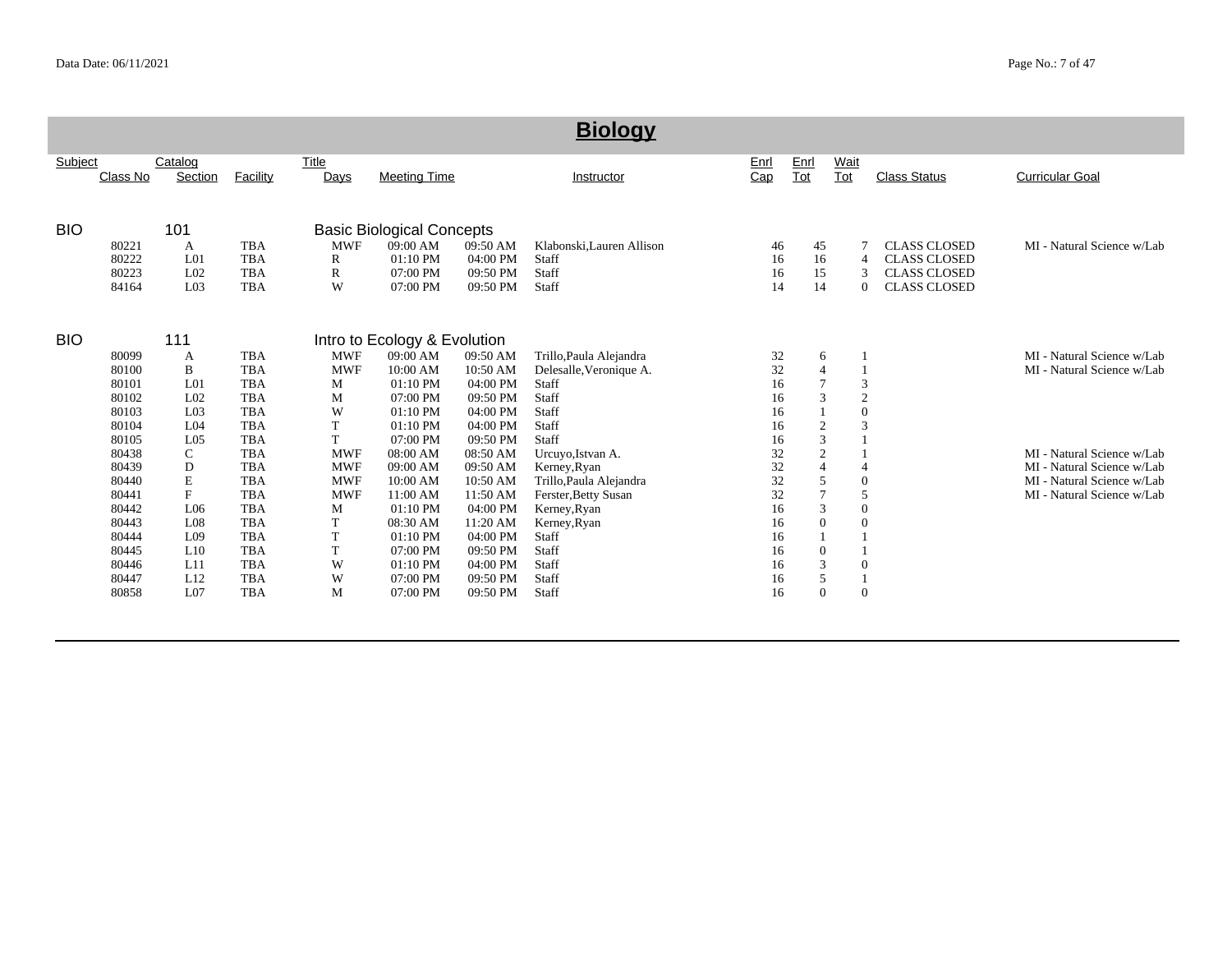|                                                                                              | <b>Chemistry</b>                                                                                                                                       |                                                                                                |                                                  |                                                                                                            |                                                                                                          |                                                                                     |                                                    |                                                                                                                              |                                                                                                                                                              |                     |                            |  |  |  |
|----------------------------------------------------------------------------------------------|--------------------------------------------------------------------------------------------------------------------------------------------------------|------------------------------------------------------------------------------------------------|--------------------------------------------------|------------------------------------------------------------------------------------------------------------|----------------------------------------------------------------------------------------------------------|-------------------------------------------------------------------------------------|----------------------------------------------------|------------------------------------------------------------------------------------------------------------------------------|--------------------------------------------------------------------------------------------------------------------------------------------------------------|---------------------|----------------------------|--|--|--|
| Subject<br>Class No                                                                          | Catalog<br>Section                                                                                                                                     | Facility                                                                                       | <b>Title</b><br>Days                             | <b>Meeting Time</b>                                                                                        |                                                                                                          | Instructor                                                                          | <u>Enrl</u><br>Cap                                 | Enrl<br><b>Tot</b>                                                                                                           | <b>Wait</b><br>$Tot$                                                                                                                                         | <b>Class Status</b> | <b>Curricular Goal</b>     |  |  |  |
| <b>CHEM</b><br>80793<br>80794<br>83989<br>83990                                              | $107-I$<br>LI01<br>LI <sub>02</sub><br>DI1<br>DI <sub>2</sub>                                                                                          | <b>TBA</b><br>TBA<br><b>TBA</b><br><b>TBA</b>                                                  | T<br>$\mathbf T$<br>$\mathbf T$<br>$\mathbb{R}$  | <b>Chemical Structure &amp; Bonding</b><br>01:10 PM<br>06:30 PM<br>08:30 AM<br>08:30 AM                    | 05:00 PM<br>10:30 PM<br>09:45 AM<br>09:45 AM                                                             | Suryn, Gregory Michael<br>Staff<br>Suryn, Gregory Michael<br>Suryn, Gregory Michael | 16<br>16<br>16<br>16                               | $\,8\,$<br>8<br>9<br>$\overline{7}$                                                                                          | $\boldsymbol{0}$<br>$\boldsymbol{0}$<br>$\boldsymbol{0}$<br>$\boldsymbol{0}$                                                                                 |                     |                            |  |  |  |
| <b>CHEM</b><br>80792                                                                         | $107 -$<br>$\bf{I}$                                                                                                                                    | <b>TBA</b>                                                                                     | <b>MWF</b>                                       | ChemistryThroughYour Eyes(Art)<br>$08:00$ AM                                                               |                                                                                                          | 08:50 AM Suryn, Gregory Michael                                                     | 32                                                 | 16                                                                                                                           | $\boldsymbol{0}$                                                                                                                                             |                     | MI - Natural Science w/Lab |  |  |  |
| <b>CHEM</b><br>80032                                                                         | 107<br>$\mathsf{C}$                                                                                                                                    | <b>TBA</b>                                                                                     | <b>MWF</b>                                       | <b>Chemical Structure &amp; Bonding</b><br>09:00 AM                                                        | 09:50 AM Staff                                                                                           |                                                                                     | 37                                                 | $\mathbf{1}$                                                                                                                 | $\boldsymbol{0}$                                                                                                                                             |                     | MI - Natural Science w/Lab |  |  |  |
| <b>CHEM</b><br>80431                                                                         | 107<br>$\mathbf E$                                                                                                                                     | <b>TBA</b>                                                                                     | <b>MWF</b>                                       | Chemistry in Your Backyard(Env<br>11:00 AM                                                                 |                                                                                                          | 11:50 AM Wedlock, Michael R.                                                        | 37                                                 | 8                                                                                                                            | $\boldsymbol{0}$                                                                                                                                             |                     | MI - Natural Science w/Lab |  |  |  |
| <b>CHEM</b><br>80033                                                                         | 107<br>${\rm D}$                                                                                                                                       | TBA                                                                                            | <b>MWF</b>                                       | Chemistry of Drugs (Medicine)<br>10:00 AM                                                                  |                                                                                                          | 10:50 AM Jameson, Donald L.                                                         | 37                                                 | 16                                                                                                                           | $\boldsymbol{0}$                                                                                                                                             |                     | MI - Natural Science w/Lab |  |  |  |
| <b>CHEM</b><br>80031                                                                         | 107<br>$\mathbf{A}$                                                                                                                                    | TBA                                                                                            | <b>MWF</b>                                       | <b>Chemistry of Stuff</b><br>08:00 AM                                                                      | 08:50 AM                                                                                                 | Buettner, Katherine Michelle                                                        | 37                                                 | $\overline{4}$                                                                                                               | $\mathbf{0}$                                                                                                                                                 |                     | MI - Natural Science w/Lab |  |  |  |
| <b>CHEM</b><br>80484                                                                         | 107<br>B                                                                                                                                               | TBA                                                                                            | <b>MWF</b>                                       | Chemistry of Your Stuff<br>09:00 AM                                                                        |                                                                                                          | 09:50 AM Buettner, Katherine Michelle                                               | 37                                                 | $\tau$                                                                                                                       | $\mathbf{0}$                                                                                                                                                 |                     | MI - Natural Science w/Lab |  |  |  |
| <b>CHEM</b><br>80034<br>80035<br>80036<br>80037<br>80038<br>80039<br>80040<br>80176<br>80349 | 107<br>L <sub>01</sub><br>L <sub>02</sub><br>L <sub>03</sub><br>L <sub>04</sub><br>L <sub>05</sub><br>L <sub>06</sub><br>L07<br>L08<br>L <sub>09</sub> | <b>TBA</b><br>TBA<br><b>TBA</b><br>TBA<br>TBA<br><b>TBA</b><br>TBA<br><b>TBA</b><br><b>TBA</b> | Lab<br>M<br>M<br>M<br>T<br>T<br>W<br>W<br>W<br>W | 01:10 PM<br>01:10 PM<br>06:30 PM<br>$01:10$ PM<br>06:30 PM<br>01:10 PM<br>01:10 PM<br>06:30 PM<br>06:30 PM | 05:00 PM<br>05:00 PM<br>10:30 PM<br>05:00 PM<br>10:30 PM<br>05:00 PM<br>05:00 PM<br>10:30 PM<br>10:30 PM | Staff<br>Staff<br>Staff<br>Staff<br>Staff<br>Staff<br>Staff<br>Staff<br>Staff       | 16<br>16<br>16<br>16<br>16<br>16<br>16<br>16<br>16 | 5<br>$\mathfrak{S}$<br>$\sqrt{2}$<br>8<br>$\overline{4}$<br>$\mathfrak{Z}$<br>$\sqrt{2}$<br>$\overline{2}$<br>$\overline{1}$ | $\mathbf{0}$<br>$\boldsymbol{0}$<br>$\boldsymbol{0}$<br>$\overline{0}$<br>$\mathbf{0}$<br>$\boldsymbol{0}$<br>$\overline{0}$<br>$\boldsymbol{0}$<br>$\Omega$ |                     |                            |  |  |  |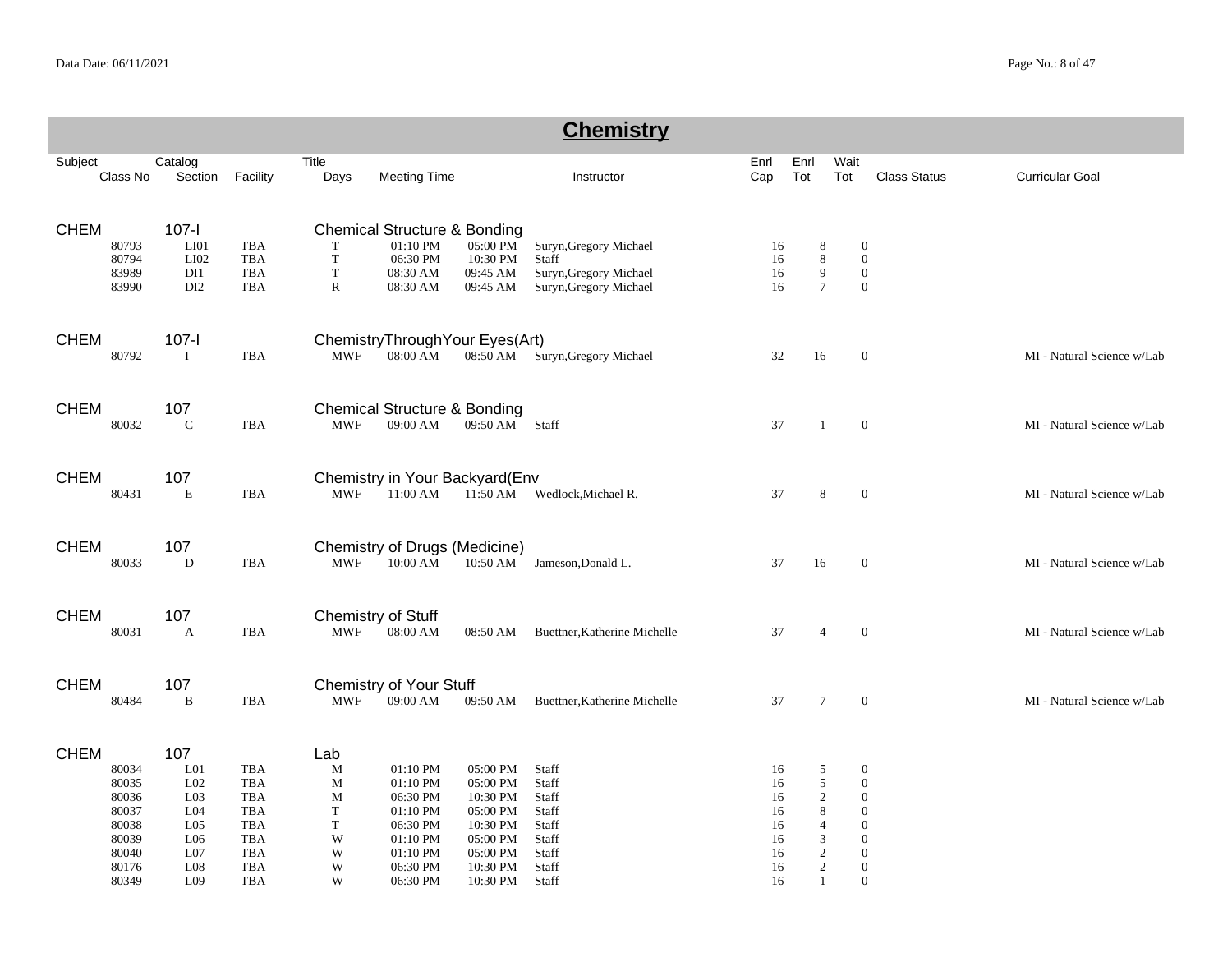| Data Date: 06/11/2021 |                 |            |     |            |          |       |    |  | Page No.: |
|-----------------------|-----------------|------------|-----|------------|----------|-------|----|--|-----------|
| CHEM                  | 107             |            | ∟ab |            |          |       |    |  |           |
| 80393                 | L <sub>10</sub> | <b>TBA</b> | R   | 01:10 PM   | 05:00 PM | Staff | 16 |  |           |
| 80432                 | L11             | TBA        | R   | $01:10$ PM | 05:00 PM | Staff | 16 |  |           |
| 80433                 | L12             | TBA        | R   | 06:30 PM   | 10:30 PM | Staff | 16 |  |           |

Page No.: 9 of 47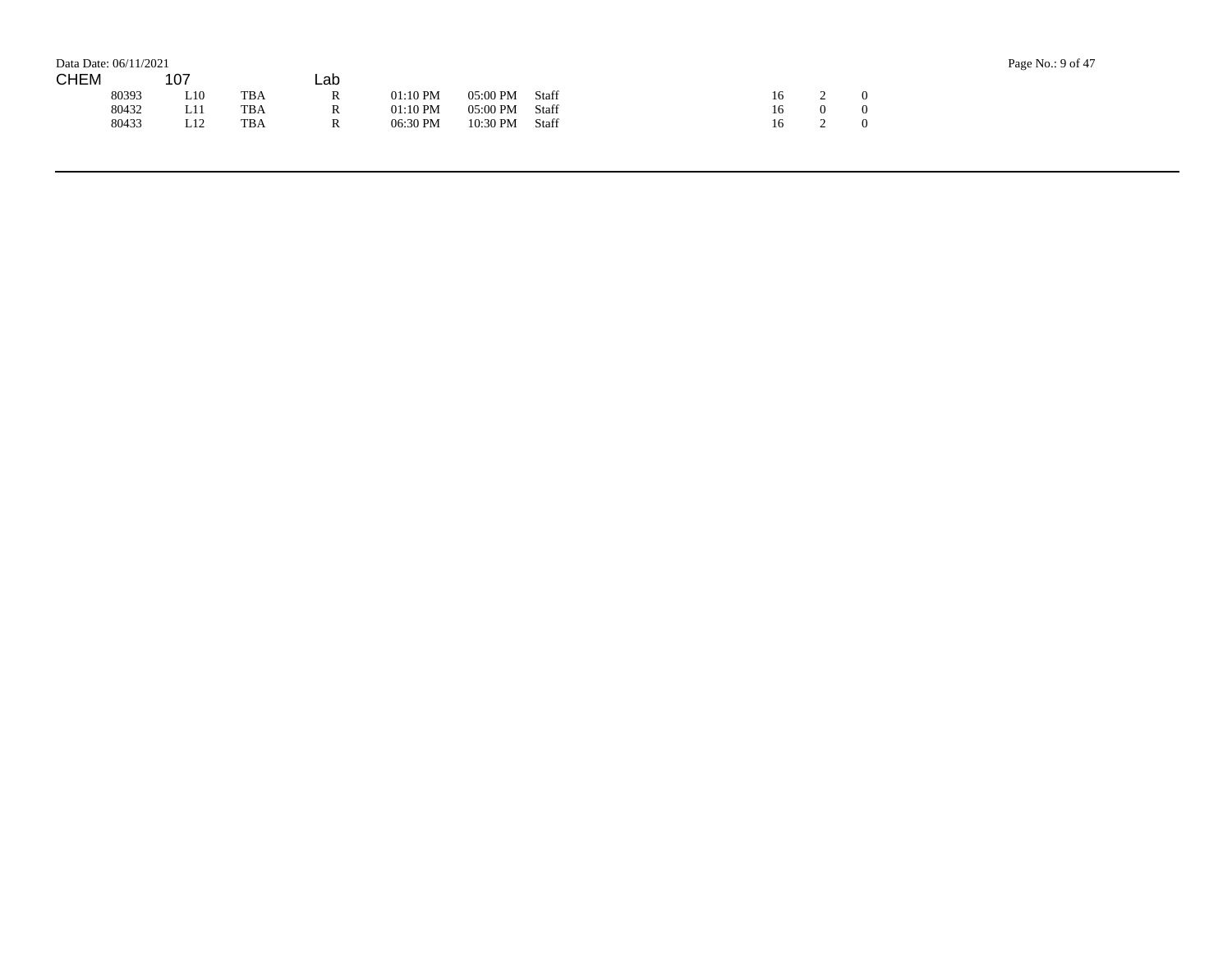|            | <b>Chinese</b> |                    |                 |                      |                                                  |                      |                      |                        |                                            |                              |                        |  |  |  |
|------------|----------------|--------------------|-----------------|----------------------|--------------------------------------------------|----------------------|----------------------|------------------------|--------------------------------------------|------------------------------|------------------------|--|--|--|
| Subject    | Class No       | Catalog<br>Section | <b>Facility</b> | <b>Title</b><br>Days | <b>Meeting Time</b>                              |                      | Instructor           | Enrl<br>$\mathbf{Cap}$ | Enrl<br><u>Wait</u><br>$Tot$<br><b>Tot</b> | <b>Class Status</b>          | <b>Curricular Goal</b> |  |  |  |
| <b>CHN</b> | 80011<br>80011 | 101<br>A<br>A      | TBA<br>TBA      | <b>MWF</b><br>TR     | <b>Beginning Chinese</b><br>09:00 AM<br>09:00 AM | 09:50 AM<br>09:50 AM | Li, Jing<br>Staff    | 22<br>22               | 10<br>10                                   | $\mathbf{0}$<br>$\mathbf{0}$ |                        |  |  |  |
| <b>CHN</b> | 80012<br>80012 | 201<br>A<br>A      | TBA<br>TBA      | <b>MWF</b><br>TR     | Intermediate Chinese<br>$10:00$ AM<br>$10:00$ AM | 10:50 AM<br>10:50 AM | Luo, Junjie<br>Staff | 20<br>20               | 4<br>$\overline{4}$                        | $\mathbf{0}$<br>$\mathbf{0}$ |                        |  |  |  |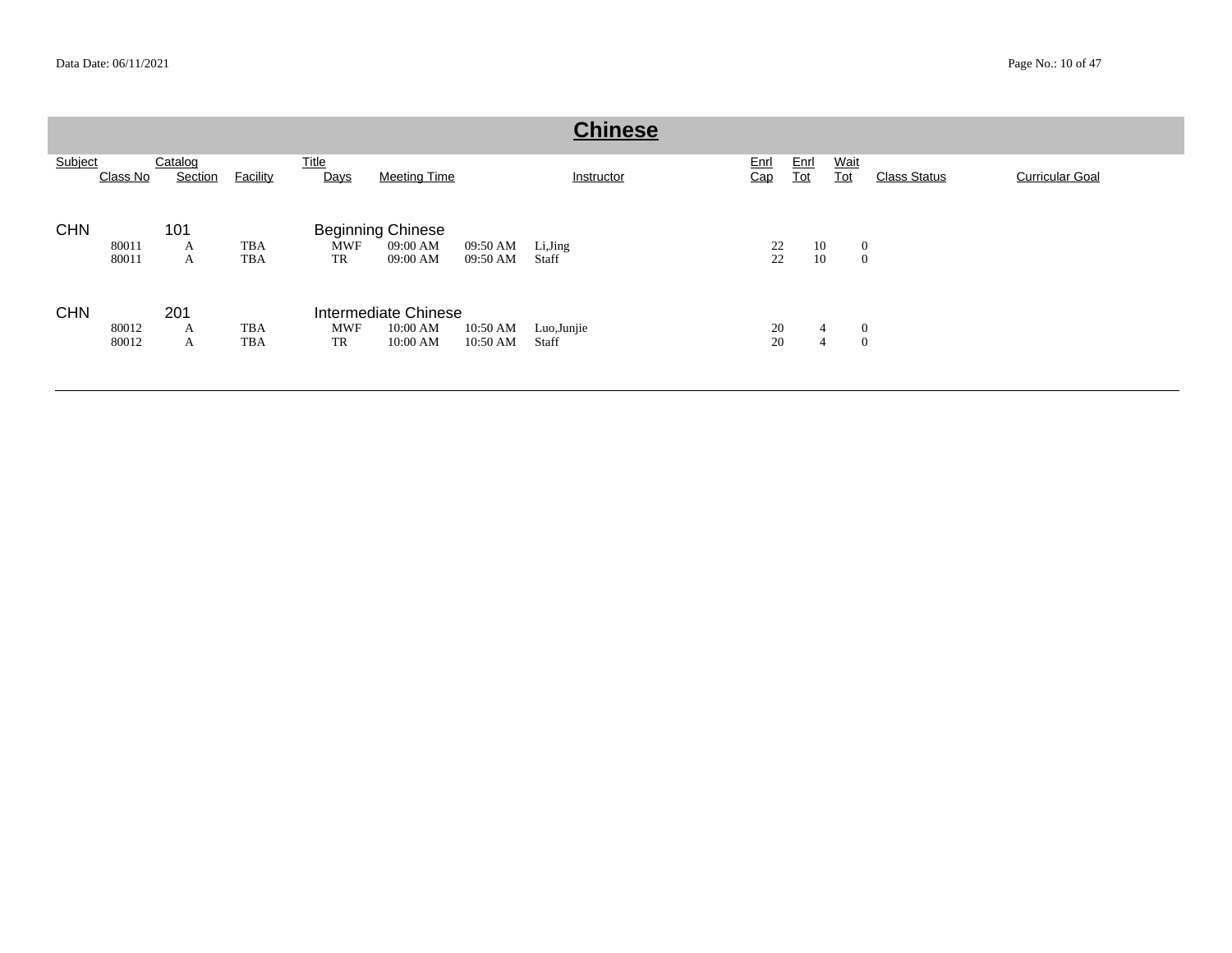|             | <b>Cinema and Media Studies</b> |                    |            |                      |                                              |                      |                    |  |             |             |                    |                                                        |                        |  |
|-------------|---------------------------------|--------------------|------------|----------------------|----------------------------------------------|----------------------|--------------------|--|-------------|-------------|--------------------|--------------------------------------------------------|------------------------|--|
| Subject     | Class No                        | Catalog<br>Section | Facility   | <b>Title</b><br>Days | <b>Meeting Time</b>                          |                      | Instructor         |  | Enrl<br>Cap | Enrl<br>Tot | <b>Wait</b><br>Tot | <b>Class Status</b>                                    | <b>Curricular Goal</b> |  |
| <b>CIMS</b> | 80326                           | 101<br>A           | <b>TBA</b> | TR                   | Intro Cinema & Media Studies<br>$01:00$ PM   | 04:00 PM             | Udden.James Nathan |  | 30          | 28          | $\bf{0}$           |                                                        | MI - Arts              |  |
| <b>CIMS</b> | 80327<br>80327                  | 220<br>A<br>A      | TBA<br>TBA | F<br>W               | Video Production<br>$01:10$ PM<br>$01:10$ PM | 03:40 PM<br>02:25 PM | Staff<br>Staff     |  | 14<br>14    | 14<br>14    | $\Omega$           | <b>CLASS CLOSED</b><br><b>CLASS CLOSED</b><br>$\Omega$ | MI - Arts<br>MI - Arts |  |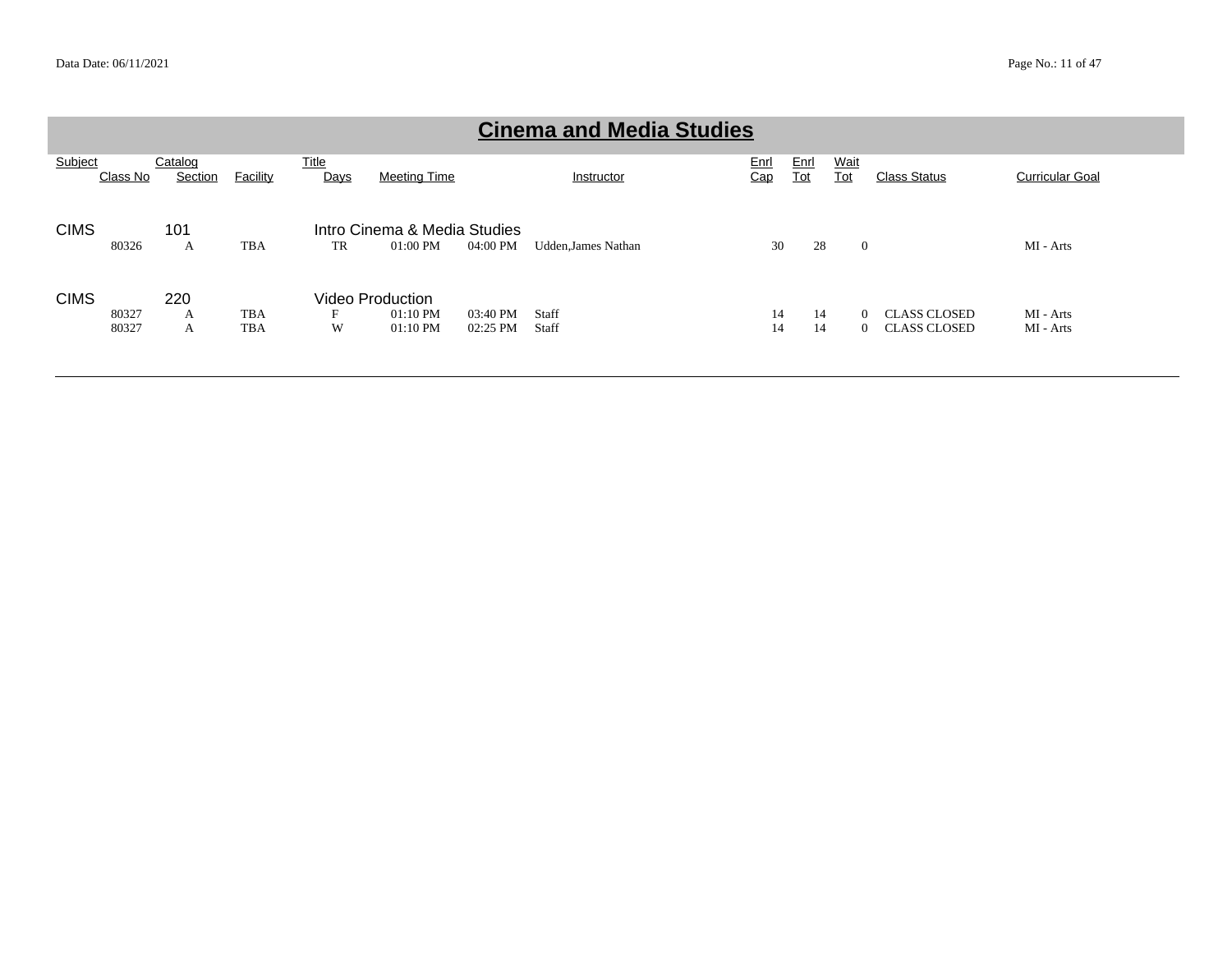| <b>Civil War Era Studies</b> |                    |                          |                             |                             |                      |                                        |                                 |              |                    |                      |                                    |  |  |
|------------------------------|--------------------|--------------------------|-----------------------------|-----------------------------|----------------------|----------------------------------------|---------------------------------|--------------|--------------------|----------------------|------------------------------------|--|--|
| Subject<br>Class No          | Catalog<br>Section | Facility                 | <b>Title</b><br><u>Days</u> | <b>Meeting Time</b>         |                      | Instructor                             | Enrl<br>$\mathop{\mathrm{Cap}}$ | Enr<br>$Tot$ | <b>Wait</b><br>Tot | <b>Class Status</b>  | <b>Curricular Goal</b>             |  |  |
| <b>CWES</b>                  | 205                |                          |                             | Intro to Amer Civil War Era |                      |                                        |                                 |              |                    |                      |                                    |  |  |
| 80246<br>80661               | A<br>B             | <b>TBA</b><br><b>TBA</b> | TR<br>TR                    | 08:30 AM<br>$01:10$ PM      | 09:45 AM<br>02:25 PM | Carmichael, Peter S.<br>Reardon, Carol | 30<br>25                        |              | 13<br>12           | $\Omega$<br>$\bf{0}$ | MI - Humanities<br>MI - Humanities |  |  |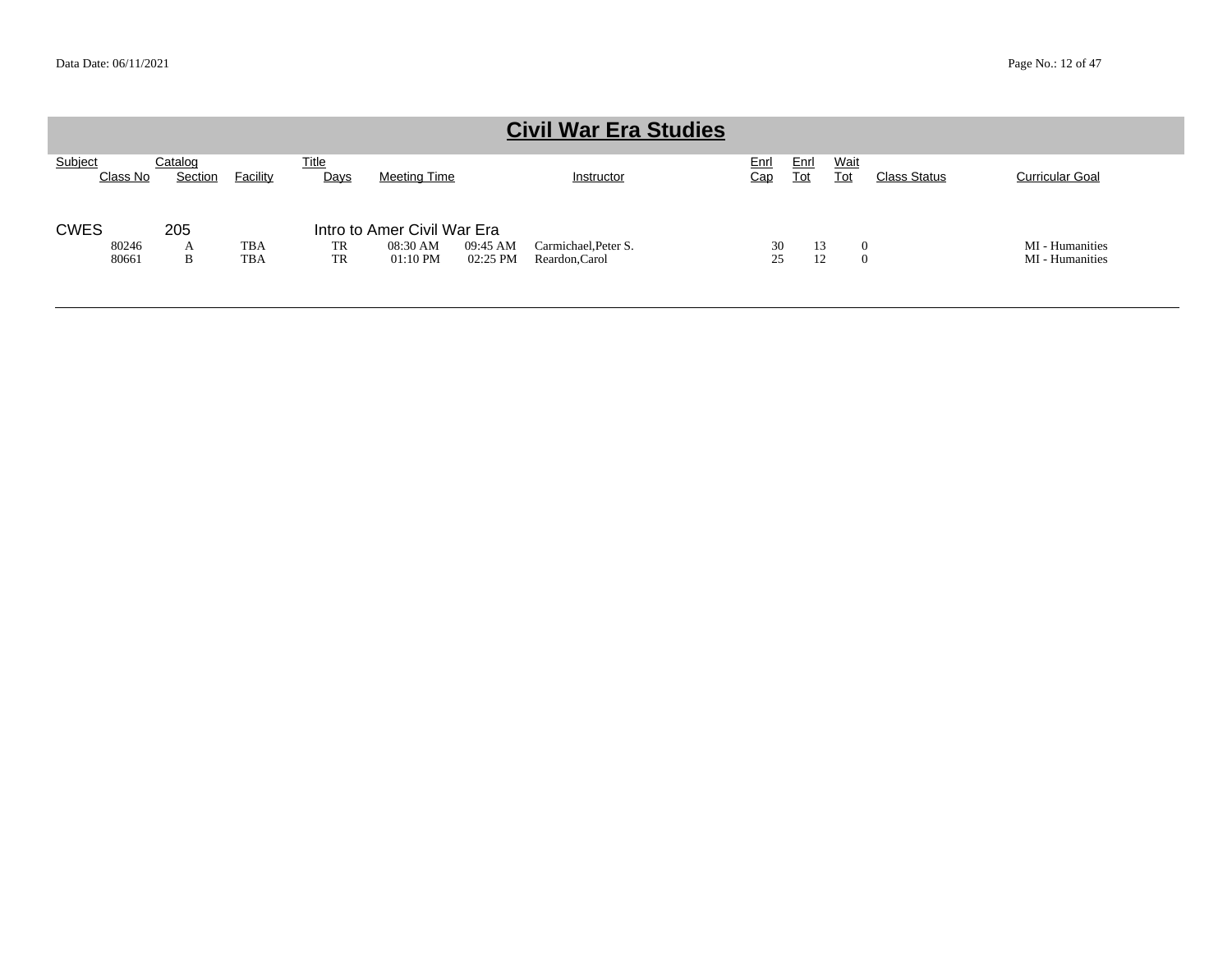|            |          |                    |            |                      |                                                         | <b>Classical Studies</b> |                    |                   |                    |                                   |                        |
|------------|----------|--------------------|------------|----------------------|---------------------------------------------------------|--------------------------|--------------------|-------------------|--------------------|-----------------------------------|------------------------|
| Subject    | Class No | Catalog<br>Section | Facility   | Title<br><u>Days</u> | <b>Meeting Time</b>                                     | Instructor               | <u>Enrl</u><br>Cap | Enr<br><b>Tot</b> | <u>Wait</u><br>Tot | <b>Class Status</b>               | <b>Curricular Goal</b> |
| CLA        | 83938    | 103<br>A           | <b>TBA</b> | <b>MWF</b>           | Gods & Heroes, Death & Desire<br>$10:00$ AM<br>10:50 AM | Lesser, Rachel Hart      | 25                 | 18                | $\overline{0}$     |                                   | MI - Humanities        |
| <b>CLA</b> | 80596    | 205<br>A           | <b>TBA</b> | TR                   | Ancient Greek and Roman Phil<br>02:25 PM<br>$01:10$ PM  | Anozie, Stanley Uche     | 25                 | 17                |                    | Combined Section:<br>CLA/PHIL 205 | MI - Humanities        |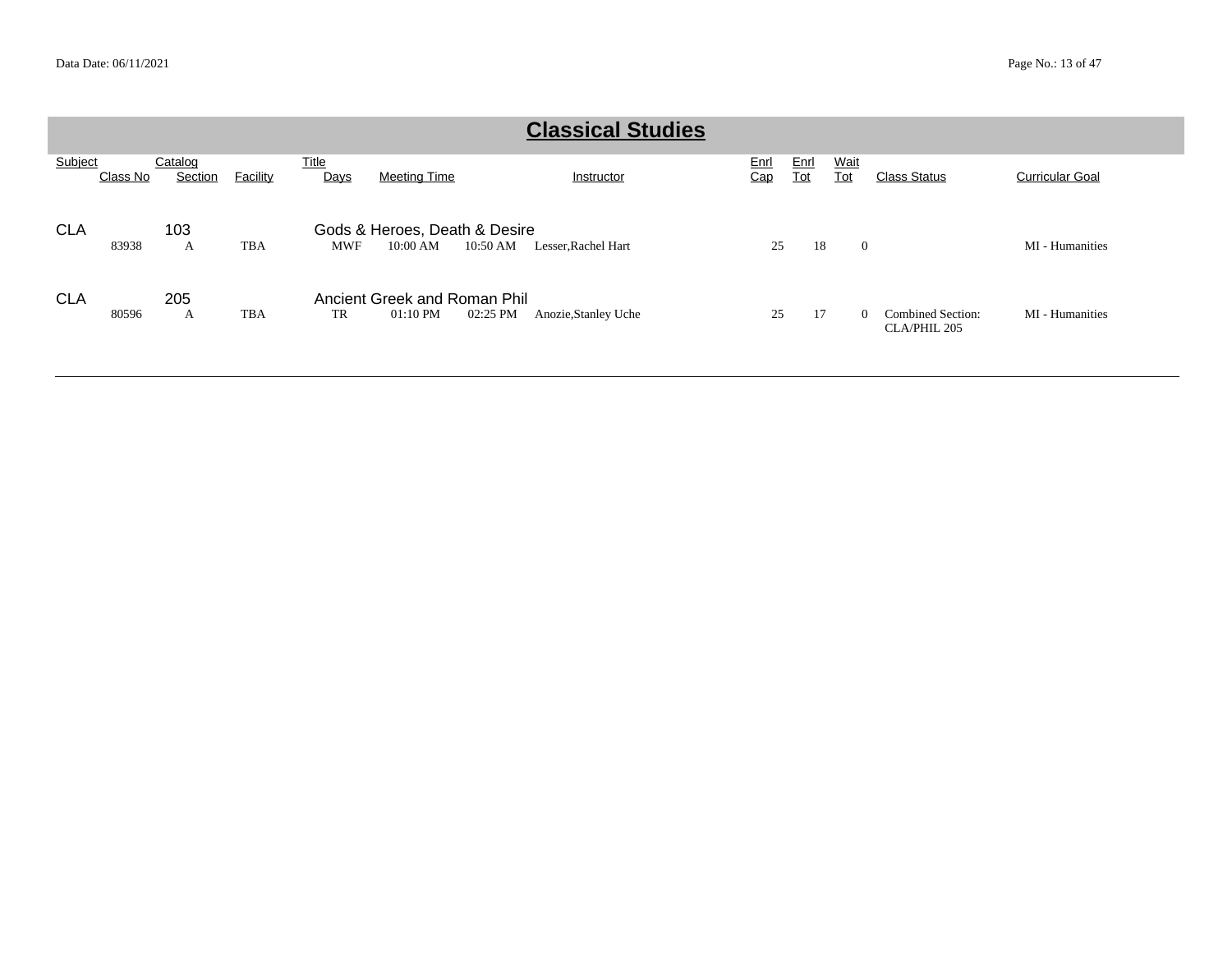|           | <b>Computer Science</b> |                                  |                                        |                                        |                                 |                      |                         |                    |                                       |                              |                     |                                                                                   |  |  |  |
|-----------|-------------------------|----------------------------------|----------------------------------------|----------------------------------------|---------------------------------|----------------------|-------------------------|--------------------|---------------------------------------|------------------------------|---------------------|-----------------------------------------------------------------------------------|--|--|--|
| Subject   | Class No                | Catalog<br>Section               | Facility                               | <b>Title</b><br>Days                   | <b>Meeting Time</b>             |                      | Instructor              | <u>Enrl</u><br>Cap | Enrl<br>$\overline{\text{Tot}}$       | <u>Wait</u><br><b>Tot</b>    | <b>Class Status</b> | <b>Curricular Goal</b>                                                            |  |  |  |
| <b>CS</b> |                         | 103                              |                                        |                                        | Introduction to Computing       |                      |                         |                    |                                       |                              |                     |                                                                                   |  |  |  |
|           | 80692                   | A                                | <b>TBA</b>                             | <b>MWF</b>                             | 09:00 AM                        | 09:50 AM             | Staff                   | 24                 | 4                                     | $\bf{0}$                     |                     | <b>Quantitative Reasoning</b><br>Science, Technology & Society                    |  |  |  |
|           | 84131                   | B                                | <b>TBA</b>                             | <b>MWF</b>                             | 10:00 AM                        | 10:50 AM             | Staff                   | 24                 | 11                                    | $\overline{0}$               |                     | Quantitative Reasoning<br>Science, Technology & Society                           |  |  |  |
| <b>CS</b> |                         | 111                              |                                        |                                        | Computer Science I              |                      |                         |                    |                                       |                              |                     |                                                                                   |  |  |  |
|           | 80154<br>80155<br>84132 | A<br>$\, {\bf B}$<br>$\mathbf C$ | <b>TBA</b><br><b>TBA</b><br><b>TBA</b> | <b>MWF</b><br><b>MWF</b><br><b>TBA</b> | 10:00 AM<br>11:00 AM            | 10:50 AM<br>11:50 AM | Staff<br>Staff<br>Staff | 16<br>16<br>16     | 8<br>$\overline{4}$<br>$\overline{0}$ | $\mathbf{0}$<br>$\mathbf{0}$ | <b>CLASS CLOSED</b> | <b>Quantitative Reasoning</b><br>Quantitative Reasoning<br>Quantitative Reasoning |  |  |  |
| <b>CS</b> | 80156                   | 112<br>$\mathbf{A}$              | <b>TBA</b>                             | <b>MWF</b>                             | Computer Science II<br>12:00 PM | 12:50 PM             | Kim, Sunghee            | 16                 | $\tau$                                | $\bf{0}$                     |                     | <b>Quantitative Reasoning</b>                                                     |  |  |  |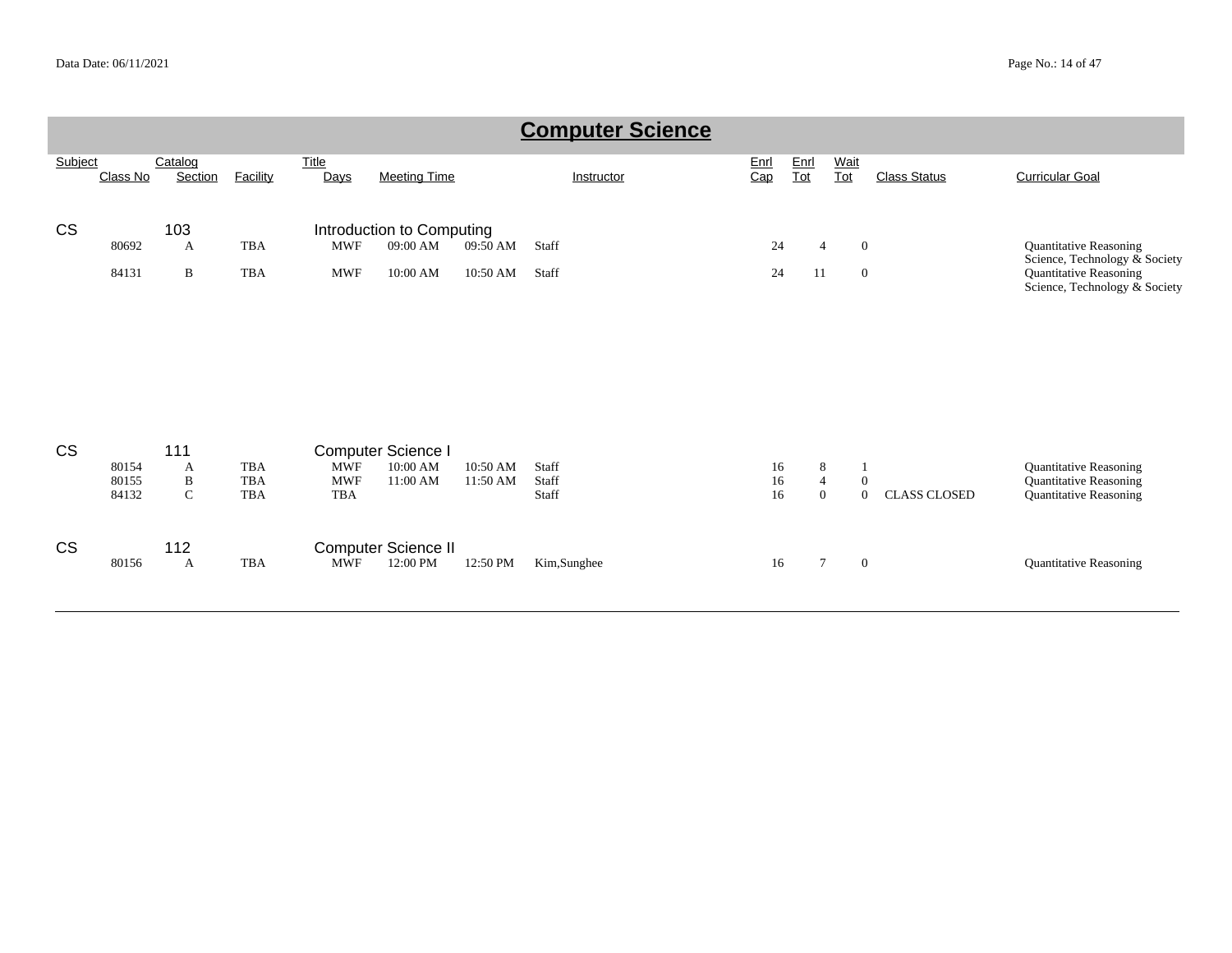## **Economics** Subject Catalog Title Enrl Enrl Wait Class No Section Facility Days Meeting Time **Instructor Cap Tot Tot Class Status** Curricular Goal ECON 103 Principles of Microeconomics<br>80208 A TBA MWF 10:00 AM 10:50 AM 80208 A TBA MWF 10:00 AM 10:50 AM Zazworsky,Monica Ann 25 15 1 MI - Social Science 80209 C TBA MWF 02:10 PM 03:00 PM Puckett,Xingyi Su 25 12 0 MI - Social Science 80210 LA1 TBA T 07:00 PM 08:00 PM Zazworsky,Monica Ann 15 7 1 1.42 TBA W 04:00 PM 05:00 PM Zazworsky,Monica Ann 15<br>
15 15 15 15 04:00 PM 05:00 PM Puckett.Xingyi Su 80212 LC1 TBA T 04:00 PM 05:00 PM Puckett,Xingyi Su 15 3 0 80213 LC2 TBA M 07:00 PM 08:00 PM Puckett,Xingyi Su 15 9 0 80303 D TBA MW 02:10 PM 03:25 PM Cavender,Robert Scott 25 14 0 MI - Social Science 80397 E TBA WF 02:10 PM 03:25 PM Cadigan,John J 25 5 0 MI - Social Science 80398 LE1 TBA T 07:00 PM 08:00 PM Cadigan,John J 15 3 0 80399 LE2 TBA W 04:00 PM 05:00 PM Cadigan,John J 15 2 0 80473 B TBA MWF 01:10 PM 02:00 PM Puckett,Xingyi Su 25 12 0 MI - Social Science 80474 LB1 TBA M 04:00 PM 05:00 PM Puckett,Xingyi Su 15 7 0 Puckett,Xingyi Su 15 5 0<br>
Nyiwul Linus Mabughi 25 12 0 80559 F TBA TR 02:35 PM 03:50 PM Nyiwul,Linus Mabughi 25 12 0 MI - Social Science<br>80561 LF1 TBA T 07:00 PM 08:00 PM Nyiwul,Linus Mabughi 15 4 0 80561 LF1 TBA T 07:00 PM 08:00 PM Nyiwul,Linus Mabughi 15 4 0 Nyiwul,Linus Mabughi 80833 LD1 TBA W 07:00 PM 08:00 PM Cavender,Robert Scott 15 9 0<br>80834 LD2 TBA T 04:00 PM 05:00 PM Cavender.Robert Scott 15 5 0 80834 LD2 TBA T 04:00 PM 05:00 PM Cavender,Robert Scott 15 5 0<br>84165 G TBA MWF 09:00 AM 09:50 AM Blume-Kohout.Margaret Elizabeth 25 1 0 84165 G TBA MWF 09:00 AM 09:50 AM Blume-Kohout,Margaret Elizabeth 25 1 0 MI - Social Science<br>84166 LG1 TBA R 04:00 PM 05:00 PM Blume-Kohout.Margaret Elizabeth 15 0 0 814:00 PM 05:00 PM Blume-Kohout,Margaret Elizabeth 15<br>
815 W 07:00 PM 08:00 PM Blume-Kohout.Margaret Elizabeth 15 84167 LG2 TBA W 07:00 PM 08:00 PM Blume-Kohout,Margaret Elizabeth 15 1 0 ECON 104 Principles of Macroeconomics<br>
80214 A TBA MWF 09:00 AM 09:50 AM 80214 A TBA MWF 09:00 AM 09:50 AM Koirala,Niraj Prasad 25 12 0 MI - Social Science 80215 B TBA MW 11:00 AM 12:15 PM Zazworsky,Monica Ann 25 16 1 MI - Social Science 80216 LA1 TBA T 07:00 PM 08:00 PM Koirala,Niraj Prasad 15 4 0 80217 LA2 TBA W 04:00 PM 05:00 PM Koirala,Niraj Prasad 15 8 0 80218 LB1 TBA M 07:00 PM 08:00 PM Zazworsky,Monica Ann 15 12 1 80219 LB2 TBA R 04:00 PM 05:00 PM Zazworsky,Monica Ann 15 4<br>80235 C TBA MW 02:10 PM 03:25 PM Ozgur,Gokcer 25 13 80235 C TBA MW 02:10 PM 03:25 PM Ozgur,Gokcer 25 13 0 MI - Social Science 80236 LC1 TBA W 07:00 PM 08:00 PM Ozgur,Gokcer 15 5 0 80237 LC2 TBA T 04:00 PM 05:00 PM Ozgur,Gokcer 15 8 0 80358 D TBA TR 02:35 PM 03:50 PM Staff 25 9 0 MI - Social Science 80359 LD1 TBA R 07:00 PM 08:00 PM Staff 15 4 0 80360 LD2 TBA M 04:00 PM 05:00 PM Staff 15 5 0 ECON 241 Intro Econ & Bus Statistics<br>  $\begin{array}{ccc}\n & 241 \\
80092 & A \\
\hline\n\end{array}$  TBA TR 01:10 PM 02:25 PM 80092 A TBA TR 01:10 PM 02:25 PM O'Brien, James Hopkins 20 19 0 CLASS CLOSED Quantitative Reasoning<br>80093 LA1 TBA T 07:00 PM 08:00 PM O'Brien, James Hopkins 20 20 0 CLASS CLOSED 80093 LA1 TBA T 07:00 PM 08:00 PM O'Brien,James Hopkins 20 20 0<br>80205 B TBA TR 02:35 PM 03:50 PM O'Brien.James Hopkins 20 17 0 80205 B TBA TR 02:35 PM 03:50 PM O'Brien, James Hopkins 20 17 0 Cuantitative Reasoning<br>80206 LA2 TBA R 07:00 PM 08:00 PM O'Brien. James Hopkins 20 16 0 O'Brien,James Hopkins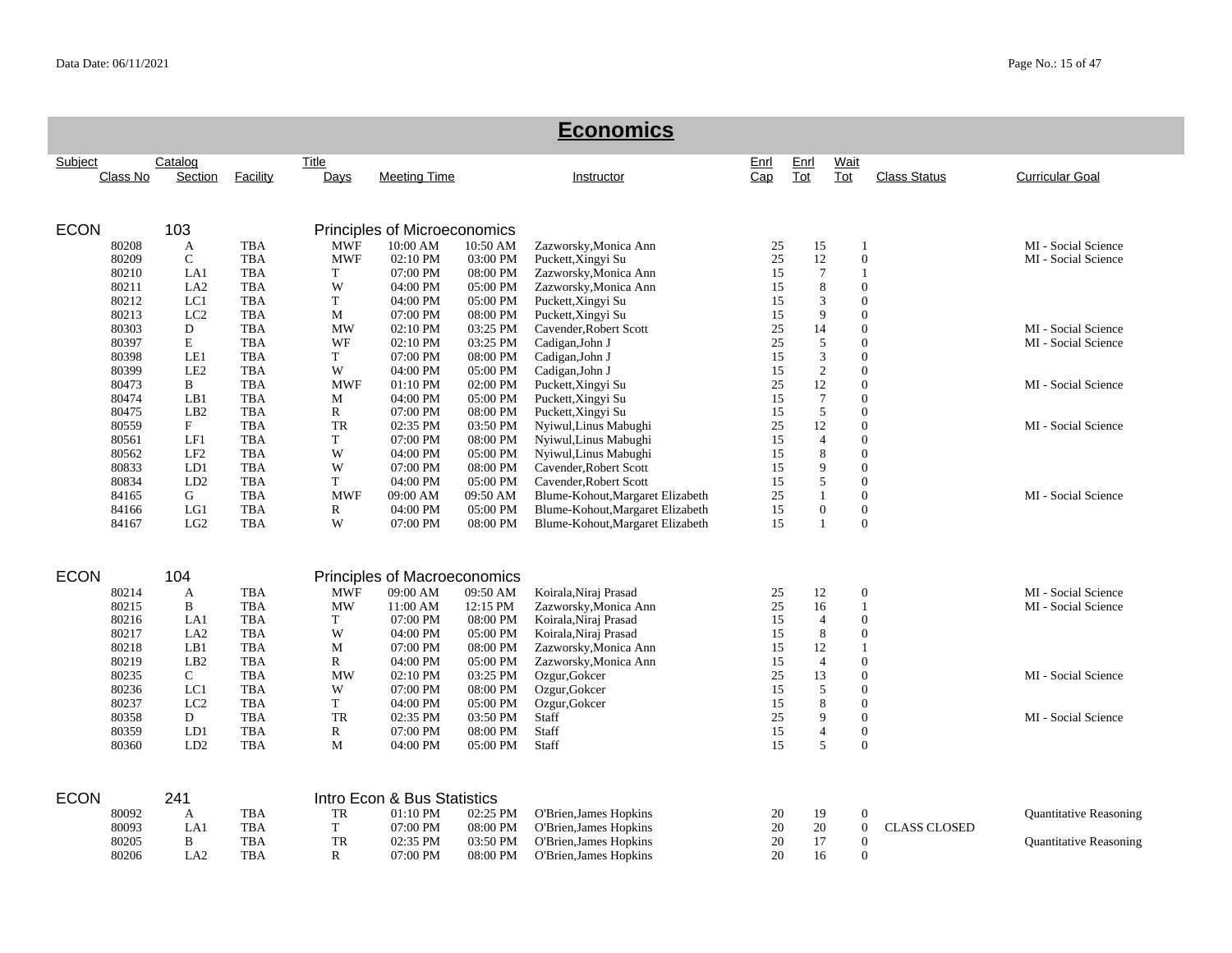Data Date: 06/11/2021 Page No.: 16 of 47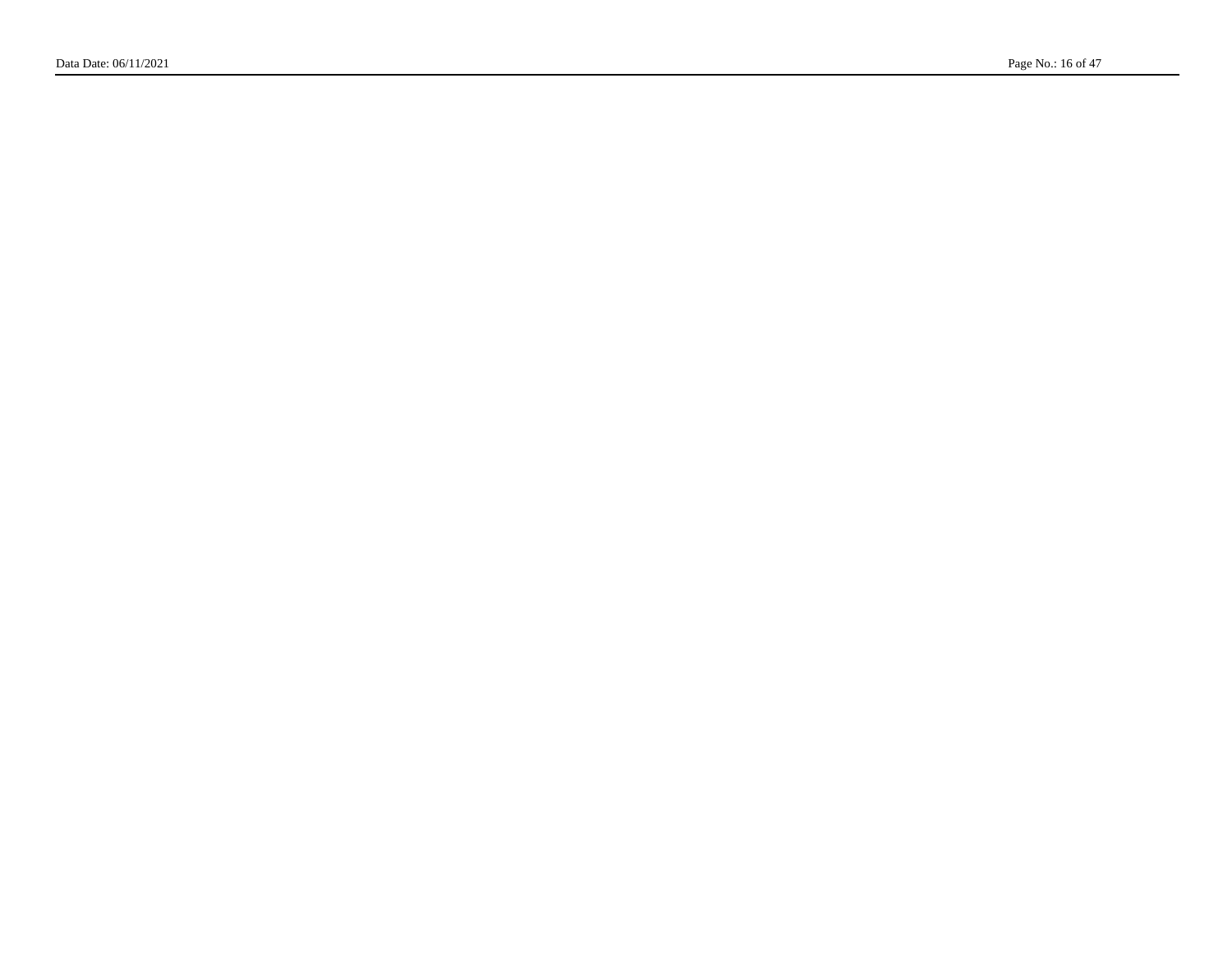|             | <b>Education</b> |                |            |              |                               |          |                       |        |                |                  |                     |                                  |  |  |
|-------------|------------------|----------------|------------|--------------|-------------------------------|----------|-----------------------|--------|----------------|------------------|---------------------|----------------------------------|--|--|
|             |                  |                |            |              |                               |          |                       |        |                |                  |                     |                                  |  |  |
| Subject     |                  | Catalog        |            | <b>Title</b> |                               |          |                       | Enrl   | Enrl           | <b>Wait</b>      |                     |                                  |  |  |
|             | Class No         | Section        | Facility   | Days         | <b>Meeting Time</b>           |          | Instructor            | Cap    | <b>Tot</b>     | <b>Tot</b>       | <b>Class Status</b> | <b>Curricular Goal</b>           |  |  |
|             |                  |                |            |              |                               |          |                       |        |                |                  |                     |                                  |  |  |
|             |                  |                |            |              |                               |          |                       |        |                |                  |                     |                                  |  |  |
| <b>EDUC</b> |                  | 115            |            |              | Intro to Educational Studies  |          |                       |        |                |                  |                     |                                  |  |  |
|             |                  |                |            |              |                               |          |                       |        |                |                  |                     |                                  |  |  |
|             | 80786            | A              | TBA        | TR           | 08:30 AM                      | 09:45 AM | Stebick, Divonna Mohr | 20     | 17             |                  | 5 CLASS CLOSED      | <b>Conceptualizing Diversity</b> |  |  |
|             |                  |                |            |              |                               |          |                       |        |                |                  |                     |                                  |  |  |
|             |                  |                |            |              |                               |          |                       |        |                |                  |                     |                                  |  |  |
| <b>EDUC</b> |                  | 199            |            |              | Social Foundations of Educ    |          |                       |        |                |                  |                     |                                  |  |  |
|             | 80390            | A              | <b>TBA</b> | <b>MW</b>    | $02:10$ PM                    | 03:25 PM | Powell, David James   | 20     | 17             | $\overline{0}$   |                     |                                  |  |  |
|             |                  |                |            |              |                               |          |                       |        |                |                  |                     |                                  |  |  |
|             |                  |                |            |              |                               |          |                       |        |                |                  |                     |                                  |  |  |
|             |                  |                |            |              |                               |          |                       |        |                |                  |                     |                                  |  |  |
| <b>EDUC</b> |                  | 201            |            |              | <b>Educational Psychology</b> |          |                       |        |                |                  |                     |                                  |  |  |
|             | 80289            | A              | TBA        | WF           | 02:10 PM                      | 03:25 PM | Clark, Erin R.        | 20     | 9              | $\boldsymbol{0}$ |                     | MI - Social Science              |  |  |
|             | 80367            | L1             | <b>TBA</b> | T            | 03:00 PM                      | 05:00 PM | Staff                 | 20     | $\overline{4}$ | $\mathbf{0}$     |                     |                                  |  |  |
|             | 80368            | L2             | <b>TBA</b> | W            | 03:30 PM                      | 05:30 PM | Staff                 | $20\,$ | 5              | $\mathbf{0}$     |                     |                                  |  |  |
|             | 80369            | L <sub>3</sub> | <b>TBA</b> | $\mathbb{R}$ | 03:00 PM                      | 05:00 PM | Staff                 | 20     | $\Omega$       | $\mathbf{0}$     |                     |                                  |  |  |
|             |                  |                |            |              |                               |          |                       |        |                |                  |                     |                                  |  |  |
|             |                  |                |            |              |                               |          |                       |        |                |                  |                     |                                  |  |  |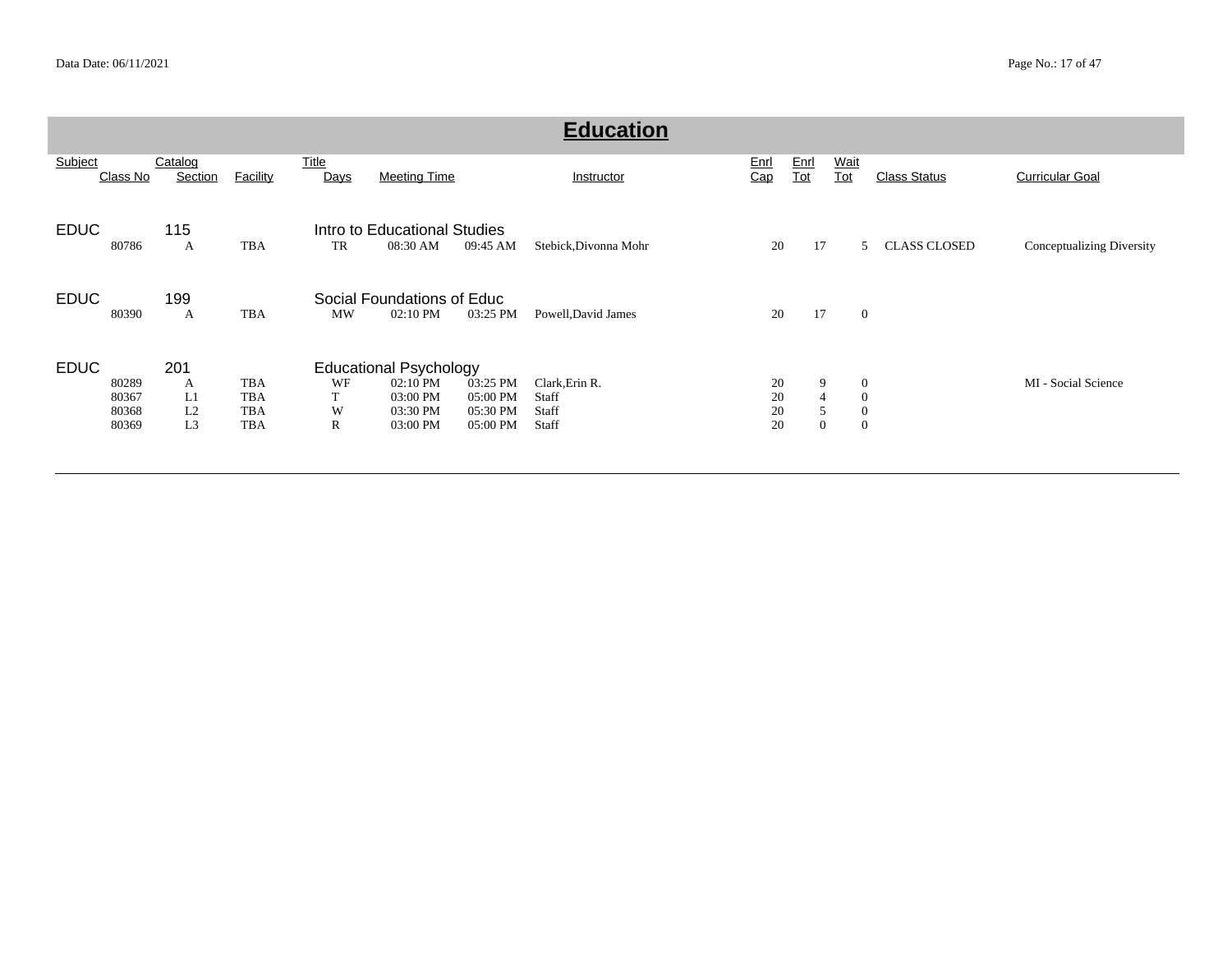|            |          |              |            |              |                                          |          | <b>English</b>                  |      |                  |                  |                                     |                                  |  |
|------------|----------|--------------|------------|--------------|------------------------------------------|----------|---------------------------------|------|------------------|------------------|-------------------------------------|----------------------------------|--|
| Subject    |          | Catalog      |            | <b>Title</b> |                                          |          |                                 | Enrl | Enrl             | <b>Wait</b>      |                                     |                                  |  |
|            | Class No | Section      | Facility   | Days         | <b>Meeting Time</b>                      |          | Instructor                      | Cap  | <b>Tot</b>       | <b>Tot</b>       | <b>Class Status</b>                 | <b>Curricular Goal</b>           |  |
|            |          |              |            |              |                                          |          |                                 |      |                  |                  |                                     |                                  |  |
|            |          |              |            |              |                                          |          |                                 |      |                  |                  |                                     |                                  |  |
| <b>ENG</b> |          | 101          |            |              | Intro to College Writing                 |          |                                 |      |                  |                  |                                     |                                  |  |
|            | 80017    | A            | <b>TBA</b> | TR           | 01:10 PM                                 | 02:25 PM | Barrett, Matthew William        | 16   | 1                | $\mathbf{0}$     |                                     | <b>First Year Writing</b>        |  |
|            | 80018    | B            | <b>TBA</b> | <b>MWF</b>   | 12:00 PM                                 | 12:50 PM | Glover, Rachel Aline            | 16   | $\boldsymbol{0}$ | $\boldsymbol{0}$ |                                     | First Year Writing               |  |
|            | 80202    | $\mathsf{C}$ | <b>TBA</b> | TR           | 10:00 AM                                 | 11:15 AM | Barrett, Matthew William        | 16   | $\mathbf{0}$     | $\overline{0}$   |                                     | <b>First Year Writing</b>        |  |
|            | 80603    | $\mathbf E$  | <b>TBA</b> | MW           | 08:00 AM                                 | 09:40 AM | Forbes, Melissa                 | 16   | $\mathbf{0}$     | $\overline{0}$   |                                     | First Year Writing               |  |
|            | 80845    | D            | TBA        | TR           | $01:10$ PM                               | 02:25 PM | Miller, John Douglas            | 16   | -1               | $\boldsymbol{0}$ |                                     | <b>First Year Writing</b>        |  |
|            | 84158    | $_{\rm F}$   | <b>TBA</b> | <b>MWF</b>   | 10:00 AM                                 | 10:50 AM | Glover, Rachel Aline            | 16   | $\mathbf{0}$     | $\boldsymbol{0}$ |                                     | First Year Writing               |  |
|            |          |              |            |              |                                          |          |                                 |      |                  |                  |                                     |                                  |  |
|            |          |              |            |              |                                          |          |                                 |      |                  |                  |                                     |                                  |  |
| <b>ENG</b> |          | 111          |            |              | Writing through Literature               |          |                                 |      |                  |                  |                                     |                                  |  |
|            | 80019    | A            | <b>TBA</b> | TR           | 02:35 PM                                 | 03:50 PM | Dimitriou, Aristides            | 16   | $\overline{1}$   | $\boldsymbol{0}$ |                                     | First Year Writing               |  |
|            | 84203    | B            | <b>TBA</b> | TF           | 11:25 AM                                 | 12:40 PM | Myers, Joanne Elizabeth         | 16   | $\mathbf{0}$     |                  | $\theta$                            | First Year Writing               |  |
|            |          |              |            |              |                                          |          |                                 |      |                  |                  |                                     |                                  |  |
|            |          |              |            |              |                                          |          |                                 |      |                  |                  |                                     |                                  |  |
| <b>ENG</b> |          | 113          |            |              | <b>Writing&amp;Native Amer Tradition</b> |          |                                 |      |                  |                  |                                     |                                  |  |
|            | 80228    | A            | <b>TBA</b> | TR           | 10:00 AM                                 | 11:15 AM | Sellers, Stephanie Ann          | 16   | $\boldsymbol{0}$ | $\boldsymbol{0}$ |                                     | <b>Conceptualizing Diversity</b> |  |
|            |          |              |            |              |                                          |          |                                 |      |                  |                  |                                     | First Year Writing               |  |
|            |          |              |            |              |                                          |          |                                 |      |                  |                  |                                     | Global Understanding             |  |
|            |          |              |            |              |                                          |          |                                 |      |                  |                  |                                     |                                  |  |
|            |          |              |            |              |                                          |          |                                 |      |                  |                  |                                     |                                  |  |
| <b>ENG</b> |          | 203          |            |              | Journalistic Writing                     |          |                                 |      |                  |                  |                                     |                                  |  |
|            | 80520    | A            | <b>TBA</b> | TR           | 01:10 PM                                 | 02:25 PM | <b>Barstow, Thomas Allewalt</b> | 16   | $7\phantom{.0}$  | $\mathbf{0}$     |                                     | MI - Humanities                  |  |
|            |          |              |            |              |                                          |          |                                 |      |                  |                  |                                     |                                  |  |
|            |          |              |            |              |                                          |          |                                 |      |                  |                  |                                     |                                  |  |
| <b>ENG</b> |          | 205          |            |              | Intro to Creative Writing                |          |                                 |      |                  |                  |                                     |                                  |  |
|            | 80020    | A            | <b>TBA</b> | TR           | 10:00 AM                                 | 11:15 AM | Reid, Molly Jean                | 16   | 15               | $\mathbf{0}$     |                                     | MI - Arts                        |  |
|            | 80021    | B            | TBA        | TR           | 01:10 PM                                 | 02:25 PM | Reid, Molly Jean                | 16   | 16               |                  | $\mathbf{0}$<br><b>CLASS CLOSED</b> | MI - Arts                        |  |
|            | 80023    | $\mathsf C$  | <b>TBA</b> | TR           | 02:35 PM                                 | 03:50 PM | McElmurray, Karen Salyer        | 16   | $\overline{4}$   | $\overline{0}$   |                                     | MI - Arts                        |  |
|            | 80024    | D            | <b>TBA</b> | TR           | 02:35 PM                                 | 03:50 PM | Barrett, Matthew William        | 16   | 9                | $\mathbf{0}$     |                                     | MI - Arts                        |  |
|            | 80025    | E            | <b>TBA</b> | WF           | 11:00 AM                                 | 12:15 PM | Mulligan, Sheila M              | 16   | 16               | $\theta$         | <b>CLASS CLOSED</b>                 | MI - Arts                        |  |
|            | 80026    | F            | TBA        | WF           | 02:10 PM                                 | 03:25 PM | Mulligan, Sheila M              | 16   | 9                | $\boldsymbol{0}$ |                                     | MI - Arts                        |  |
|            | 80257    | G            | <b>TBA</b> | TF           | 11:25 AM                                 | 12:40 PM | Rhett, Kathryn                  | 16   | $\overline{7}$   | $\boldsymbol{0}$ |                                     | MI - Arts                        |  |
|            |          |              |            |              |                                          |          |                                 |      |                  |                  |                                     |                                  |  |
|            |          |              |            |              |                                          |          |                                 |      |                  |                  |                                     |                                  |  |
| <b>ENG</b> |          | 221          |            |              | Survey Eng Lit:17th &18th Cent           |          |                                 |      |                  |                  |                                     |                                  |  |
|            | 80448    | A            | <b>TBA</b> | TR           | 02:35 PM                                 | 03:50 PM | Myers, Joanne Elizabeth         | 20   | 6                | $\boldsymbol{0}$ |                                     | MI - Humanities                  |  |
|            |          |              |            |              |                                          |          |                                 |      |                  |                  |                                     |                                  |  |
|            |          |              |            |              |                                          |          |                                 |      |                  |                  |                                     |                                  |  |
| <b>ENG</b> |          | 230          |            |              | Intro to 19th Century British            |          |                                 |      |                  |                  |                                     |                                  |  |
|            | 80604    | A            | <b>TBA</b> | <b>MWF</b>   | 01:10 PM                                 | 02:00 PM | Goldberg, Leonard S.            | 20   | 11               | $\mathbf{0}$     |                                     | MI - Humanities                  |  |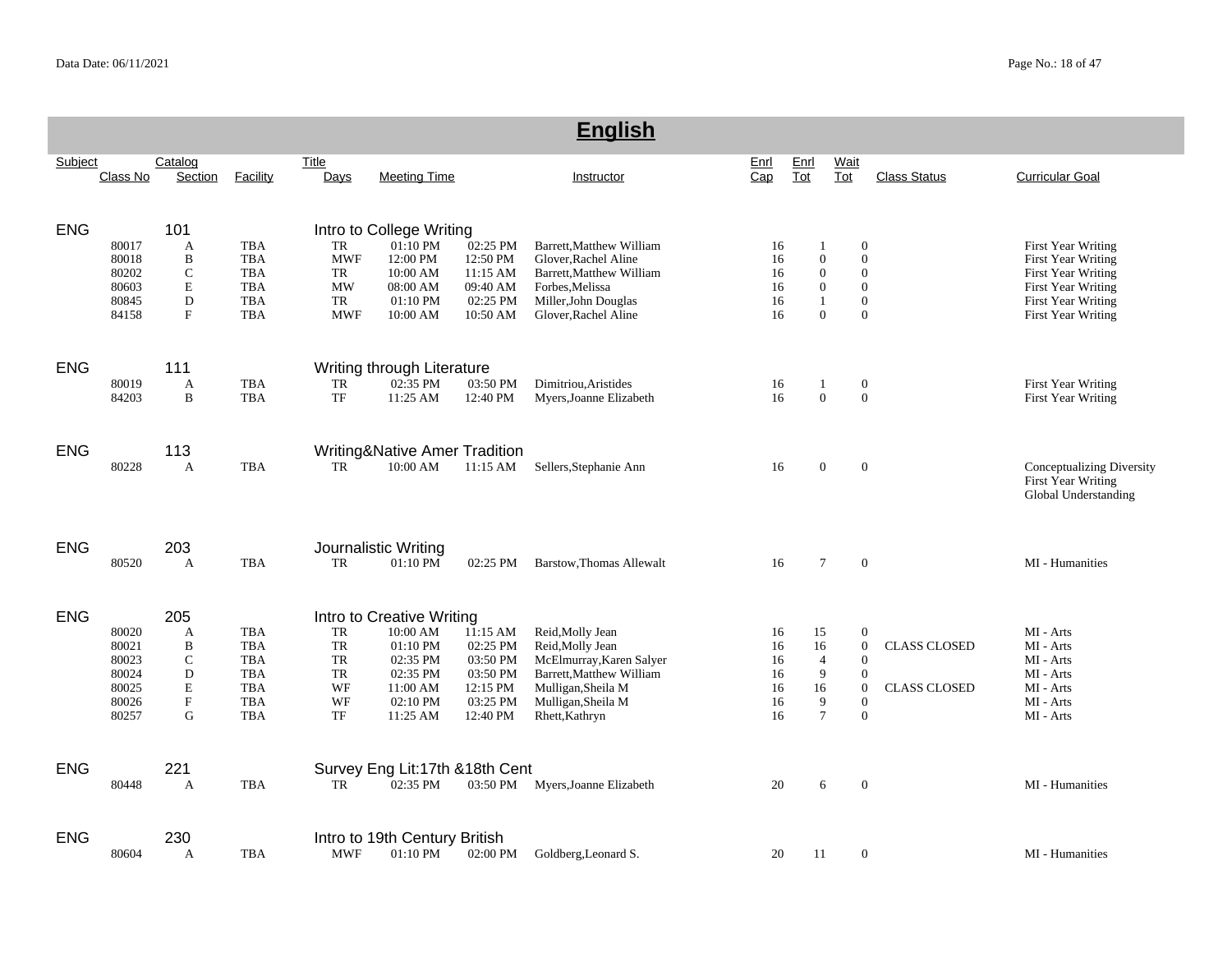|     | Data Date: 06/11/2021 |     |            |    |                          |          |                       |    |    |                | Page No.: 19 of 47                                  |
|-----|-----------------------|-----|------------|----|--------------------------|----------|-----------------------|----|----|----------------|-----------------------------------------------------|
| ENG |                       | 263 |            |    | Power of the Spoken Word |          |                       |    |    |                |                                                     |
|     | 84022                 |     | <b>TBA</b> | TR | 02:35 PM                 | 03:50 PM | Melton, McKinley Eric | 20 | 20 | 0 CLASS CLOSED | <b>Conceptualizing Diversity</b><br>MI - Humanities |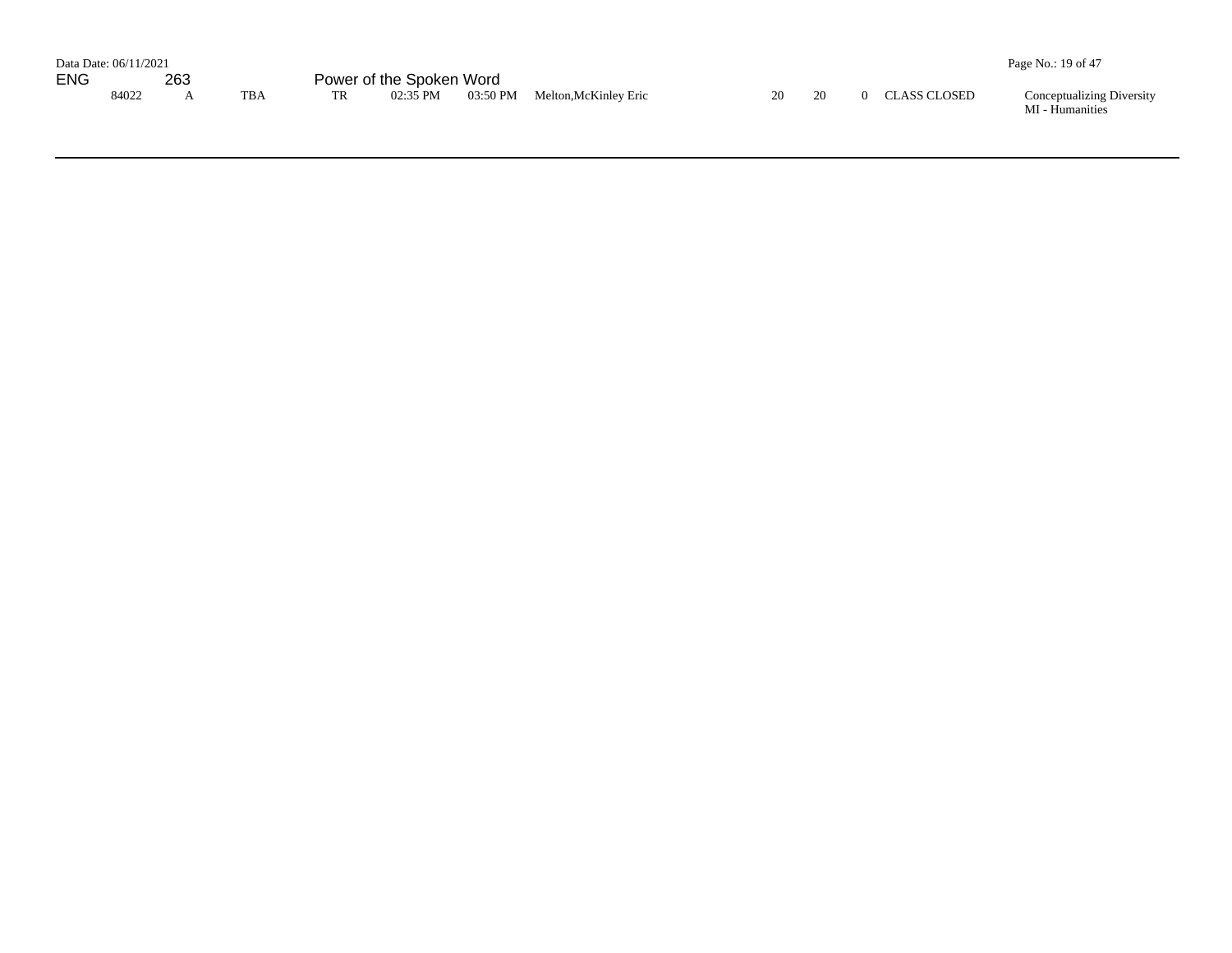|         |          |                    |                 |               |                                      |          | <b>Environmental Studies</b> |                    |                    |                    |                     |                                                       |
|---------|----------|--------------------|-----------------|---------------|--------------------------------------|----------|------------------------------|--------------------|--------------------|--------------------|---------------------|-------------------------------------------------------|
| Subject | Class No | Catalog<br>Section | <b>Facility</b> | Title<br>Days | <b>Meeting Time</b>                  |          | <b>Instructor</b>            | <u>Enrl</u><br>Cap | Enrl<br><b>Tot</b> | <u>Wait</u><br>Tot | <b>Class Status</b> | <b>Curricular Goal</b>                                |
| ES      |          | 130                |                 |               | The Chesapeake Bay Ecosystem         |          |                              |                    |                    |                    |                     |                                                       |
|         | 80568    | A                  | TBA             | WF            | 12:00 PM                             | 01:15 PM | Terlizzi, Daniel E.          |                    | 38                 | 26                 | 10                  | MI - Natural Science<br>Science, Technology & Society |
|         | 84071    | B                  | <b>TBA</b>      | WF            | 02:10 PM                             | 03:25 PM | Terlizzi, Daniel E.          |                    | 35                 | 34                 | $\overline{0}$      | MI - Natural Science<br>Science, Technology & Society |
| ES      |          | 196                |                 |               | <b>Environ Science &amp; Society</b> |          |                              |                    |                    |                    |                     |                                                       |
|         | 80184    | A                  | <b>TBA</b>      | MW            | 11:00 AM                             | 12:15 PM | Hawkins, Irene Bramley Beers |                    | 18                 | 9                  |                     | Interdisciplinary<br>Science, Technology & Society    |
|         | 80185    | LA1                | TBA             | W             | 01:10 PM                             | 04:00 PM | Hawkins, Irene Bramley Beers |                    | 18                 | 9                  |                     |                                                       |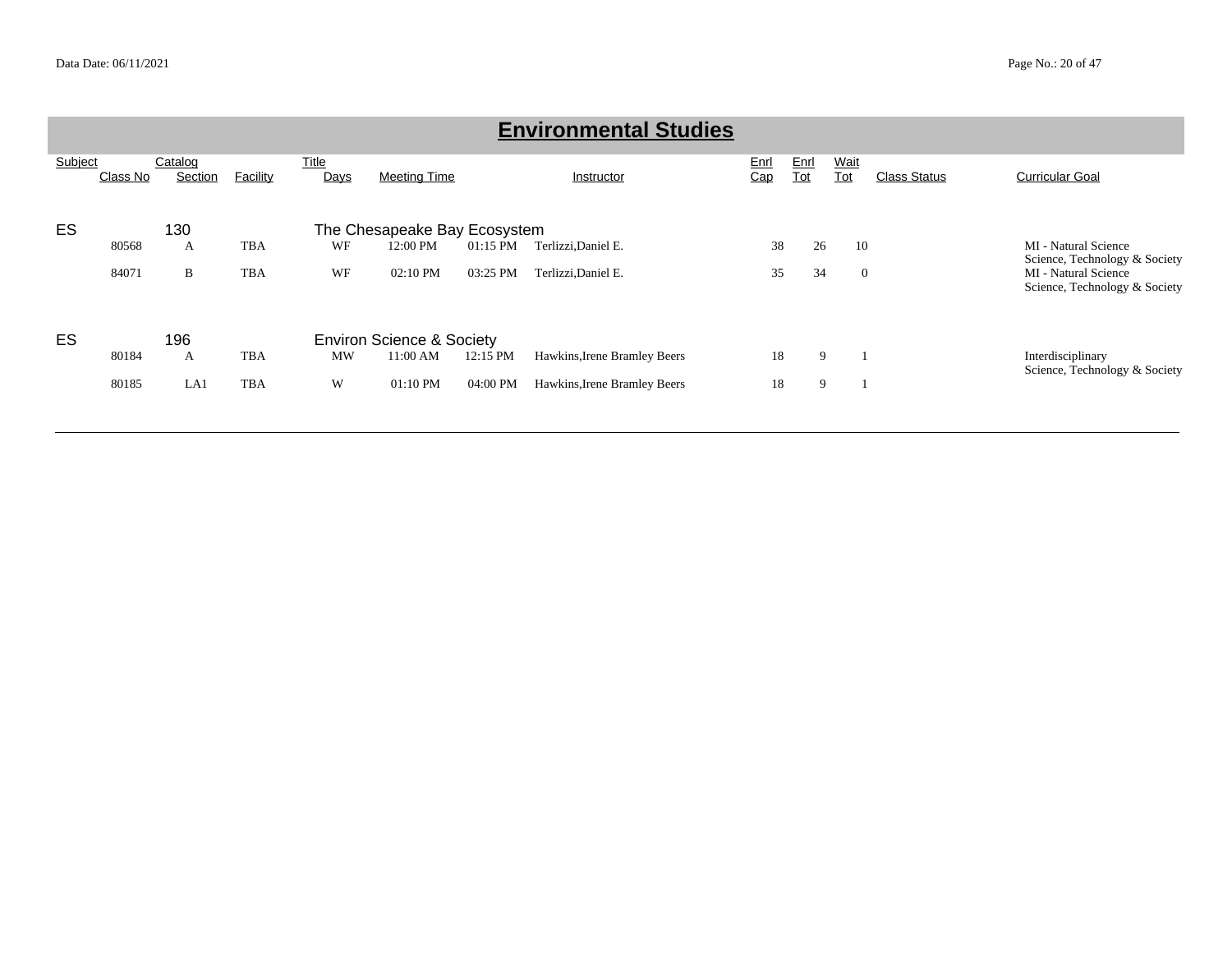|            | <b>First Year Seminars</b> |                         |                   |                      |                                                                         |                                                            |                    |                           |                                |                     |                                                                |  |  |  |
|------------|----------------------------|-------------------------|-------------------|----------------------|-------------------------------------------------------------------------|------------------------------------------------------------|--------------------|---------------------------|--------------------------------|---------------------|----------------------------------------------------------------|--|--|--|
| Subject    | Class No                   | Catalog<br>Section      | Facility          | <b>Title</b><br>Days | <b>Meeting Time</b>                                                     | Instructor                                                 | <u>Enrl</u><br>Cap | <b>Enrl</b><br><b>Tot</b> | Wait<br>$Tot$                  | <b>Class Status</b> | <b>Curricular Goal</b>                                         |  |  |  |
| <b>FYS</b> | 83982                      | $101 - 4$<br>A          | TBA               | TR                   | From the Earth to the Moon<br>01:10 PM                                  | 02:25 PM Zappe, Christopher                                | 10                 | 10                        |                                | 0 CLASS CLOSED      | First Year Writing                                             |  |  |  |
| <b>FYS</b> | 84007                      | $105 - 3$<br>A          | TBA               | <b>MW</b>            | Who Owns the Past?<br>02:10 PM<br>03:25 PM                              | Farah, Kirby Elizabeth                                     | 16                 | 16                        | $\overline{0}$                 | <b>CLASS CLOSED</b> | MI - Social Science                                            |  |  |  |
| <b>FYS</b> | 80640<br>80640             | 106-3<br>A<br>A         | TBA<br><b>TBA</b> | <b>MWF</b><br>R      | STEM From the Ground Up<br>09:00 AM<br>09:50 AM<br>11:30 AM<br>12:30 PM | Milingo, Jacquelynne Brenda<br>Milingo, Jacquelynne Brenda | 15<br>15           | 12<br>12                  | $\mathbf{0}$<br>$\overline{0}$ |                     | Science, Technology & Society<br>Science, Technology & Society |  |  |  |
| <b>FYS</b> | 80634                      | $108-1$<br>A            | <b>TBA</b>        | <b>MW</b>            | Change Agency and Activism<br>02:10 PM<br>03:25 PM                      | Douds, Anne                                                | 16                 | 21                        | $\overline{0}$                 | <b>CLASS CLOSED</b> | First Year Writing                                             |  |  |  |
| <b>FYS</b> | 80517                      | $110-1$<br>A            | TBA               | <b>MWF</b>           | <b>Business Communications</b><br>09:00 AM<br>09:50 AM                  | Glover, Rachel Aline                                       | 16                 | 16                        | $\overline{0}$                 | <b>CLASS CLOSED</b> | First Year Writing                                             |  |  |  |
| <b>FYS</b> | 80642                      | 118-4<br>$\mathbf{A}$   | <b>TBA</b>        | TR                   | Wicked Problems, Activism, Art<br>02:35 PM                              | 03:50 PM Robertson, Marta                                  | 16                 | $7\phantom{.0}$           | $\mathbf{0}$                   |                     | <b>Conceptualizing Diversity</b><br>MI - Arts                  |  |  |  |
| <b>FYS</b> | 84005                      | 119-3<br>A              | TBA               | <b>MW</b>            | The Great American Musical<br>11:00 AM<br>12:15 PM                      | Russell, Susan Frances                                     | 16                 | 16                        |                                | 0 CLASS CLOSED      | MI - Arts                                                      |  |  |  |
| <b>FYS</b> | 83983                      | $120-3$<br>$\mathbf{A}$ | <b>TBA</b>        | $\mathbb{R}$         | What Would Smokey Say?<br>01:10 PM<br>03:40 PM                          | Wilson PhD, Randall K.                                     | 16                 | 14                        | $\overline{0}$                 |                     | Interdisciplinary<br>Science, Technology & Society             |  |  |  |
| <b>FYS</b> | 80643                      | $122 - 1$<br>A          | TBA               | TR                   | Behind the Scenes- Museum<br>08:30 AM<br>09:45 AM                       | Gillespie, Sarah C.                                        | 16                 | 16                        | $\overline{0}$                 | <b>CLASS CLOSED</b> | MI - Humanities                                                |  |  |  |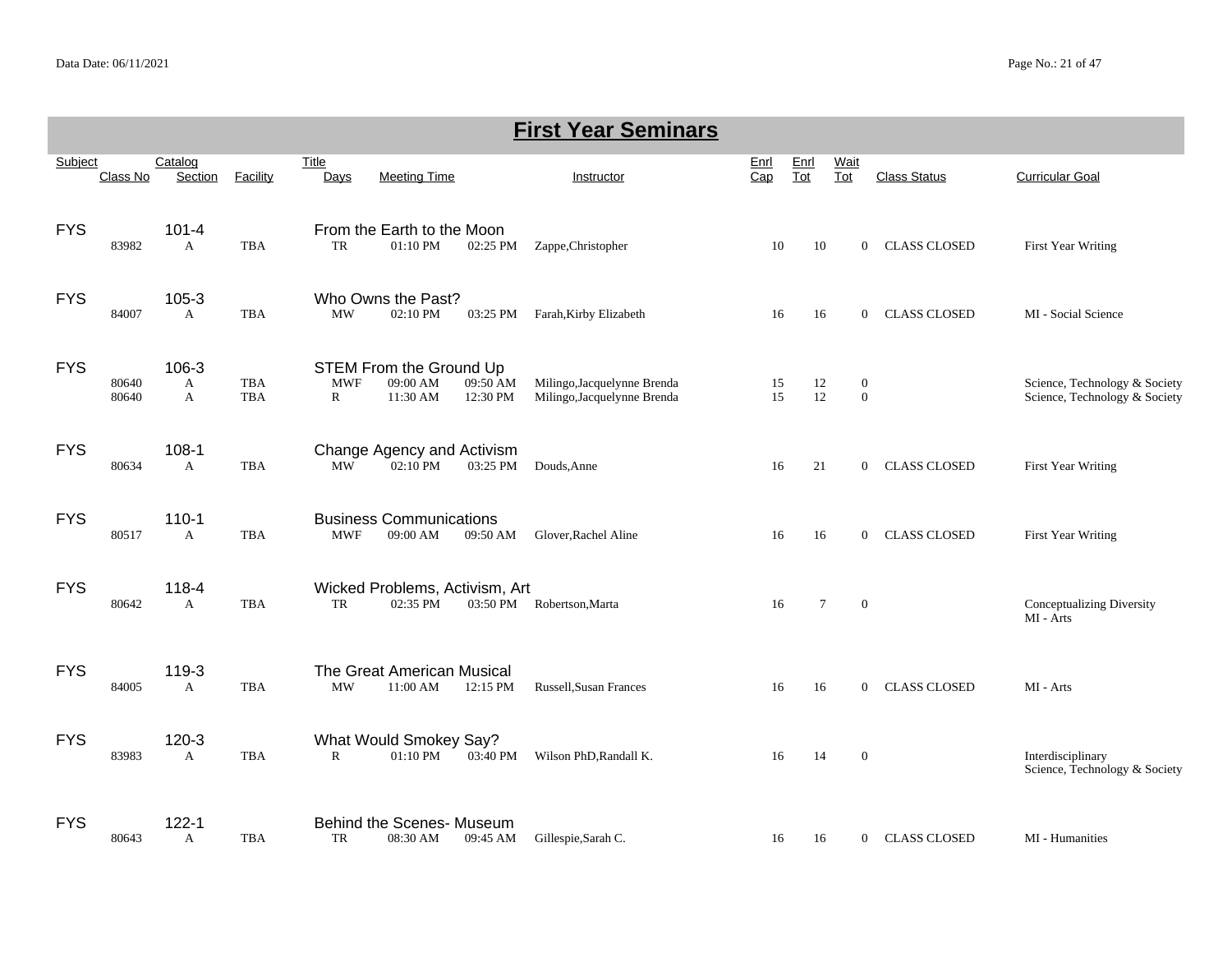|            | Data Date: 06/11/2021 |                       |            |                                |                                            |          |                                         |    |              |                  |                     | Page No.: 22 of 47                                                                     |
|------------|-----------------------|-----------------------|------------|--------------------------------|--------------------------------------------|----------|-----------------------------------------|----|--------------|------------------|---------------------|----------------------------------------------------------------------------------------|
| <b>FYS</b> | 80645                 | $123 - 3$<br>A        | <b>TBA</b> | TR                             | Work, Society, and Self<br>02:35 PM        | 03:50 PM | <b>Bruce, Bennett Thomas</b>            | 16 | 16           | $\overline{0}$   | <b>CLASS CLOSED</b> | Science, Technology & Society                                                          |
| <b>FYS</b> | 80644                 | 124-4<br>$\mathbf{A}$ | <b>TBA</b> | TR                             | Biodiversity and Anthropocene<br>02:35 PM  |          | 03:50 PM Terlizzi, Daniel E.            | 16 | $\mathbf{0}$ | $\boldsymbol{0}$ |                     | MI - Natural Science<br>Science, Technology & Society                                  |
| <b>FYS</b> | 83986                 | 124<br>A              | <b>TBA</b> | A Dying Ocean<br>R             | 11:30 AM                                   | 12:30 PM | Urcuyo, Istvan A.                       | 16 | 16           | $\mathbf{0}$     | <b>CLASS CLOSED</b> | MI - Natural Science                                                                   |
|            | 83986                 | A                     | TBA        | TR                             | 10:00 AM                                   | 11:15 AM | Urcuyo, Istvan A.                       | 16 | 16           | $\mathbf{0}$     | <b>CLASS CLOSED</b> | Science, Technology & Society<br>MI - Natural Science<br>Science, Technology & Society |
| <b>FYS</b> | 80646                 | 126-4<br>A            | <b>TBA</b> | TR                             | Navigating a Polarized World<br>01:10 PM   | 02:25 PM | Mukherjee, Sahana                       | 16 | 16           | $\overline{0}$   | <b>CLASS CLOSED</b> | MI - Social Science                                                                    |
| <b>FYS</b> | 80286                 | 130-1<br>A            | TBA        | TR                             | Women's Health and Sexuality<br>08:30 AM   | 09:45 AM | Sellers, Stephanie Ann                  | 16 | 16           | $\overline{0}$   | <b>CLASS CLOSED</b> | First Year Writing                                                                     |
| <b>FYS</b> | 83988                 | 133-2<br>A            | TBA        | <b>MW</b>                      | Latin Amer. Women's Narratives<br>02:10 PM |          | 03:25 PM Rangelova, Radost Alexandrova  | 16 | $\tau$       | $\mathbf{0}$     |                     | <b>Conceptualizing Diversity</b><br>First Year Writing                                 |
| <b>FYS</b> | 83987                 | 133<br>A              | <b>TBA</b> | <b>MWF</b>                     | Einstein in Wonderland<br>09:00 AM         | 09:50 AM | Gimbel, Steven J.                       | 16 | 16           | $\overline{0}$   | <b>CLASS CLOSED</b> | MI - Humanities<br>Science, Technology & Society                                       |
| <b>FYS</b> | 80365                 | $137 - 1$<br>A        | <b>TBA</b> | Happiness<br><b>MWF</b>        | 11:00 AM                                   | 11:50 AM | Barlett, Natalie Dawn                   | 16 | 15           | $\mathbf{0}$     |                     | MI - Social Science                                                                    |
| <b>FYS</b> | 80728                 | 138-2<br>A            | TBA        | TR                             | Plato, Personhood, and Popcorn<br>10:00 AM |          | 11:15 AM Cisney, Vernon W.              | 16 | 16           | $\overline{0}$   | <b>CLASS CLOSED</b> | MI - Humanities                                                                        |
| <b>FYS</b> | 80487                 | 138-4<br>A            | TBA        | TR                             | Philosophy of Monsters<br>01:10 PM         |          | 02:25 PM Valmisa Oviedo, Mercedes Maria | 16 | 17           | $\overline{0}$   | <b>CLASS CLOSED</b> | MI - Humanities                                                                        |
| <b>FYS</b> | 80648                 | 138<br>A              | TBA        | Infernal Voyages<br><b>MWF</b> | 11:00 AM                                   |          | 11:50 AM Goldberg, Leonard S.           | 16 | 16           |                  | 0 CLASS CLOSED      | First Year Writing                                                                     |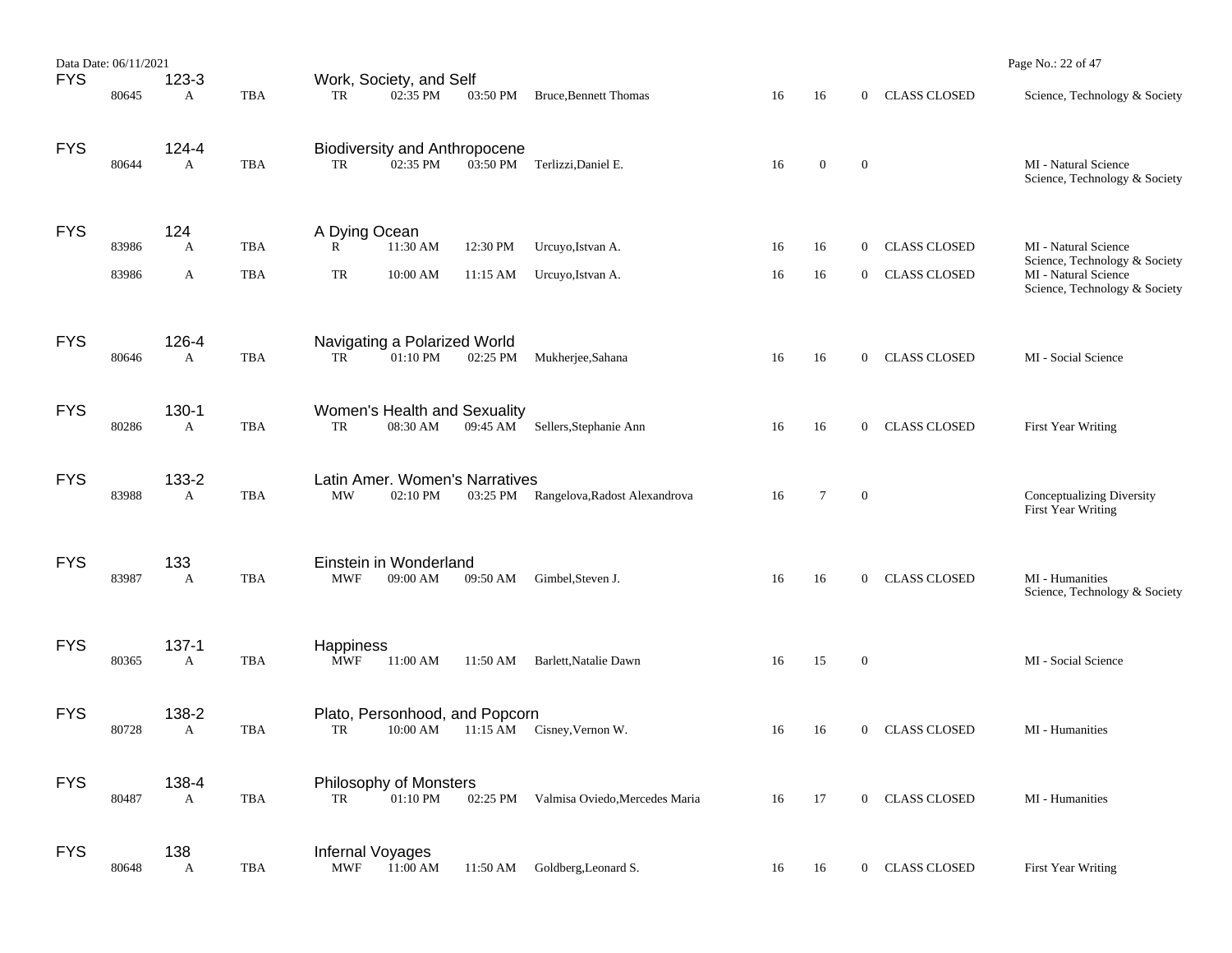|            | Data Date: 06/11/2021 |                            |                          |                                 |                                                           |                      |                                                      |          |          |                                  |                                            | Page No.: 23 of 47                         |
|------------|-----------------------|----------------------------|--------------------------|---------------------------------|-----------------------------------------------------------|----------------------|------------------------------------------------------|----------|----------|----------------------------------|--------------------------------------------|--------------------------------------------|
| <b>FYS</b> | 80305                 | 141-3<br>A                 | <b>TBA</b>               | TR                              | But Is It Crazy Enough?<br>08:30 AM                       | 09:45 AM             | Remy, Eric D.                                        | 16       | 15       | $\mathbf{0}$                     |                                            | Science, Technology & Society              |
| <b>FYS</b> | 80649                 | $142 - 1$<br>A             | TBA                      | TBA                             | Rock Films & American Culture<br>11:25 AM                 | 12:40 PM             | Ryan, John E.                                        | 16       | 16       | $\mathbf{0}$                     | <b>CLASS CLOSED</b>                        | First Year Writing                         |
| <b>FYS</b> | 80396<br>80396        | 143-2<br>A<br>$\mathbf{A}$ | TBA<br><b>TBA</b>        | <b>MW</b><br>W                  | Protest Music & Social Change<br>11:00 AM<br>04:00 PM     | 12:15 PM<br>06:00 PM | Powell, David James<br>Powell, David James           | 16<br>16 | 16<br>16 | $\overline{0}$<br>$\overline{0}$ | <b>CLASS CLOSED</b><br><b>CLASS CLOSED</b> | MI - Humanities<br>MI - Humanities         |
| <b>FYS</b> | 84003                 | 146-3<br>$\mathbf{A}$      | <b>TBA</b>               | TR                              | Prob, Prediction, and Paradox<br>10:00 AM                 | $11:15$ AM           | Glass, Darren Broderick                              | 16       | 16       | $\mathbf{0}$                     | <b>CLASS CLOSED</b>                        | <b>Quantitative Reasoning</b>              |
| <b>FYS</b> | 83998                 | 149-2<br>A                 | <b>TBA</b>               | TF                              | Japanese Popular Culture<br>11:25 AM                      | 12:40 PM             | Hogan, Eleanor J.                                    | 16       | 16       | $\overline{0}$                   | <b>CLASS CLOSED</b>                        | First Year Writing<br>Global Understanding |
| <b>FYS</b> | 80082                 | 150<br>A                   | <b>TBA</b>               | TR                              | Death and the Meaning of Life<br>$01\text{:}10\text{ PM}$ | 02:25 PM             | Myers, Charles D.                                    | 16       | 16       | $\boldsymbol{0}$                 | <b>CLASS CLOSED</b>                        | First Year Writing                         |
| <b>FYS</b> | 80366                 | 152-4<br>$\mathbf{A}$      | TBA                      | TR                              | Journalists and Media<br>02:35 PM                         | 03:50 PM             | <b>Barstow, Thomas Allewalt</b>                      | 16       | 15       | $\mathbf{0}$                     |                                            | First Year Writing                         |
| <b>FYS</b> | 83985<br>83985        | 152-5<br>A<br>$\mathbf{A}$ | <b>TBA</b><br><b>TBA</b> | <b>MW</b><br>W                  | <b>Building Tinseltown</b><br>02:10 PM<br>01:10 PM        | 03:25 PM<br>02:00 PM | Radzevick, Joseph Robert<br>Radzevick, Joseph Robert | 16<br>16 | 10<br>10 | $\mathbf{0}$<br>$\mathbf{0}$     |                                            |                                            |
| <b>FYS</b> | 80304                 | 153-2<br>$\mathbf{A}$      | <b>TBA</b>               | TR                              | Faster, Higher, Stronger<br>$10:00$ AM                    | $11:15$ AM           | Petrie, David F.                                     | 16       | 16       | $\overline{0}$                   | <b>CLASS CLOSED</b>                        | MI - Natural Science                       |
| <b>FYS</b> | 80343                 | 155-2<br>A                 | TBA                      | Cancer in Society<br><b>MWF</b> | $11:00$ AM                                                | 11:50 AM             | Garrity, Robert R.                                   | 16       | 14       | $\boldsymbol{0}$                 |                                            | Science, Technology & Society              |
| <b>FYS</b> | 80271                 | $157 - 2$<br>A             | TBA                      | TR                              | Food, Water, Shelter, Song<br>02:35 PM                    |                      | 03:50 PM Lane, William H.                            | 16       | 10       | $\mathbf{0}$                     |                                            | First Year Writing<br>Interdisciplinary    |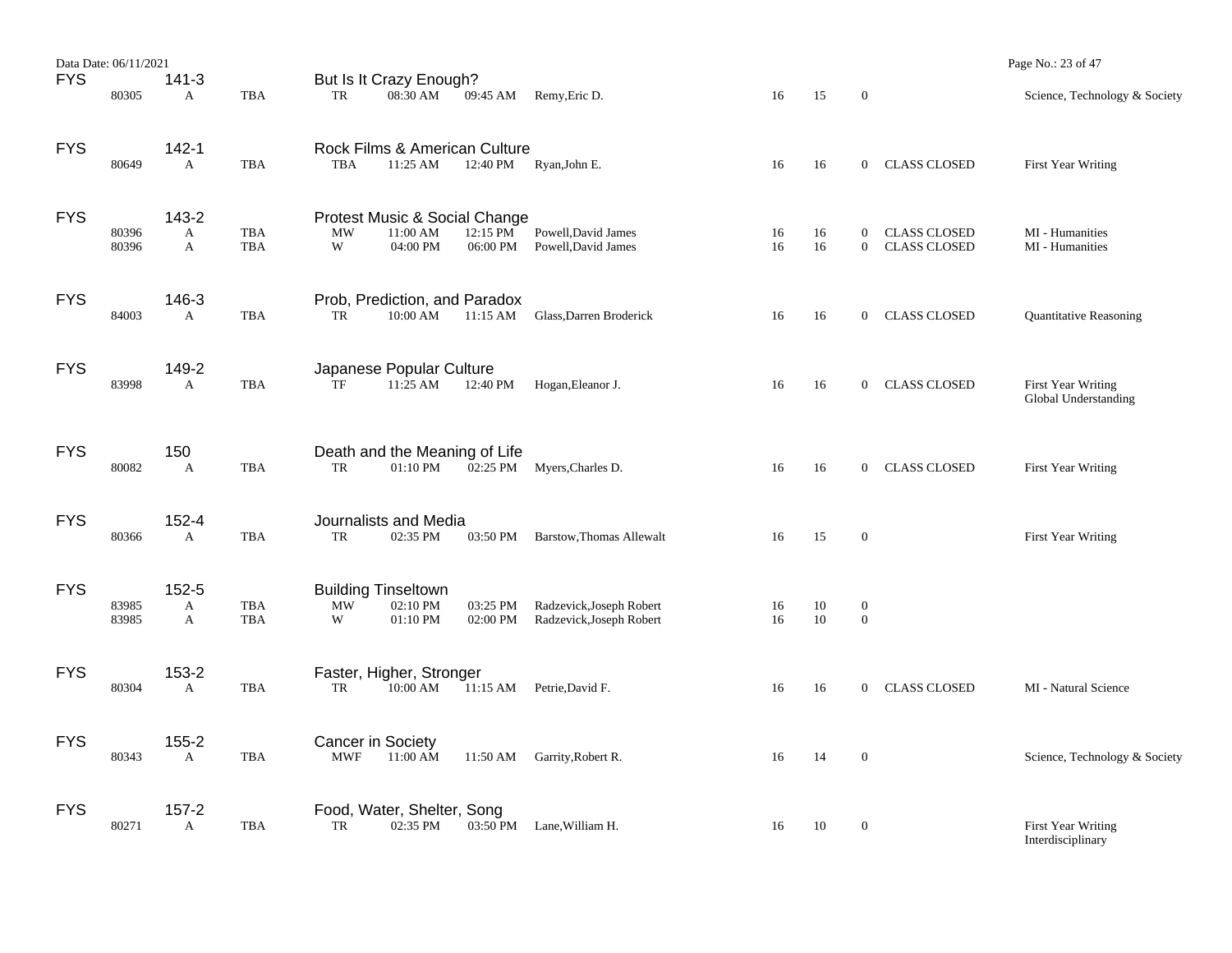|            | Data Date: 06/11/2021 |                 |                   |                                       |                                                      |                      |                                      |          |             |                              |                     | Page No.: 24 of 47                                                      |
|------------|-----------------------|-----------------|-------------------|---------------------------------------|------------------------------------------------------|----------------------|--------------------------------------|----------|-------------|------------------------------|---------------------|-------------------------------------------------------------------------|
| <b>FYS</b> | 80652                 | 158-4<br>A      | TBA               | TR                                    | Creativity, Making, & Failure<br>01:10 PM            | 02:25 PM             | Wagner, Joshua Peter                 | 16       | 16          |                              | 0 CLASS CLOSED      | Interdisciplinary                                                       |
| <b>FYS</b> | 80419                 | 166-4<br>A      | TBA               | <b>Crossing Borders</b><br><b>MWF</b> | 11:00 AM                                             | 11:50 AM             | Cain, Kathleen M.                    | 16       | 16          | $\overline{0}$               | <b>CLASS CLOSED</b> | <b>Conceptualizing Diversity</b>                                        |
|            | 80419                 | A               | TBA               | $\mathbb{R}$                          | 11:30 AM                                             | 12:30 PM             | Cain, Kathleen M.                    | 16       | 16          | $\overline{0}$               | <b>CLASS CLOSED</b> | MI - Social Science<br>Conceptualizing Diversity<br>MI - Social Science |
| <b>FYS</b> | 80412                 | $170-3$<br>A    | <b>TBA</b>        | TR                                    | The Sixties Revisited<br>01:10 PM                    | 02:25 PM             | Birkner, Michael J.                  | 16       | 16          |                              | 0 CLASS CLOSED      | First Year Writing<br>MI - Humanities                                   |
| <b>FYS</b> | 83984                 | $171 - 4$<br>A  | <b>TBA</b>        | TR                                    | <b>Encountering Animals</b><br>10:00 AM              | 11:15 AM             | Ogra, Monica Vini                    | 16       | 16          | $\overline{0}$               | <b>CLASS CLOSED</b> | Interdisciplinary                                                       |
| <b>FYS</b> | 84000                 | 179-2<br>A      | TBA               | TR                                    | Science Fiction/Science Fact<br>10:00 AM             | 11:15 AM             | Johnson, Ryan Edward                 | 16       | 16          |                              | 0 CLASS CLOSED      | Science, Technology & Society                                           |
| <b>FYS</b> | 84001                 | $181 - 3$<br>A  | <b>TBA</b>        | <b>MWF</b>                            | Large Creatures-Hist, Lit, Sci<br>09:00 AM           | 09:50 AM             | Shannon, Timothy J.                  | 16       | 10          | $\mathbf{0}$                 |                     | First Year Writing                                                      |
| <b>FYS</b> | 84004                 | 184-4<br>A      | TBA               | TR                                    | Civil War Memory-1865 to BLM<br>10:00 AM             |                      | 11:15 AM Titus, Jill Ogline          | 16       | 16          | $\overline{0}$               | <b>CLASS CLOSED</b> | MI - Humanities                                                         |
| <b>FYS</b> | 80805                 | 186-2<br>A      | <b>TBA</b>        | TF                                    | Food, Identity, and Conflict<br>$11:25$ AM           | 12:40 PM             | Murphy III, John Patrick             | 16       | 16          |                              | 0 CLASS CLOSED      | Conceptualizing Diversity                                               |
| <b>FYS</b> | 80519                 | 186<br>A        | <b>TBA</b>        | <b>MWF</b>                            | Growing Up Female<br>10:00 AM                        | 10:50 AM             | Jurney, Florence Ramond              | 16       | 16          | $\overline{0}$               | <b>CLASS CLOSED</b> | Conceptualizing Diversity                                               |
| <b>FYS</b> | 84006<br>84006        | 190-3<br>A<br>A | TBA<br><b>TBA</b> | <b>MW</b><br>R                        | Oh, the (Digital) Humanities<br>11:00 AM<br>11:30 AM | 12:15 PM<br>12:30 PM | Miessler, Robert<br>Miessler, Robert | 16<br>16 | 7<br>$\tau$ | $\mathbf{0}$<br>$\mathbf{0}$ |                     | Interdisciplinary<br>Interdisciplinary                                  |
| <b>FYS</b> | 84002                 | 191-1<br>A      | TBA               | TR                                    | Fact, Fiction, and Fascism<br>02:35 PM               | 03:50 PM             | Isherwood, Ian Andrew                | 16       | 16          | $\overline{0}$               | <b>CLASS CLOSED</b> | MI - Humanities                                                         |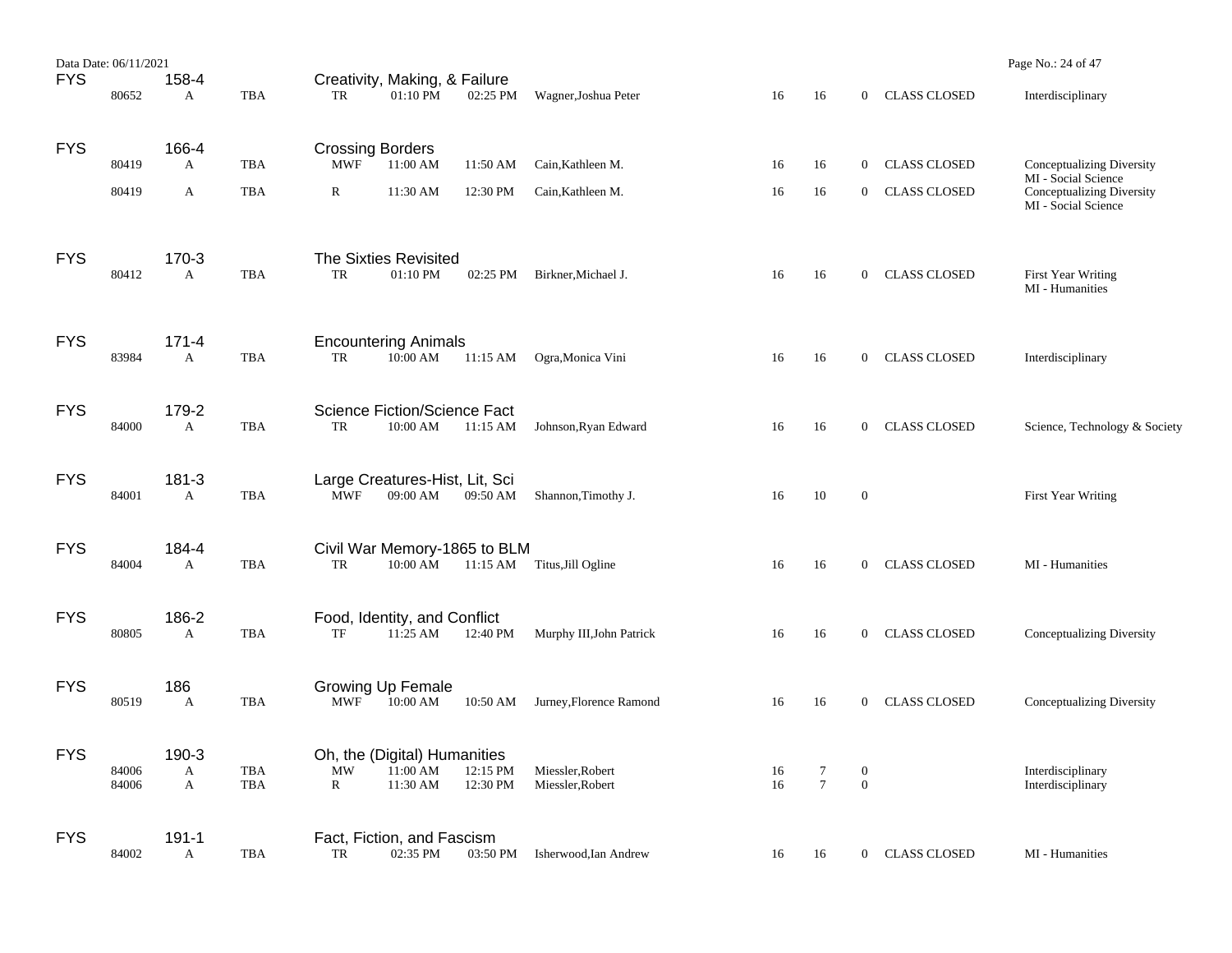|            | Data Date: 06/11/2021                   |  |            |     |          |          |                                   |    |    |  | Page No.: 25 of 47        |
|------------|-----------------------------------------|--|------------|-----|----------|----------|-----------------------------------|----|----|--|---------------------------|
| <b>FYS</b> | 198-2<br>Lit of Homelessness in America |  |            |     |          |          |                                   |    |    |  |                           |
|            | 80081                                   |  | <b>TBA</b> | MWF | 09:00 AM |          | 09:50 AM Fee, Christopher Richard | 16 | 14 |  | <b>First Year Writing</b> |
|            | 80081                                   |  | <b>TBA</b> |     | 11:30 AM | 12:30 PM | Fee, Christopher Richard          | 16 |    |  | First Year Writing        |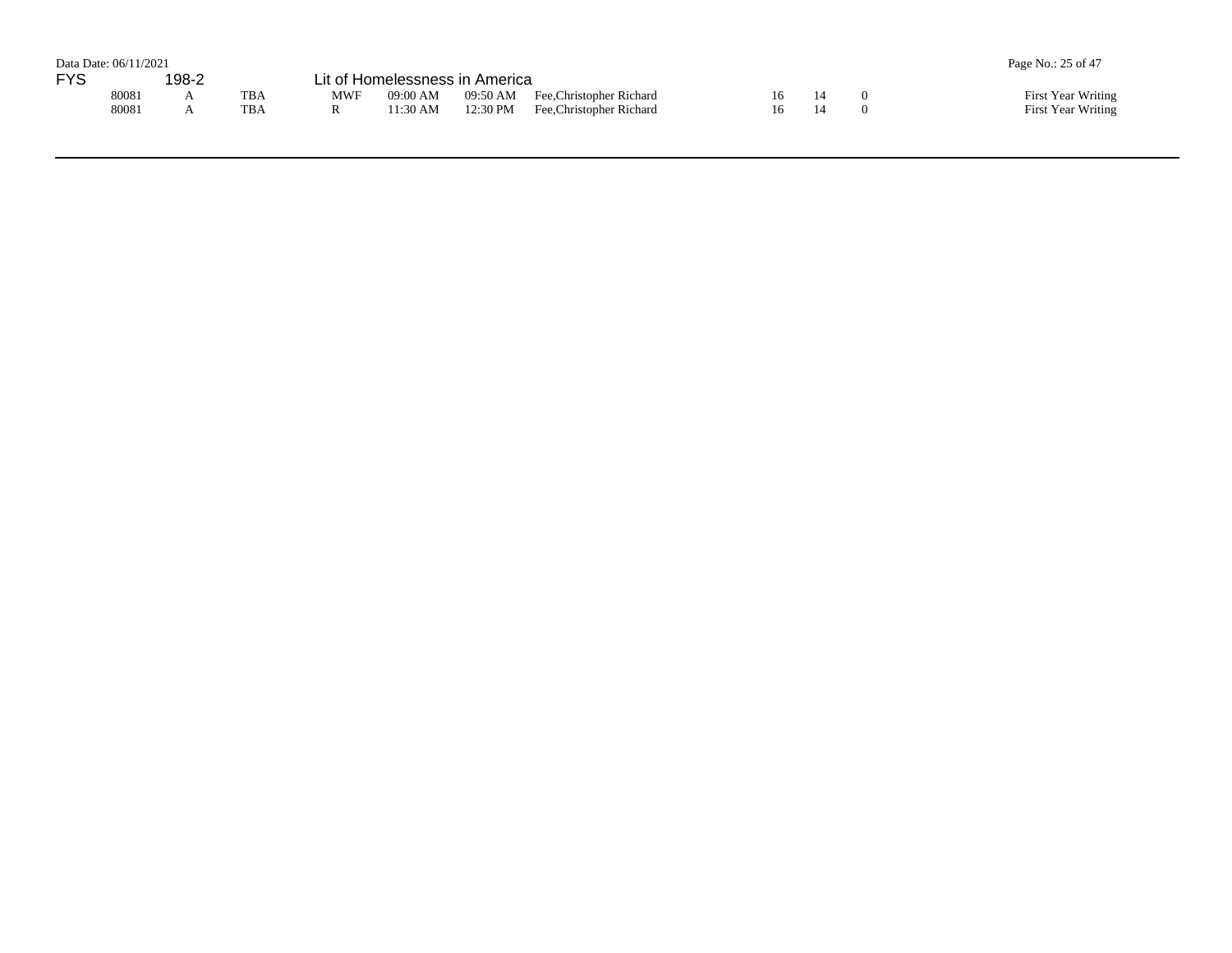|             |                |                                     |            |                                                                                             |                      | <b>French</b>                     |             |                    |                |                                  |                        |
|-------------|----------------|-------------------------------------|------------|---------------------------------------------------------------------------------------------|----------------------|-----------------------------------|-------------|--------------------|----------------|----------------------------------|------------------------|
| Subject     | Class No       | Catalog<br>Section                  | Facility   | <b>Title</b><br><b>Meeting Time</b><br>Days                                                 |                      | Instructor                        | Enrl<br>Cap | Enrl<br><b>Tot</b> | Wait<br>$Tot$  | <b>Class Status</b>              | <b>Curricular Goal</b> |
| <b>FREN</b> | 80220          | 101<br>$\mathbf{A}$                 | TBA        | French for Beginners<br>$M-F$<br>09:00 AM                                                   | 09:50 AM Staff       |                                   | 18          | 16                 |                | $\overline{0}$                   |                        |
| <b>FREN</b> | 80001          | 103<br>$\mathbf{A}$                 | TBA        | <b>Elementary French</b><br><b>MWF</b><br>$10:00$ AM                                        | 10:50 AM Staff       |                                   | 18          |                    | 3              | $\overline{0}$                   |                        |
| <b>FREN</b> | 80337<br>80464 | 104<br>$\mathbf{A}$<br>$\, {\bf B}$ | TBA<br>TBA | <b>Elementary French</b><br>$\ensuremath{\text{MWF}}$<br>09:00 AM<br><b>MWF</b><br>10:00 AM | 09:50 AM<br>10:50 AM | Staff<br>Staff                    | 18<br>18    |                    | $\frac{3}{3}$  | $\overline{0}$<br>$\overline{0}$ |                        |
| <b>FREN</b> | 80002          | 201<br>$\mathbf{A}$                 | <b>TBA</b> | Intermediate French<br><b>MWF</b><br>01:10 PM                                               | 02:00 PM             | Staff                             | 20          |                    | $\overline{4}$ | $\overline{0}$                   |                        |
| <b>FREN</b> | 80003          | 202<br>$\mathbf{A}$                 | TBA        | Intermediate French<br><b>MWF</b><br>09:00 AM                                               |                      | 09:50 AM Murphy III, John Patrick | 20          |                    | 6              | $\overline{0}$                   |                        |
| <b>FREN</b> | 80004          | 300<br>$\mathbf{A}$                 | TBA        | Practice in Communication<br><b>MWF</b><br>10:00 AM                                         | 10:50 AM             | Murphy III, John Patrick          | 12          |                    | 3              | $\overline{0}$                   |                        |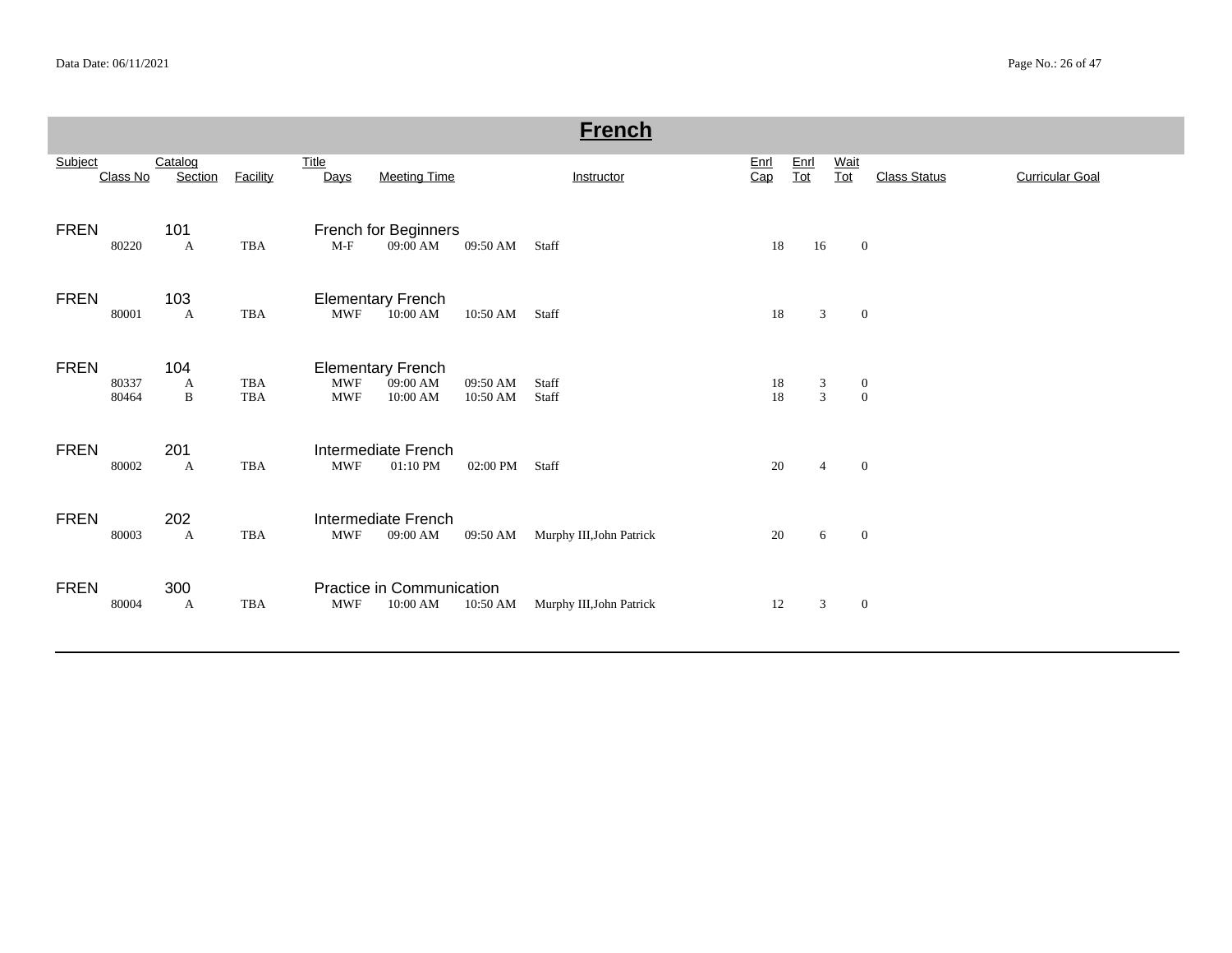|            |                |                          |                          |                            |                                                  |                      | <b>German Studies</b>                            |             |                           |                                  |                     |                        |  |
|------------|----------------|--------------------------|--------------------------|----------------------------|--------------------------------------------------|----------------------|--------------------------------------------------|-------------|---------------------------|----------------------------------|---------------------|------------------------|--|
| Subject    | Class No       | Catalog<br>Section       | <b>Facility</b>          | <b>Title</b><br>Days       | <b>Meeting Time</b>                              |                      | Instructor                                       | Enrl<br>Cap | <u>Enrl</u><br><b>Tot</b> | <b>Wait</b><br>$Tot$             | <b>Class Status</b> | <b>Curricular Goal</b> |  |
| <b>GER</b> | 80346<br>80347 | 101<br>A<br>$\, {\bf B}$ | <b>TBA</b><br><b>TBA</b> | $M-F$<br>$M-F$             | <b>Elementary German</b><br>10:00 AM<br>11:00 AM | 10:50 AM<br>11:50 AM | Wrage, Henning<br>Wrage, Henning                 | 18<br>18    | 9<br>11                   | $\overline{0}$<br>$\overline{0}$ |                     |                        |  |
| <b>GER</b> | 84077          | 103<br>A                 | <b>TBA</b>               | <b>MWRF</b>                | <b>Fundamental German</b><br>09:00 AM            | 09:50 AM             | Breithaupt, Christiane                           | 18          | $\Omega$                  | $\overline{0}$                   |                     |                        |  |
| <b>GER</b> | 80008<br>80009 | 201<br>A<br>CA1          | <b>TBA</b><br><b>TBA</b> | <b>MWF</b><br><sup>T</sup> | Intermediate German<br>12:00 PM<br>11:25 AM      | 12:50 PM<br>12:15 PM | Wallach, Kerry Melissa<br>Wallach, Kerry Melissa | 20<br>20    | 9<br>9                    | $\overline{0}$<br>$\overline{0}$ |                     |                        |  |
| <b>GER</b> | 80010          | 301<br>A                 | <b>TBA</b>               | <b>MWF</b>                 | <b>Advanced German</b><br>10:00 AM               | 10:50 AM             | Lambert III, Richard Meredith                    | 12          | 6                         | $\overline{0}$                   |                     |                        |  |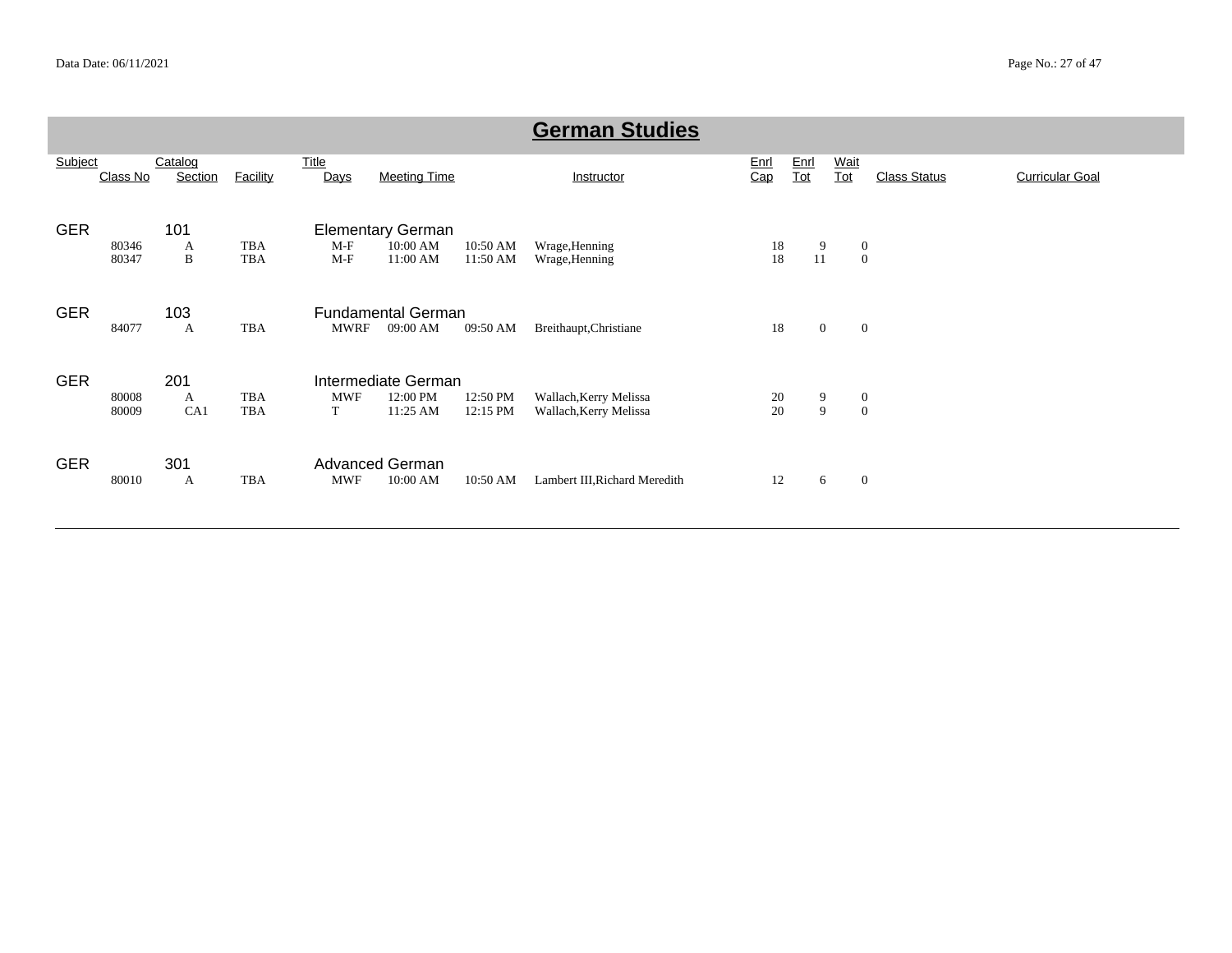|             |                |                     |                          |                                 |                                            |                      | <b>History</b>                                  |              |                    |                    |                              |                                          |                                                          |
|-------------|----------------|---------------------|--------------------------|---------------------------------|--------------------------------------------|----------------------|-------------------------------------------------|--------------|--------------------|--------------------|------------------------------|------------------------------------------|----------------------------------------------------------|
| Subject     | Class No       | Catalog<br>Section  | Facility                 | <b>Title</b><br>Days            | <b>Meeting Time</b>                        |                      | Instructor                                      | Enrl<br>Cap  | Enrl<br><b>Tot</b> | Wait<br><b>Tot</b> |                              | <b>Class Status</b>                      | <b>Curricular Goal</b>                                   |
|             |                |                     |                          |                                 |                                            |                      |                                                 |              |                    |                    |                              |                                          |                                                          |
| <b>HIST</b> | 84093          | 103<br>A            | <b>TBA</b>               | TR                              | Europe Africa & Asia 1750-1900<br>08:30 AM | 09:45 AM             | Bamba, Abou B.                                  | 25           |                    | 5                  | $\mathbf{0}$                 |                                          | MI - Humanities                                          |
|             | 84094          | B                   | <b>TBA</b>               | <b>TR</b>                       | 10:00 AM                                   | $11:15$ AM           | Bamba, Abou B.                                  | 25           |                    | $\overline{5}$     | $\theta$                     |                                          | MI - Humanities                                          |
|             |                |                     |                          |                                 |                                            |                      |                                                 |              |                    |                    |                              |                                          |                                                          |
| <b>HIST</b> | 84098          | 106<br>$\mathbf{A}$ | TBA                      | TR                              | The Atlantic World 1600-1850<br>01:10 PM   | 02:25 PM             | Staff                                           | 25           |                    | $\overline{7}$     | $\overline{0}$               |                                          | MI - Humanities                                          |
|             |                |                     |                          |                                 |                                            |                      |                                                 |              |                    |                    |                              |                                          |                                                          |
| <b>HIST</b> |                | 110                 |                          |                                 | The Twentieth Century World                |                      |                                                 |              |                    |                    |                              |                                          |                                                          |
|             | 80078          | A                   | <b>TBA</b><br><b>TBA</b> | ${\rm TR}$                      | 02:35 PM<br>01:10 PM                       | 03:50 PM             | Hartzok.Justus Grant                            | 25           |                    | 6                  | $\mathbf{0}$                 |                                          | MI - Humanities                                          |
|             | 80079<br>80521 | B<br>$\mathsf{C}$   | <b>TBA</b>               | $\ensuremath{\text{MWF}}$<br>TR | 01:10 PM                                   | 02:00 PM<br>02:25 PM | Krysiek, James Stephen<br>Hartzok, Justus Grant | $25\,$<br>25 |                    | 9<br>20            | $\mathbf{0}$<br>$\mathbf{0}$ |                                          | MI - Humanities<br>MI - Humanities                       |
|             |                |                     |                          |                                 |                                            |                      |                                                 |              |                    |                    |                              |                                          |                                                          |
| <b>HIST</b> |                | 208                 |                          |                                 | Islamic History 600-1500                   |                      |                                                 |              |                    |                    |                              |                                          |                                                          |
|             | 80682          | $\mathbf{A}$        | <b>TBA</b>               | TR                              | 08:30 AM                                   | 09:45 AM             | Samji, Karim Sadrudin                           | 20           |                    | 17                 | $\mathbf{0}$                 |                                          | Global Understanding<br>MI - Humanities                  |
|             |                |                     |                          |                                 |                                            |                      |                                                 |              |                    |                    |                              |                                          |                                                          |
| <b>HIST</b> |                | 261                 |                          |                                 | <b>Colonial Latin American Hist</b>        |                      |                                                 |              |                    |                    |                              |                                          |                                                          |
|             | 84123          | $\mathbf{A}$        | <b>TBA</b>               | <b>MW</b>                       | 11:00 AM                                   | 12:15 PM             | Staff                                           | 20           |                    | 18                 | $\overline{0}$               | <b>Combined Section:</b><br>HIST/LAS 261 | <b>Conceptualizing Diversity</b><br>Global Understanding |
|             |                |                     |                          |                                 |                                            |                      |                                                 |              |                    |                    |                              |                                          | MI - Humanities                                          |
|             |                |                     |                          |                                 |                                            |                      |                                                 |              |                    |                    |                              |                                          |                                                          |
|             | 84152          |                     | <b>TBA</b>               | M                               | 06:15 PM                                   |                      | Downs.James Thomas                              |              |                    |                    |                              |                                          | MI - Humanities                                          |
|             |                |                     |                          |                                 |                                            |                      |                                                 |              |                    |                    |                              |                                          |                                                          |
| <b>HIST</b> |                | 352<br>A            |                          |                                 | Gender & Sexuality- Civil War              | 08:45 PM             |                                                 | 25           |                    | 8                  | $\mathbf{0}$                 |                                          |                                                          |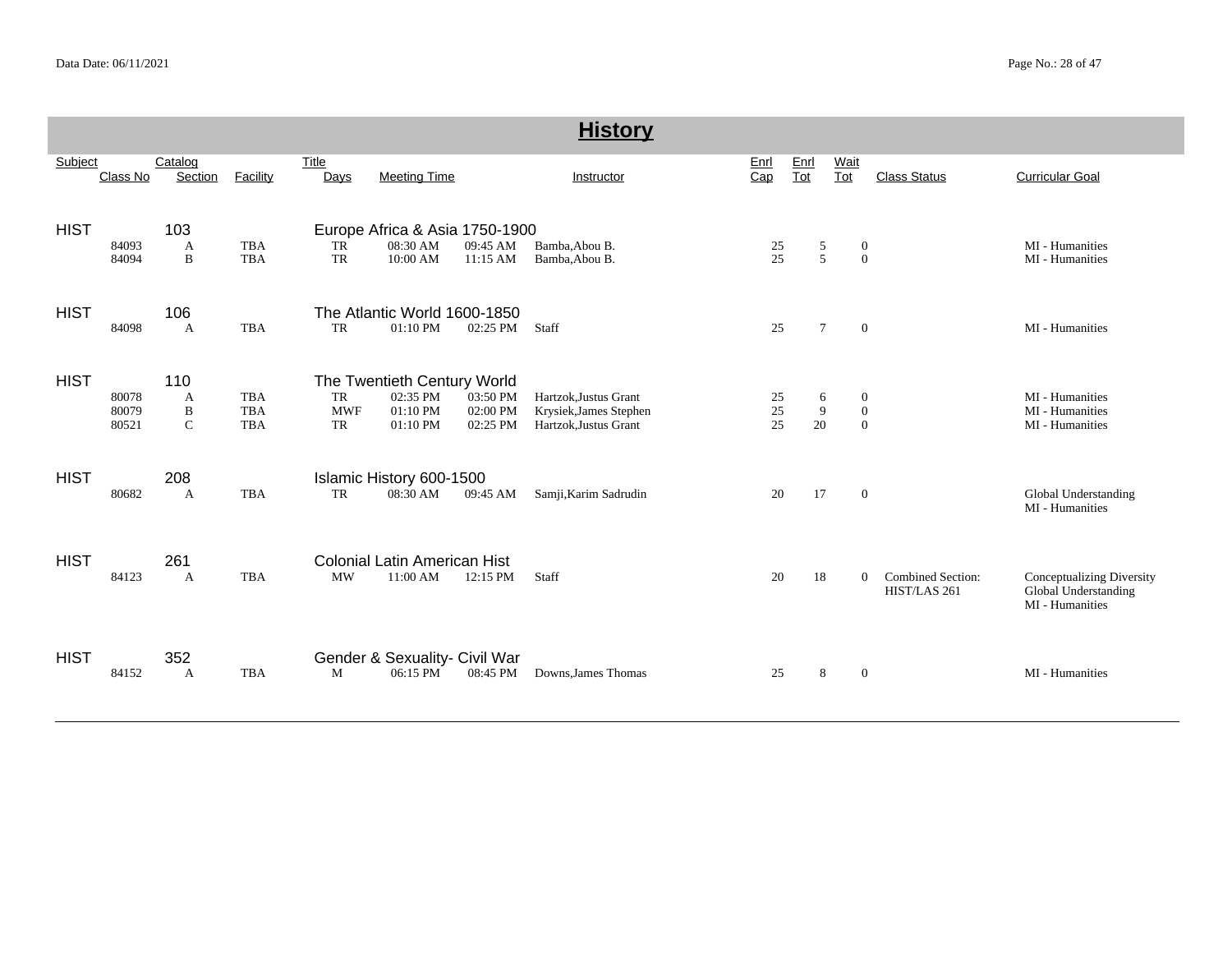|             |                |                    |                          |                      |                                            |                      | <b>Italian Studies</b>                    |                               |                           |                     |                     |                        |
|-------------|----------------|--------------------|--------------------------|----------------------|--------------------------------------------|----------------------|-------------------------------------------|-------------------------------|---------------------------|---------------------|---------------------|------------------------|
| Subject     | Class No       | Catalog<br>Section | Facility                 | <b>Title</b><br>Days | <b>Meeting Time</b>                        |                      | Instructor                                | <u>Enrl</u><br>$\mathsf{Cap}$ | <u>Enrl</u><br><b>Tot</b> | <u>Wait</u><br>Tot  | <b>Class Status</b> | <b>Curricular Goal</b> |
| <b>ITAL</b> | 80005<br>80007 | 101<br>A<br>C      | <b>TBA</b><br><b>TBA</b> | MTWR<br>MTWR         | Elementary Italian<br>08:00 AM<br>10:00 AM | 08:50 AM<br>10:50 AM | Underwood, Beth Wrenn<br>Brocavich, Luisa | 18<br>18                      | 12                        | $\overline{0}$<br>2 |                     |                        |
| <b>ITAL</b> | 80385          | 201<br>A           | <b>TBA</b>               | <b>MWF</b>           | Images of Italy I: Intermed<br>12:00 PM    | 12:50 PM             | Anchisi, HwaSoon                          | 18                            | 6                         | $\overline{0}$      |                     |                        |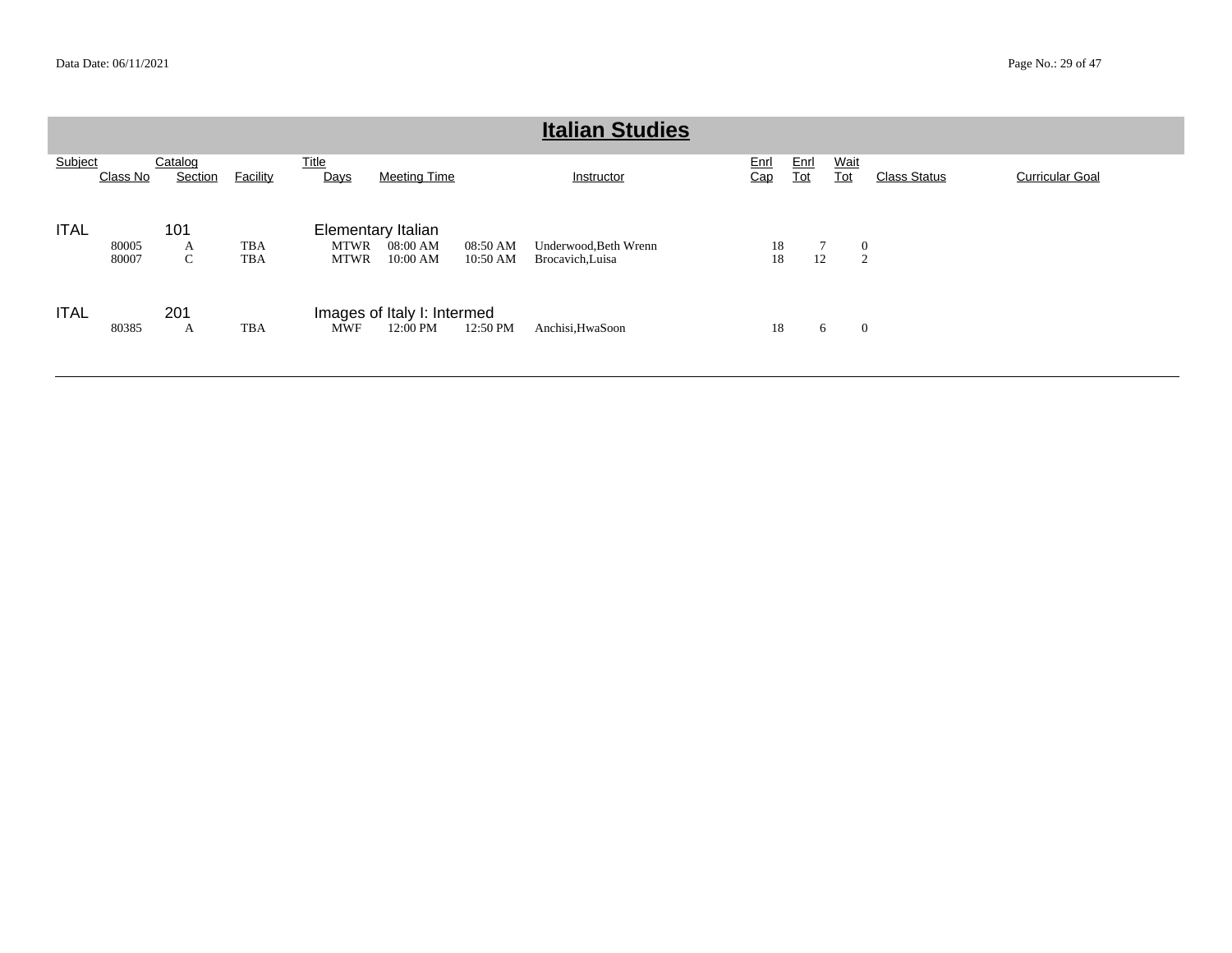|            |                |                    |                   |                      |                                                    |                      | <b>Japanese</b>            |                        |                    |                                |                     |                        |  |
|------------|----------------|--------------------|-------------------|----------------------|----------------------------------------------------|----------------------|----------------------------|------------------------|--------------------|--------------------------------|---------------------|------------------------|--|
| Subject    | Class No       | Catalog<br>Section | Facility          | <b>Title</b><br>Days | <b>Meeting Time</b>                                |                      | Instructor                 | Enrl<br>$\mathbf{Cap}$ | Enrl<br><b>Tot</b> | <u>Wait</u><br><b>Tot</b>      | <b>Class Status</b> | <b>Curricular Goal</b> |  |
| <b>JPN</b> | 80013<br>80013 | 101<br>A<br>A      | TBA<br>TBA        | <b>MWF</b><br>TR     | <b>Elementary Japanese</b><br>09:00 AM<br>09:00 AM | 09:50 AM<br>09:50 AM | Nishimura, Yoko<br>Staff   | 25<br>25               | 12<br>12           | $\mathbf{0}$<br>$\overline{0}$ |                     |                        |  |
| <b>JPN</b> | 80014<br>80014 | 201<br>A<br>A      | <b>TBA</b><br>TBA | <b>MWF</b><br>TR     | Intermediate Japanese<br>$10:00$ AM<br>10:00 AM    | 10:50 AM<br>10:50 AM | Hogan, Eleanor J.<br>Staff | 20<br>20               | 5<br>5             | $\mathbf{0}$<br>$\overline{0}$ |                     |                        |  |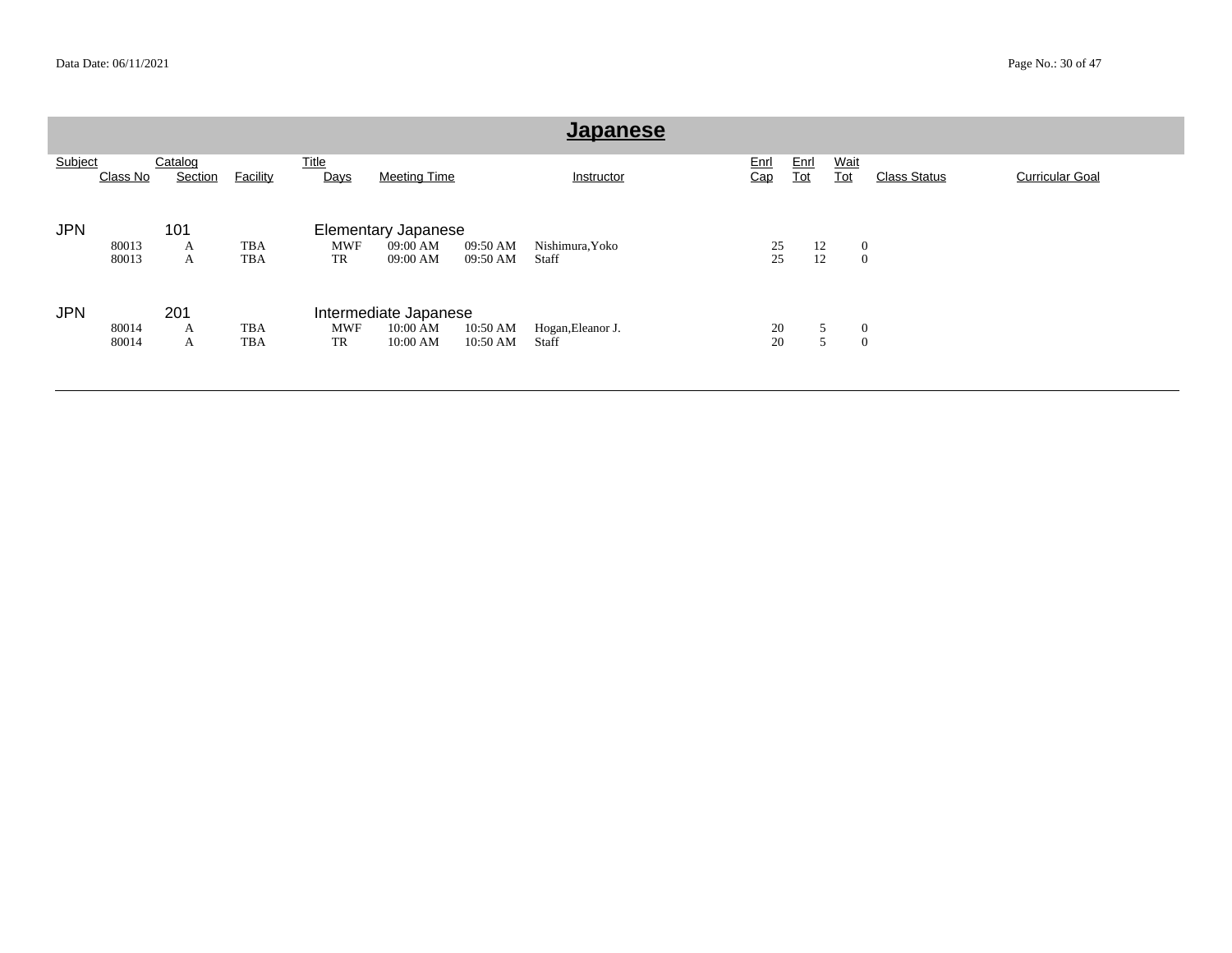|         |          |         |          |              |                                         |          | <b>Latin</b> |      |            |             |                     |                        |
|---------|----------|---------|----------|--------------|-----------------------------------------|----------|--------------|------|------------|-------------|---------------------|------------------------|
|         |          |         |          |              |                                         |          |              |      |            |             |                     |                        |
| Subject |          | Catalog |          | <b>Title</b> |                                         |          |              | Enrl | Enrl       | <u>Wait</u> |                     |                        |
|         | Class No | Section | Facility | <u>Days</u>  | <b>Meeting Time</b>                     |          | Instructor   | Cap  | <b>Tot</b> | <b>Tot</b>  | <b>Class Status</b> | <b>Curricular Goal</b> |
|         |          |         |          |              |                                         |          |              |      |            |             |                     |                        |
|         |          |         |          |              |                                         |          |              |      |            |             |                     |                        |
| LAT     | 80355    | 102     | TBA      | <b>MWF</b>   | <b>Beginning Latin II</b><br>$10:00$ AM | 10:50 AM | Staff        |      | 20         | 12          | $\overline{0}$      | Second Language        |
|         |          | A       |          |              |                                         |          |              |      |            |             |                     |                        |
|         |          |         |          |              |                                         |          |              |      |            |             |                     |                        |
|         |          |         |          |              |                                         |          |              |      |            |             |                     |                        |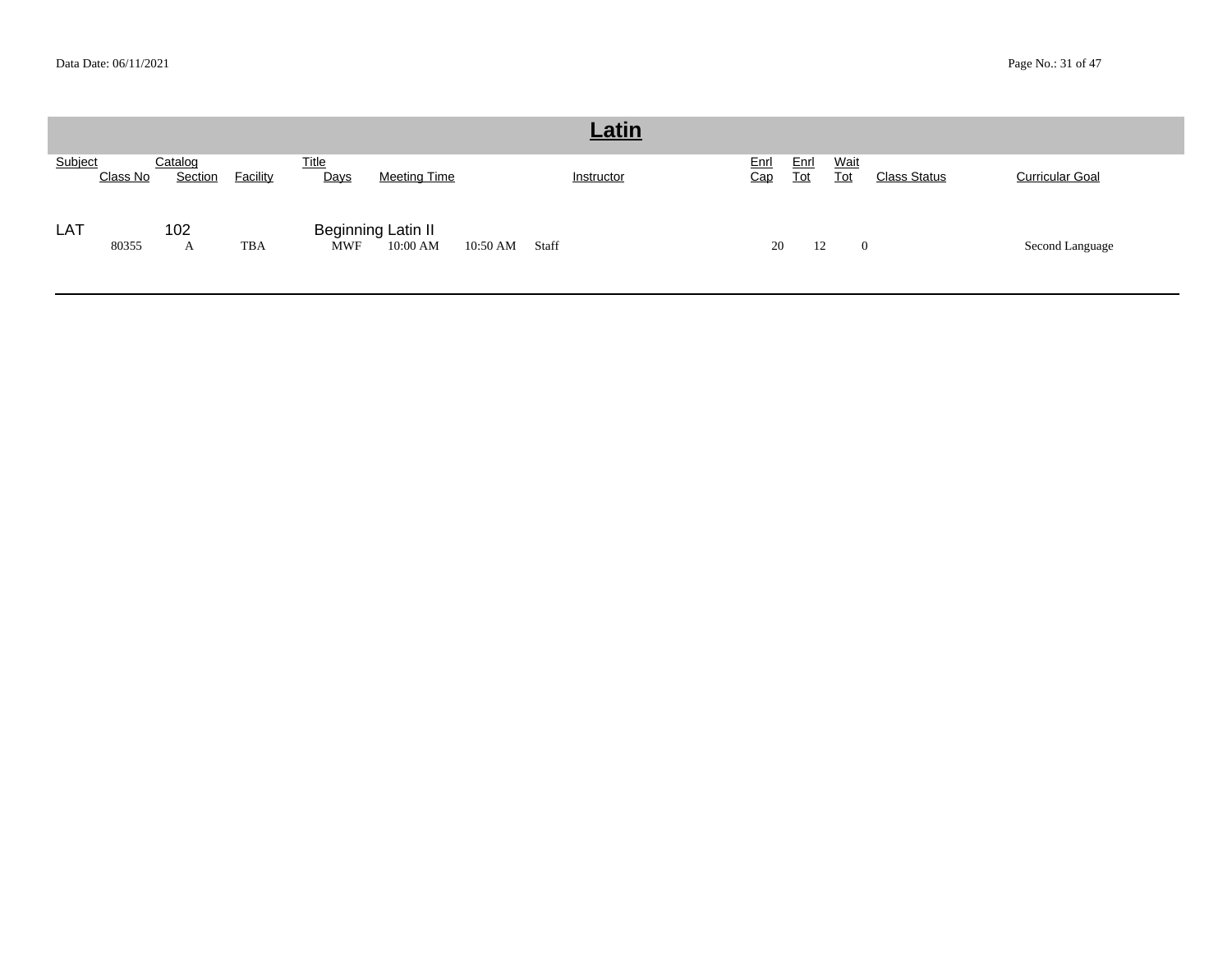|            | <b>Latin American Studies</b> |                    |            |                      |                                            |          |                    |                    |                    |                           |                                      |                                                                                     |
|------------|-------------------------------|--------------------|------------|----------------------|--------------------------------------------|----------|--------------------|--------------------|--------------------|---------------------------|--------------------------------------|-------------------------------------------------------------------------------------|
| Subject    | Class No                      | Catalog<br>Section | Facility   | <b>Title</b><br>Days | <b>Meeting Time</b>                        |          | Instructor         | <u>Enrl</u><br>Cap | Enrl<br><b>Tot</b> | <u>Wait</u><br><b>Tot</b> | <b>Class Status</b>                  | <b>Curricular Goal</b>                                                              |
| <b>LAS</b> | 80462                         | 145<br>A           | <b>TBA</b> | MW                   | Introduction to Latinx Studies<br>02:10 PM | 03:25 PM | Calvillo, Veronica | 30                 |                    | 5<br>$\overline{0}$       |                                      |                                                                                     |
| <b>LAS</b> | 84142                         | 251<br>A           | <b>TBA</b> | <b>MWF</b>           | Topics in Musicology: Global<br>01:10 PM   | 02:00 PM | Leal.Cesar Andres  | 20                 | 19                 | $\Omega$                  | Combined Section:<br>AFS/LAS/MUS 251 | Conceptualizing Diversity<br>Global Understanding<br>Interdisciplinary<br>MI - Arts |
| <b>LAS</b> | 84044                         | 261<br>A           | <b>TBA</b> | <b>MW</b>            | Colonial Latin American Hist<br>11:00 AM   | 12:15 PM | Staff              | 25                 |                    | 18<br>$\Omega$            | Combined Section:<br>HIST/LAS 261    | Conceptualizing Diversity<br>Global Understanding<br>MI - Humanities                |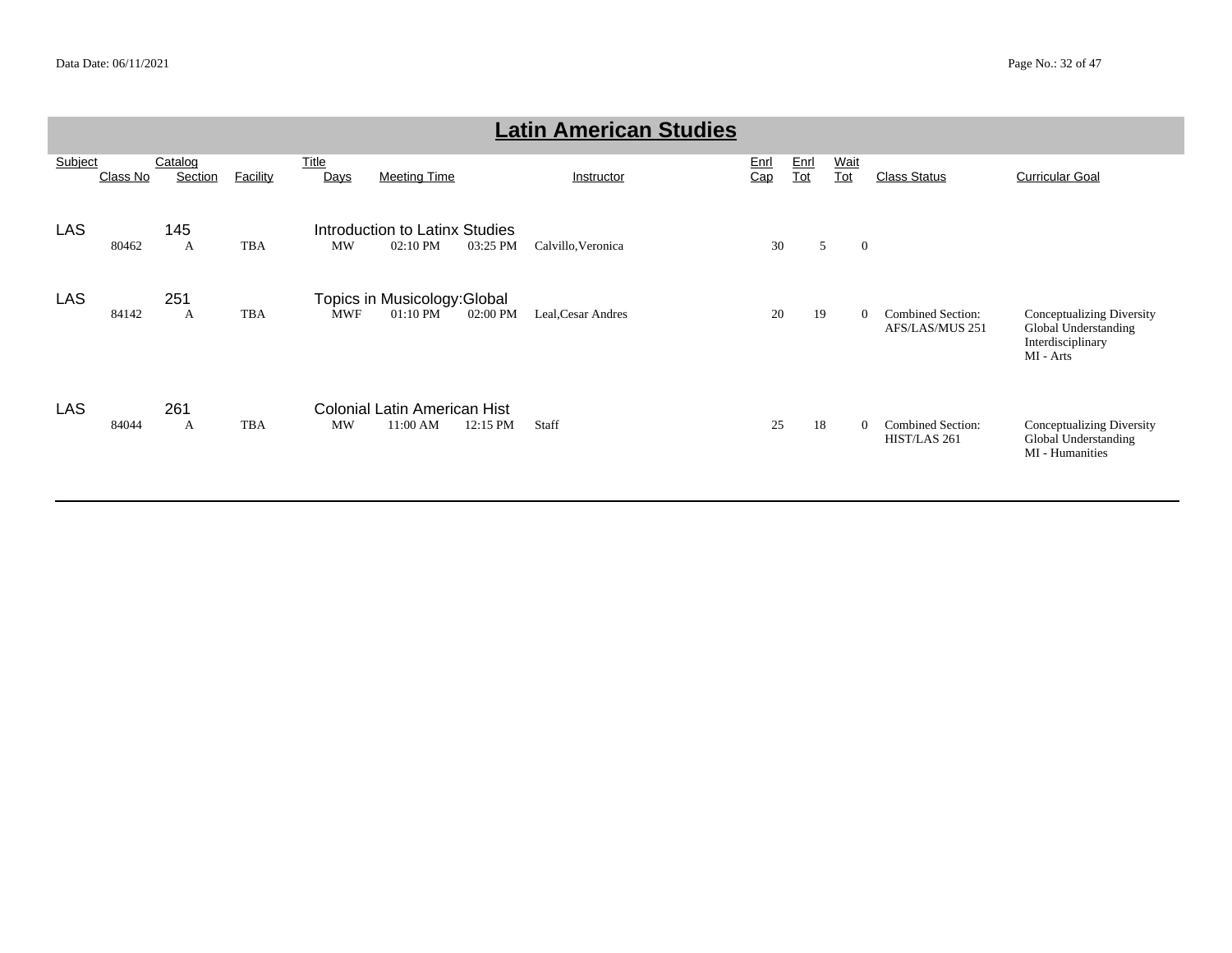|             |                                                    |                                                                              |                                                                           |                                                                                   |                                                                      |                                                                      | <b>Mathematics</b>                                                                                                                            |                                  |                                                                    |                                                                                                        |                     |                                                                                                                                                                                                    |
|-------------|----------------------------------------------------|------------------------------------------------------------------------------|---------------------------------------------------------------------------|-----------------------------------------------------------------------------------|----------------------------------------------------------------------|----------------------------------------------------------------------|-----------------------------------------------------------------------------------------------------------------------------------------------|----------------------------------|--------------------------------------------------------------------|--------------------------------------------------------------------------------------------------------|---------------------|----------------------------------------------------------------------------------------------------------------------------------------------------------------------------------------------------|
| Subject     | Class No                                           | Catalog<br>Section                                                           | Facility                                                                  | Title<br>Days                                                                     | <b>Meeting Time</b>                                                  |                                                                      | Instructor                                                                                                                                    | Enrl<br>Cap                      | <b>Enrl</b><br>Tot                                                 | Wait<br><b>Tot</b>                                                                                     | <b>Class Status</b> | <b>Curricular Goal</b>                                                                                                                                                                             |
| <b>MATH</b> | 80063<br>80187                                     | 103<br>$\mathbf{A}$<br>$\, {\bf B}$                                          | <b>TBA</b><br><b>TBA</b>                                                  | <b>MWF</b><br><b>MWF</b>                                                          | <b>Mathematical Ideas</b><br>11:00 AM<br>12:45 PM                    | 12:15 PM<br>02:00 PM                                                 | Staff<br>Staff                                                                                                                                | 25<br>25                         | 17<br>13                                                           | $\mathbf{0}$<br>$\mathbf{0}$                                                                           |                     | <b>Quantitative Reasoning</b><br>Quantitative Reasoning                                                                                                                                            |
| <b>MATH</b> | 80064<br>80065                                     | 105<br>A<br>$\, {\bf B}$                                                     | <b>TBA</b><br><b>TBA</b>                                                  | <b>MWF</b><br><b>MWF</b>                                                          | <b>Calculus with Precalculus I</b><br>11:00 AM<br>12:45 PM           | 12:15 PM<br>02:00 PM                                                 | Staff<br>Staff                                                                                                                                | 25<br>25                         | 8<br>10                                                            | $\mathbf{0}$<br>$\mathbf{0}$                                                                           |                     | <b>Quantitative Reasoning</b><br><b>Quantitative Reasoning</b>                                                                                                                                     |
| <b>MATH</b> | 80356<br>80523                                     | 107<br>$\mathbf{A}$<br>B                                                     | <b>TBA</b><br><b>TBA</b>                                                  | <b>TWRF</b><br>TWRF                                                               | <b>Applied Statistics</b><br>10:00 AM<br>09:00 AM                    | 10:50 AM<br>09:50 AM                                                 | Bryant, Sarah Nicole<br>Bryant, Sarah Nicole                                                                                                  | 25<br>25                         | 13<br>11                                                           | $\boldsymbol{0}$<br>$\mathbf{0}$                                                                       |                     | <b>Quantitative Reasoning</b><br><b>Quantitative Reasoning</b>                                                                                                                                     |
| <b>MATH</b> | 80066<br>80067<br>80068<br>80069<br>80382<br>80417 | 111<br>$\, {\bf B}$<br>C<br>${\rm D}$<br>E<br>A<br>$\boldsymbol{\mathrm{F}}$ | <b>TBA</b><br><b>TBA</b><br>TBA<br><b>TBA</b><br><b>TBA</b><br><b>TBA</b> | Calculus I<br><b>TWRF</b><br><b>MW</b><br><b>MWF</b><br>TWRF<br><b>MW</b><br>TWRF | 01:10 PM<br>02:10 PM<br>11:00 AM<br>09:00 AM<br>08:00 AM<br>10:00 AM | 02:00 PM<br>03:50 PM<br>12:15 PM<br>09:50 AM<br>09:40 AM<br>10:50 AM | Bryant, Sarah Nicole<br>Mixell, Robert Anthony<br>Spayd, Kimberly Renee<br>Conceicao, Ricardo<br>Mixell, Robert Anthony<br>Conceicao, Ricardo | 25<br>25<br>25<br>25<br>25<br>25 | $\overline{4}$<br>6<br>15<br>$\mathfrak{Z}$<br>$\overline{4}$<br>3 | $\boldsymbol{0}$<br>$\mathbf{0}$<br>$\overline{0}$<br>$\mathbf{0}$<br>$\mathbf{0}$<br>$\boldsymbol{0}$ |                     | <b>Quantitative Reasoning</b><br><b>Quantitative Reasoning</b><br><b>Quantitative Reasoning</b><br><b>Quantitative Reasoning</b><br><b>Quantitative Reasoning</b><br><b>Quantitative Reasoning</b> |
| <b>MATH</b> | 80070<br>80071                                     | 112<br>A<br>$\, {\bf B}$                                                     | <b>TBA</b><br><b>TBA</b>                                                  | Calculus II<br>TWRF<br><b>TWRF</b>                                                | 01:10 PM<br>10:00 AM                                                 | 02:00 PM<br>10:50 AM                                                 | Lockridge, Keir Hardie<br>Lockridge, Keir Hardie                                                                                              | 25<br>25                         | 10<br>$\overline{4}$                                               | $\mathbf{0}$<br>$\mathbf{0}$                                                                           |                     | <b>Quantitative Reasoning</b><br><b>Quantitative Reasoning</b>                                                                                                                                     |
| <b>MATH</b> | 80072                                              | 112<br>H                                                                     | <b>TBA</b>                                                                | MW                                                                                | Calculus II (Honors)<br>06:30 PM                                     | 08:10 PM                                                             | Bajnok, Bela                                                                                                                                  | 20                               | $\theta$                                                           | $\mathbf{0}$                                                                                           |                     | <b>Quantitative Reasoning</b>                                                                                                                                                                      |
| <b>MATH</b> | 80073<br>80074                                     | 211<br>A<br>$\, {\bf B}$                                                     | <b>TBA</b><br><b>TBA</b>                                                  | <b>MWF</b><br><b>MWF</b>                                                          | <b>Multivariable Calculus</b><br>09:00 AM<br>10:00 AM                | 09:50 AM<br>10:50 AM                                                 | Hult, Caitlin Suzanne<br>Hult.Caitlin Suzanne                                                                                                 | 22<br>22                         | 11<br>13                                                           | $\boldsymbol{0}$<br>$\mathbf{0}$                                                                       |                     | <b>Quantitative Reasoning</b><br><b>Quantitative Reasoning</b>                                                                                                                                     |
| <b>MATH</b> | 80075<br>80357                                     | 212<br>A<br>$\, {\bf B}$                                                     | <b>TBA</b><br><b>TBA</b>                                                  | Linear Algebra<br><b>MWF</b><br><b>MWF</b>                                        | 10:00 AM<br>11:00 AM                                                 | 10:50 AM<br>11:50 AM                                                 | Kennedy, Benjamin Bartlett<br>Kennedy, Benjamin Bartlett                                                                                      | 20<br>20                         | $\overline{7}$<br>14                                               | $\boldsymbol{0}$<br>$\overline{0}$                                                                     |                     | <b>Quantitative Reasoning</b><br><b>Quantitative Reasoning</b>                                                                                                                                     |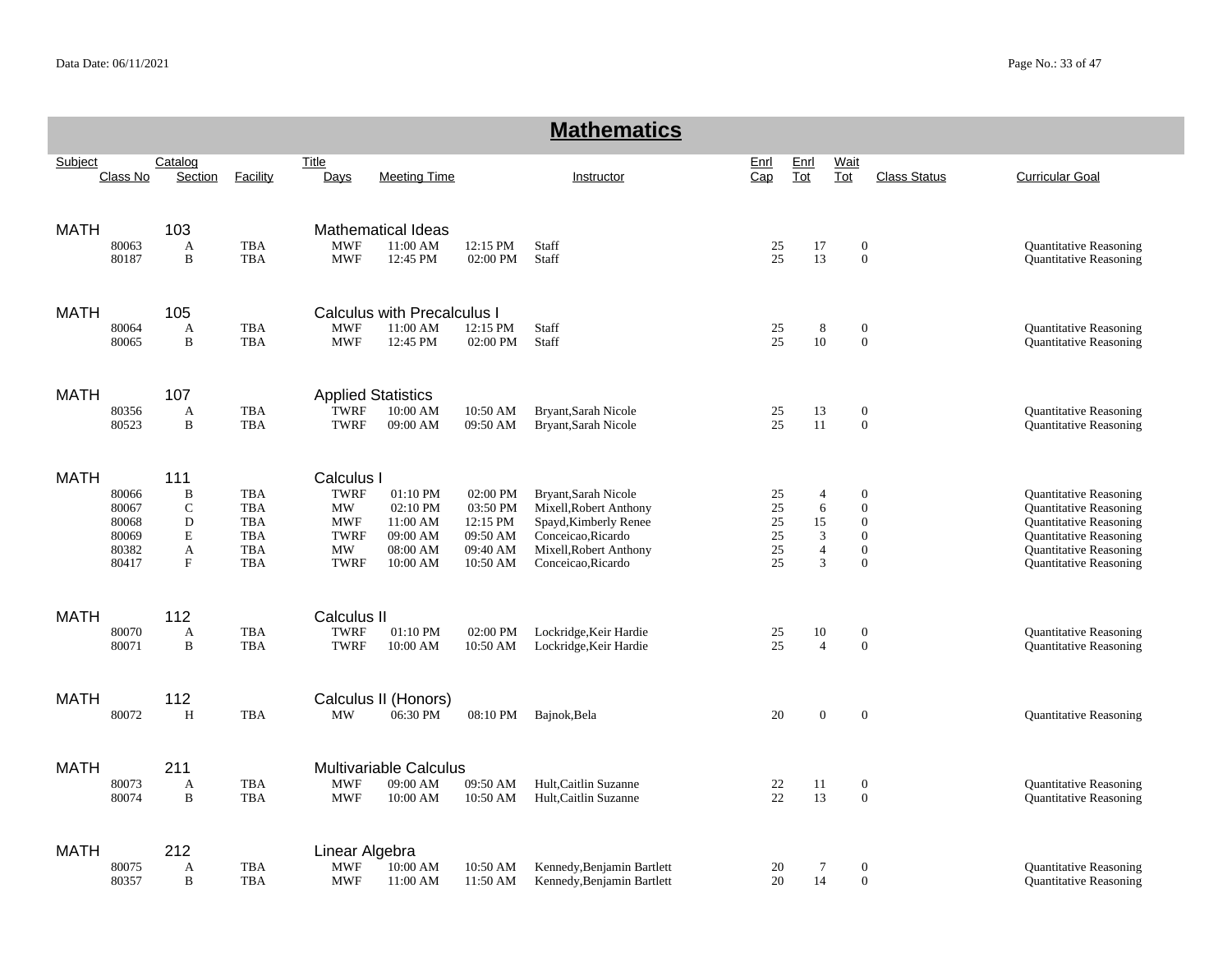| Data Date: 06/11/2021 |     |     |           |                               |          |                       |    |    |          | Page No.: 34 of 47            |
|-----------------------|-----|-----|-----------|-------------------------------|----------|-----------------------|----|----|----------|-------------------------------|
| <b>MATH</b>           | 215 |     |           | <b>Abstract Mathematics I</b> |          |                       |    |    |          |                               |
| 80076                 | A   | TBA | MW        | 02:10 PM                      | 03:25 PM | Bajnok, Bela          | 16 | -9 | $\Omega$ | <b>Quantitative Reasoning</b> |
|                       |     |     |           |                               |          |                       |    |    |          |                               |
| MATH                  | 225 |     |           | <b>Differential Equations</b> |          |                       |    |    |          |                               |
| 80077                 | A   | TBA | <b>TR</b> | 08:30 AM                      | 09:45 AM | Spayd, Kimberly Renee | 20 | 8  | $\Omega$ | <b>Quantitative Reasoning</b> |
| 84149                 | B   | TBA | TR        | 10:00 AM                      | 11:15 AM | Spayd, Kimberly Renee | 20 | 12 | $\Omega$ | <b>Quantitative Reasoning</b> |
|                       |     |     |           |                               |          |                       |    |    |          |                               |
|                       |     |     |           |                               |          |                       |    |    |          |                               |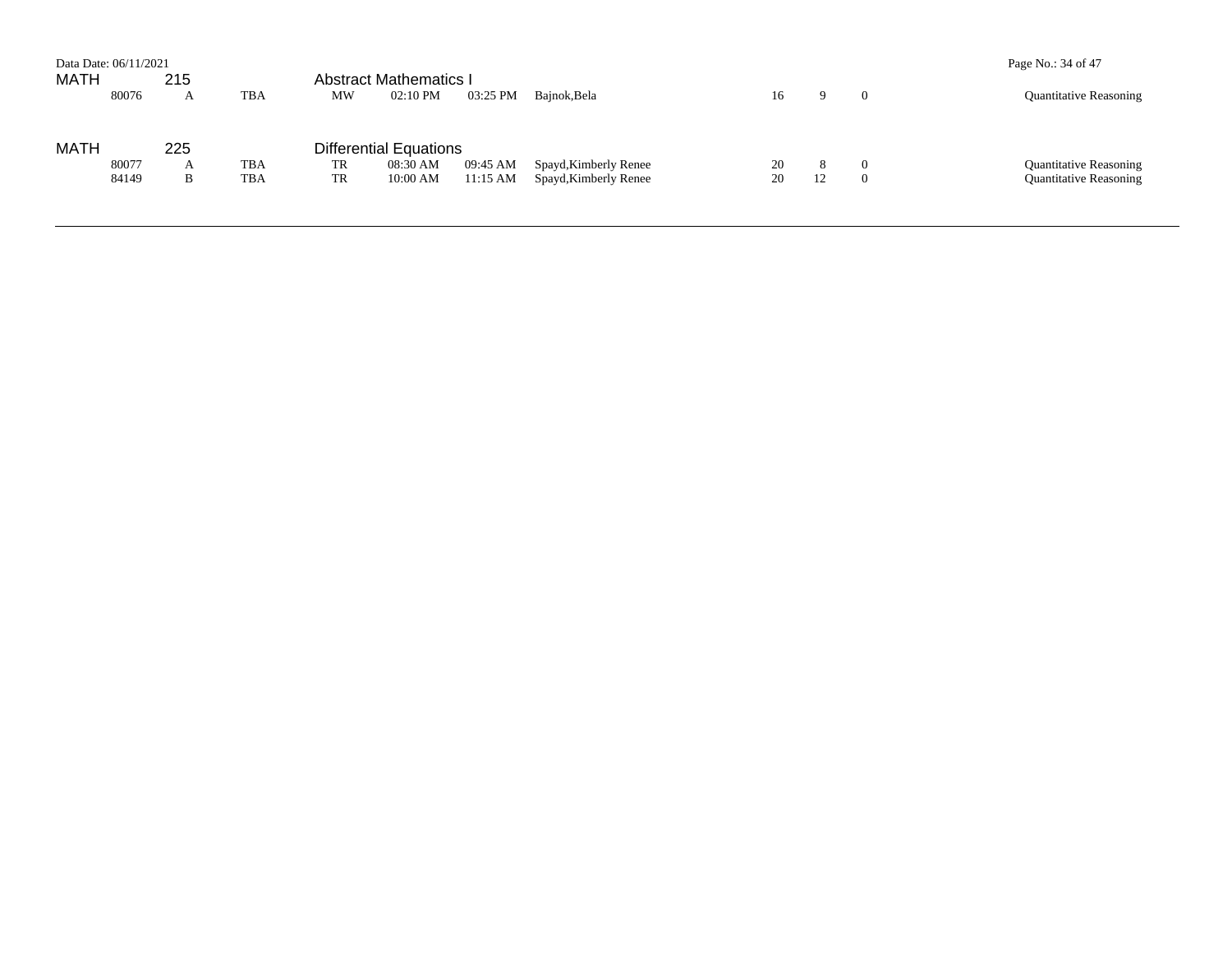|                                                       |                                                                    |                                                                    |                                                        |                                                              |                                                          | <b>Music: Classes</b>                                                                                  |                            |                                                |                                                                                                |                                                    |                                                                                            |
|-------------------------------------------------------|--------------------------------------------------------------------|--------------------------------------------------------------------|--------------------------------------------------------|--------------------------------------------------------------|----------------------------------------------------------|--------------------------------------------------------------------------------------------------------|----------------------------|------------------------------------------------|------------------------------------------------------------------------------------------------|----------------------------------------------------|--------------------------------------------------------------------------------------------|
|                                                       |                                                                    |                                                                    |                                                        |                                                              |                                                          |                                                                                                        |                            |                                                |                                                                                                |                                                    |                                                                                            |
| Subject<br>Class No                                   | Catalog<br>Section                                                 | Facility                                                           | <b>Title</b><br>Days                                   | <b>Meeting Time</b>                                          |                                                          | Instructor                                                                                             | Enrl<br>Cap                | Enrl<br><b>Tot</b>                             | Wait<br><b>Tot</b>                                                                             | <b>Class Status</b>                                | <b>Curricular Goal</b>                                                                     |
| MUS_CLAS<br>80465                                     | 101<br>A                                                           | <b>TBA</b>                                                         | TR                                                     | Intro to Music Listening<br>08:30 AM                         | 09:45 AM                                                 | Day, James Manning                                                                                     | 25                         | 20                                             | $\overline{0}$                                                                                 |                                                    | MI - Arts                                                                                  |
| MUS_CLAS<br>80134<br>80172<br>80239<br>80240<br>80391 | 141<br>A<br>$\, {\bf B}$<br>A <sub>1</sub><br>B1<br>C <sub>1</sub> | <b>TBA</b><br><b>TBA</b><br><b>TBA</b><br><b>TBA</b><br><b>TBA</b> | Theory I<br><b>MWF</b><br><b>MWF</b><br>TR<br>TR<br>TR | $09:00$ AM<br>09:00 AM<br>09:00 AM<br>$10:00$ AM<br>09:00 AM | 09:50 AM<br>09:50 AM<br>09:50 AM<br>10:50 AM<br>09:50 AM | Cordle.Adam Paul<br>Toyoda, Elly<br>Swigger, Jocelyn Anne<br>Swigger, Jocelyn Anne<br>Cordle.Adam Paul | 18<br>18<br>12<br>12<br>12 | $\overline{4}$<br>$\sqrt{2}$<br>$\overline{4}$ | $\boldsymbol{0}$<br>$\boldsymbol{0}$<br>$\boldsymbol{0}$<br>$\boldsymbol{0}$<br>$\overline{0}$ |                                                    | MI - Arts<br>MI - Arts                                                                     |
| MUS_CLAS<br>80715                                     | 244<br>A                                                           | <b>TBA</b>                                                         | TR                                                     | Jazz: Afr Amer Classical Music<br>02:35 PM                   | 03:50 PM                                                 | Austerlitz, Paul                                                                                       | 25                         | 16                                             |                                                                                                | $\overline{0}$<br>Combined Section: AFS<br>246/346 | <b>Conceptualizing Diversity</b><br>MI - Arts                                              |
| MUS_CLAS<br>80770                                     | 251<br>A                                                           | <b>TBA</b>                                                         | <b>MWF</b>                                             | Topics in Musicology: Global<br>$01:10$ PM                   | 02:00 PM                                                 | Leal.Cesar Andres                                                                                      | 20                         | 19                                             |                                                                                                | Combined Section:<br>AFS/LAS/MUS 251               | <b>Conceptualizing Diversity</b><br>Global Understanding<br>Interdisciplinary<br>MI - Arts |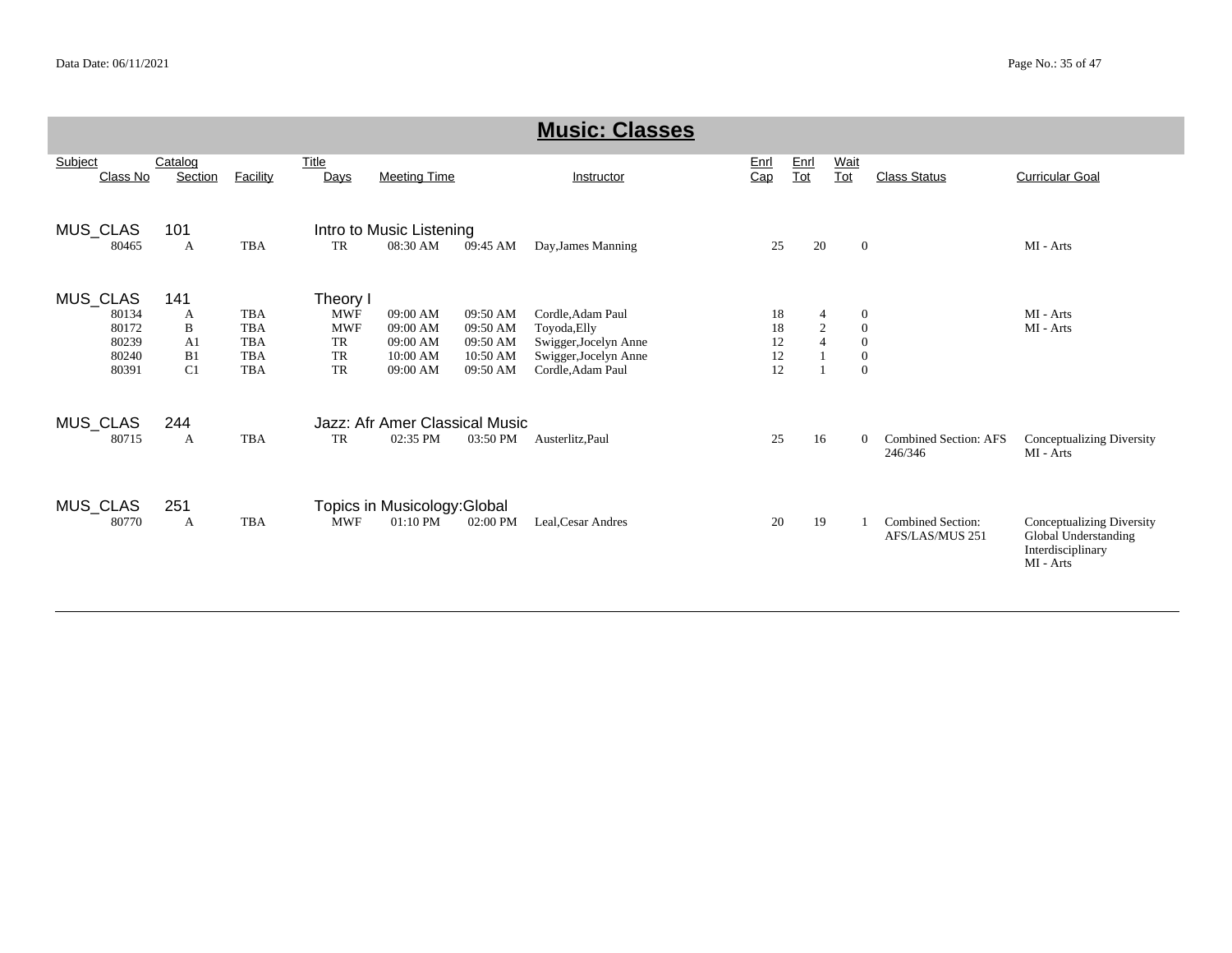|                       | <b>Music: Private Instruction</b> |          |                                       |            |                                                                                 |                 |  |  |  |  |  |  |  |
|-----------------------|-----------------------------------|----------|---------------------------------------|------------|---------------------------------------------------------------------------------|-----------------|--|--|--|--|--|--|--|
| Subject<br>Class No   | Catalog<br>Section                | Facility | Title<br><b>Meeting Time</b><br>Days  | Instructor | Enrl<br>Enr<br><b>Wait</b><br>$Tot$<br><b>Tot</b><br><b>Class Status</b><br>Cap | Curricular Goal |  |  |  |  |  |  |  |
| <b>MUSIC</b><br>83885 | 157<br>A                          | TBA      | Music Performance in Saxophone<br>TBA | Staff      | 12<br>$\overline{0}$<br>$\Omega$                                                |                 |  |  |  |  |  |  |  |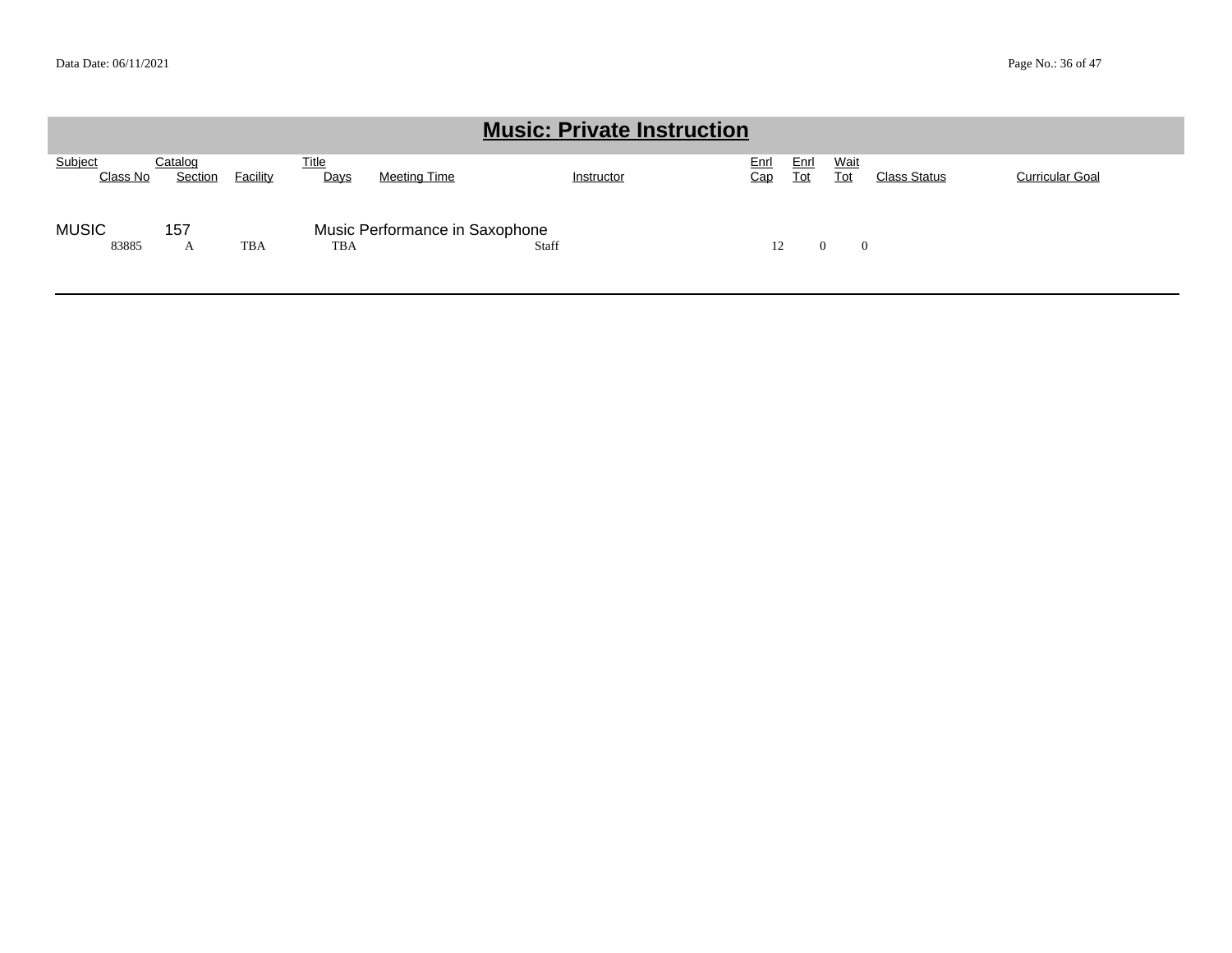|             |          |                    |                 |                      |                                                                    | <b>Philosophy</b>    |                           |                             |                                                      |                        |
|-------------|----------|--------------------|-----------------|----------------------|--------------------------------------------------------------------|----------------------|---------------------------|-----------------------------|------------------------------------------------------|------------------------|
| Subject     | Class No | Catalog<br>Section | <b>Facility</b> | <b>Title</b><br>Days | <b>Meeting Time</b>                                                | Instructor           | Enrl<br>$\underline{Cap}$ | Enrl<br><b>Tot</b><br>$Tot$ | <b>Wait</b><br><b>Class Status</b>                   | <b>Curricular Goal</b> |
| PHIL        | 80110    | 101<br>A           | <b>TBA</b>      | TR                   | Introduction to Philosophy<br>08:30 AM<br>09:45 AM                 | Anozie, Stanley Uche | 30                        | 25                          | $\overline{0}$                                       | MI - Humanities        |
| PHIL        | 80285    | 105<br>A           | <b>TBA</b>      | <b>MW</b>            | <b>Contemporary Moral Issues</b><br>$11:00 \text{ AM}$<br>12:10 PM | Greene, Nathifa      | 30                        | 21                          | $\overline{3}$                                       | MI - Humanities        |
| <b>PHIL</b> | 80486    | 205<br>A           | TBA             | TR                   | Ancient Greek and Roman Phil<br>01:10 PM<br>02:25 PM               | Anozie, Stanley Uche | 25                        | 17                          | <b>Combined Section:</b><br>$\Omega$<br>CLA/PHIL 205 | MI - Humanities        |
| PHIL        | 84095    | 224<br>A           | TBA             | <b>MW</b>            | Philosophy and Human Rights<br>02:10 PM<br>03:25 PM                | Greene, Nathifa      | 25                        | 17                          | $\mathbf{0}$                                         | MI - Humanities        |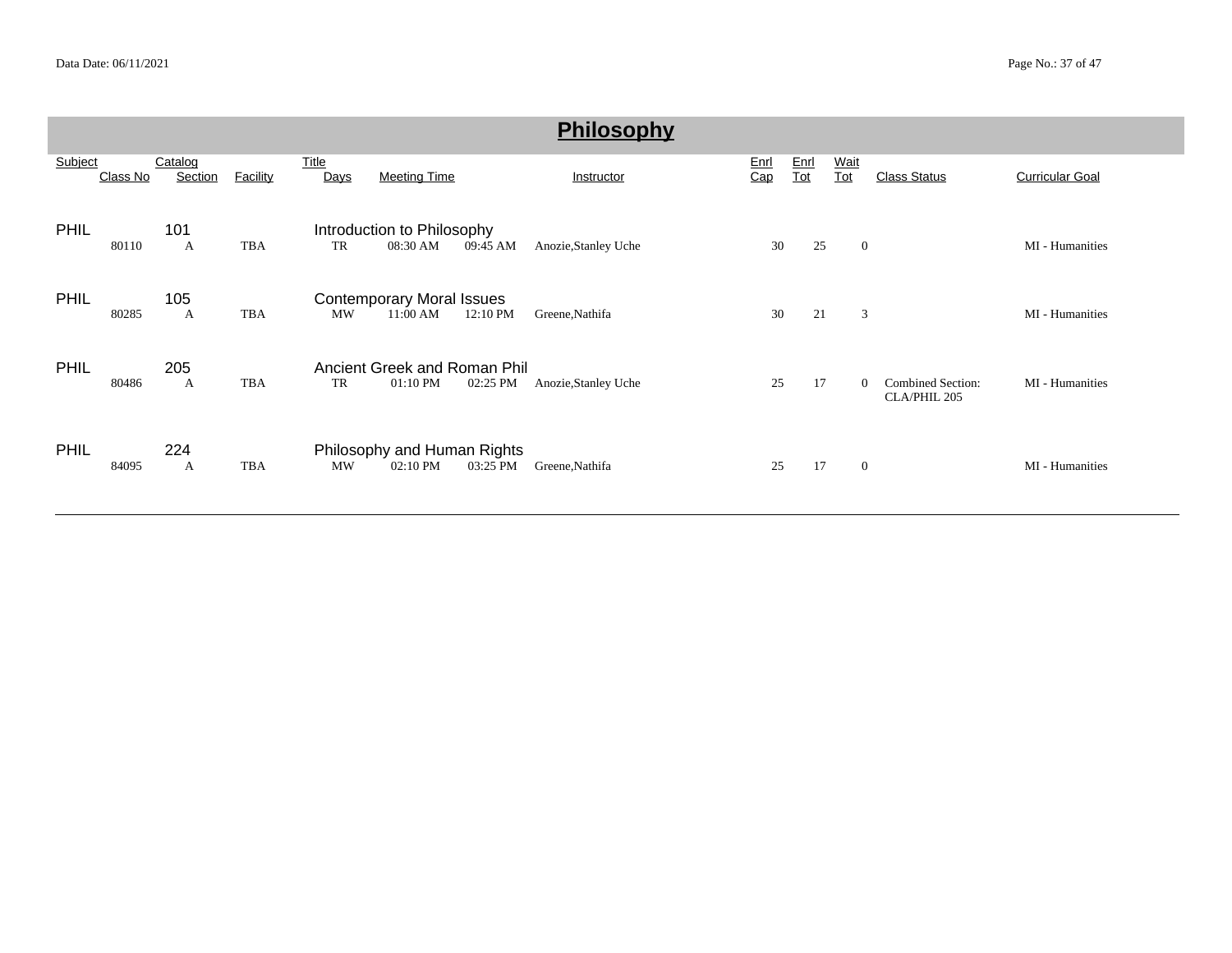|                                                |                                       |                                 |                      |                                                                                     |                                              | <b>Physics</b>                                               |                           |                      |                           |                                                    |                                                          |
|------------------------------------------------|---------------------------------------|---------------------------------|----------------------|-------------------------------------------------------------------------------------|----------------------------------------------|--------------------------------------------------------------|---------------------------|----------------------|---------------------------|----------------------------------------------------|----------------------------------------------------------|
| Subject<br>Class No                            | Catalog<br>Section                    | Facility                        | <u>Title</u><br>Days | <b>Meeting Time</b>                                                                 |                                              | Instructor                                                   | <b>Enrl</b><br><u>Cap</u> | <u>Enrl</u><br>$Tot$ | <u>Wait</u><br><b>Tot</b> | <b>Class Status</b>                                | <b>Curricular Goal</b>                                   |
| <b>PHY</b><br>80115<br>80115<br>80116<br>80117 | 111<br>A<br>A<br>L1<br>L <sub>2</sub> | <b>TBA</b><br>TBA<br>TBA<br>TBA | <b>MWF</b><br>М<br>M | Introductory Modern Physics I<br>$10:00$ AM<br>$11:25$ AM<br>$01:00$ PM<br>07:00 PM | 10:50 AM<br>12:40 PM<br>03:50 PM<br>10:00 PM | Andresen, Kurt<br>Andresen, Kurt<br>Sato, Yoshihiro<br>Staff | 28<br>28<br>14<br>14      | $\gamma$<br>$\Omega$ | $\Omega$                  | $\Omega$<br>$\Omega$<br>$\Omega$<br>$\overline{0}$ | MI - Natural Science w/Lab<br>MI - Natural Science w/Lab |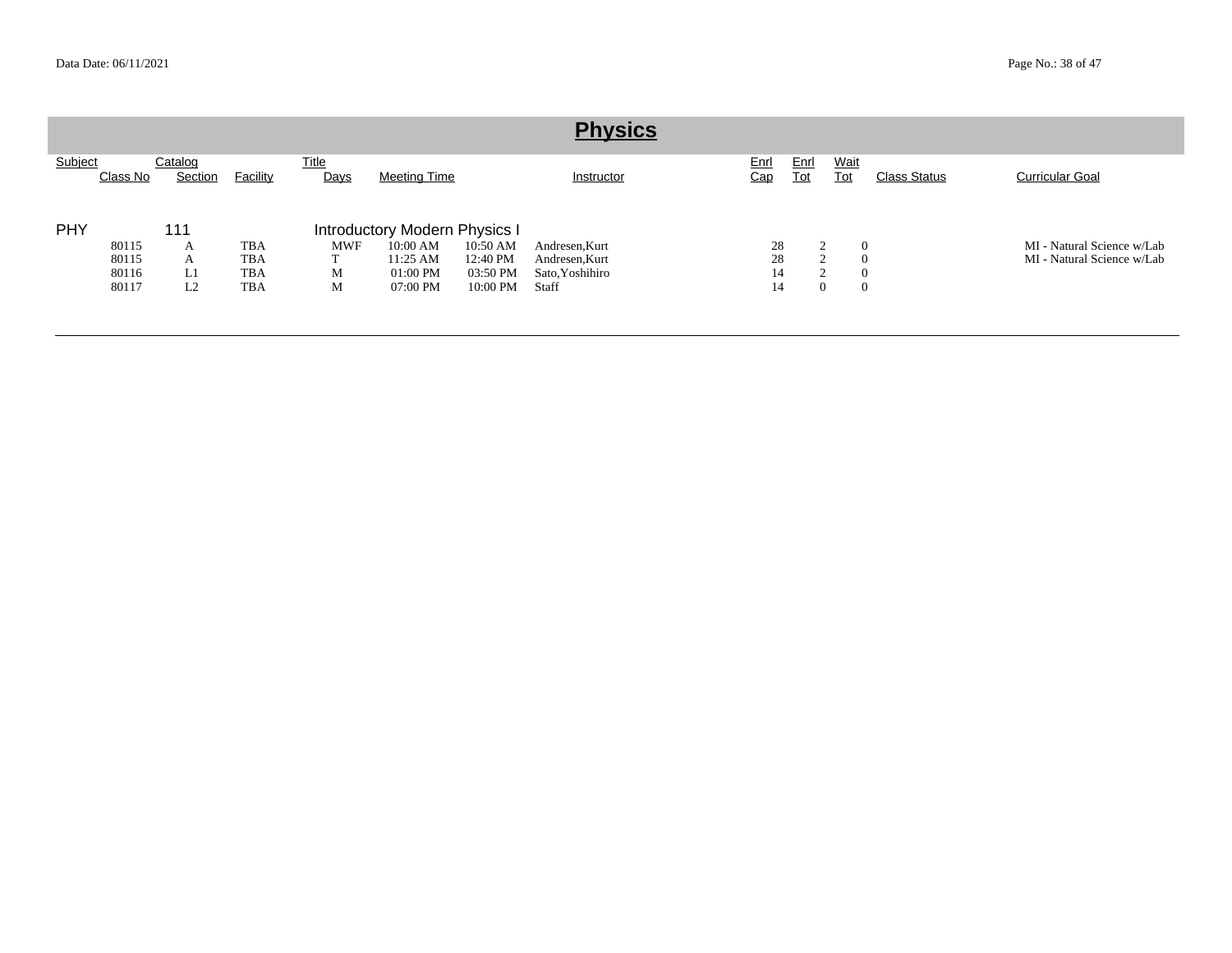|            |          |              |            |              |                               |          | <b>Political Science</b> |                 |                                        |             |                     |                        |
|------------|----------|--------------|------------|--------------|-------------------------------|----------|--------------------------|-----------------|----------------------------------------|-------------|---------------------|------------------------|
|            |          |              |            |              |                               |          |                          |                 |                                        |             |                     |                        |
| Subject    |          | Catalog      |            | <b>Title</b> |                               |          |                          | Enrl            | Enrl                                   | <b>Wait</b> |                     |                        |
|            | Class No | Section      | Facility   | Days         | <b>Meeting Time</b>           |          | Instructor               | Cap             | $\overline{\text{Tot}}$                | <b>Tot</b>  | <b>Class Status</b> | <b>Curricular Goal</b> |
|            |          |              |            |              |                               |          |                          |                 |                                        |             |                     |                        |
|            |          |              |            |              |                               |          |                          |                 |                                        |             |                     |                        |
| <b>POL</b> |          | 101          |            |              | American Government           |          |                          |                 |                                        |             |                     |                        |
|            | 80127    | A            | <b>TBA</b> | TR           | 08:30 AM                      | 09:45 AM | Staff                    | 25              | $\overline{4}$                         |             | $\overline{0}$      | MI - Social Science    |
|            | 80128    | $\, {\bf B}$ | <b>TBA</b> | TR           | $10:00$ AM                    | 11:15 AM | Staff                    | 25              | 11                                     |             | $\mathbf{0}$        | MI - Social Science    |
|            | 80387    | $\mathsf{C}$ | <b>TBA</b> | <b>MWF</b>   | 11:00 AM                      | 11:50 AM | Boddery, Scott Simon     | 25              | 15                                     |             |                     | MI - Social Science    |
|            |          |              |            |              |                               |          |                          |                 |                                        |             |                     |                        |
|            |          |              |            |              |                               |          |                          |                 |                                        |             |                     |                        |
|            |          |              |            |              |                               |          |                          |                 |                                        |             |                     |                        |
| <b>POL</b> |          | 102          |            |              | Intro to Political Thought    |          |                          |                 |                                        |             |                     |                        |
|            | 80129    | A            | <b>TBA</b> | <b>TR</b>    | 08:30 AM                      | 09:45 AM | Pham.Kevin Doan          | 25              | 9                                      |             | $\overline{0}$      | MI - Social Science    |
|            | 80188    | $\mathbf{B}$ | <b>TBA</b> | <b>TR</b>    | $10:00$ AM                    | 11:15 AM | Pham, Kevin Doan         | 25              | 16                                     |             | $\mathbf{0}$        | MI - Social Science    |
|            |          |              |            |              |                               |          |                          |                 |                                        |             |                     |                        |
|            |          |              |            |              |                               |          |                          |                 |                                        |             |                     |                        |
| POL        |          | 103          |            |              | Intro International Relations |          |                          |                 |                                        |             |                     |                        |
|            | 80241    | A            | <b>TBA</b> | <b>MWF</b>   | 09:00 AM                      | 09:50 AM | Staff                    | 25              | 8                                      |             | $\boldsymbol{0}$    | MI - Social Science    |
|            | 80336    | $\, {\bf B}$ | <b>TBA</b> | <b>MWF</b>   | 10:00 AM                      | 10:50 AM | Staff                    | $\frac{25}{25}$ | $\begin{array}{c} 13 \\ 9 \end{array}$ |             |                     | MI - Social Science    |
|            | 80662    | $\mathsf{C}$ | <b>TBA</b> | <b>MWF</b>   | 12:00 PM                      | 12:50 PM | Hartzell, Caroline A.    |                 |                                        |             | $\Omega$            | MI - Social Science    |
|            |          |              |            |              |                               |          |                          |                 |                                        |             |                     |                        |
|            |          |              |            |              |                               |          |                          |                 |                                        |             |                     |                        |
| <b>POL</b> |          | 104          |            |              | Intro to Comparative Politics |          |                          |                 |                                        |             |                     |                        |
|            | 80130    | A            | <b>TBA</b> | <b>TR</b>    | $10:00$ AM                    | 11:15 AM | Woo, Ae sil              | 25              | 12                                     |             | $\mathbf{0}$        | MI - Social Science    |
|            | 84020    | B            | <b>TBA</b> | <b>MWF</b>   | 10:00 AM                      | 10:50 AM | Page, Douglas DuPre      | 25              | 18                                     |             | $\mathbf{0}$        | MI - Social Science    |
|            |          |              |            |              |                               |          |                          |                 |                                        |             |                     |                        |
|            |          |              |            |              |                               |          |                          |                 |                                        |             |                     |                        |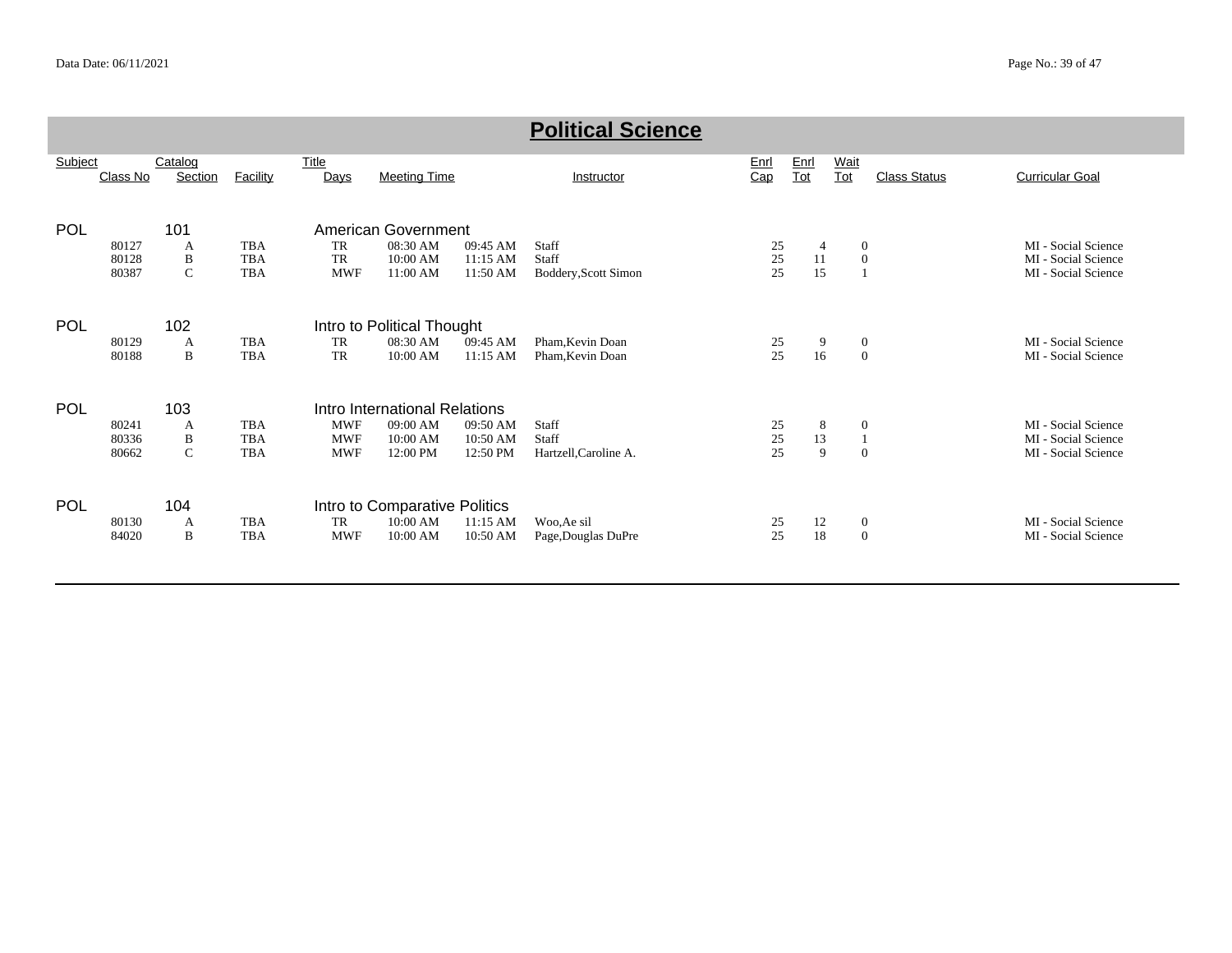|                      |                    |          |                      |                                         | <b>Portuguese</b>          |                           |                    |                           |                     |                        |
|----------------------|--------------------|----------|----------------------|-----------------------------------------|----------------------------|---------------------------|--------------------|---------------------------|---------------------|------------------------|
| Subject<br>Class No  | Catalog<br>Section | Facility | <u>Title</u><br>Days | <b>Meeting Time</b>                     | Instructor                 | <u>Enrl</u><br><u>Cap</u> | Enrl<br><b>Tot</b> | <u>Wait</u><br><b>Tot</b> | <b>Class Status</b> | <b>Curricular Goal</b> |
| <b>PORT</b><br>83955 | 105<br>A           | TBA      | <b>MWF</b>           | Accelerated Elem Portuguese<br>09:00 AM | 09:50 AM<br>Yager, Kent D. | 12                        |                    | $\overline{0}$            |                     |                        |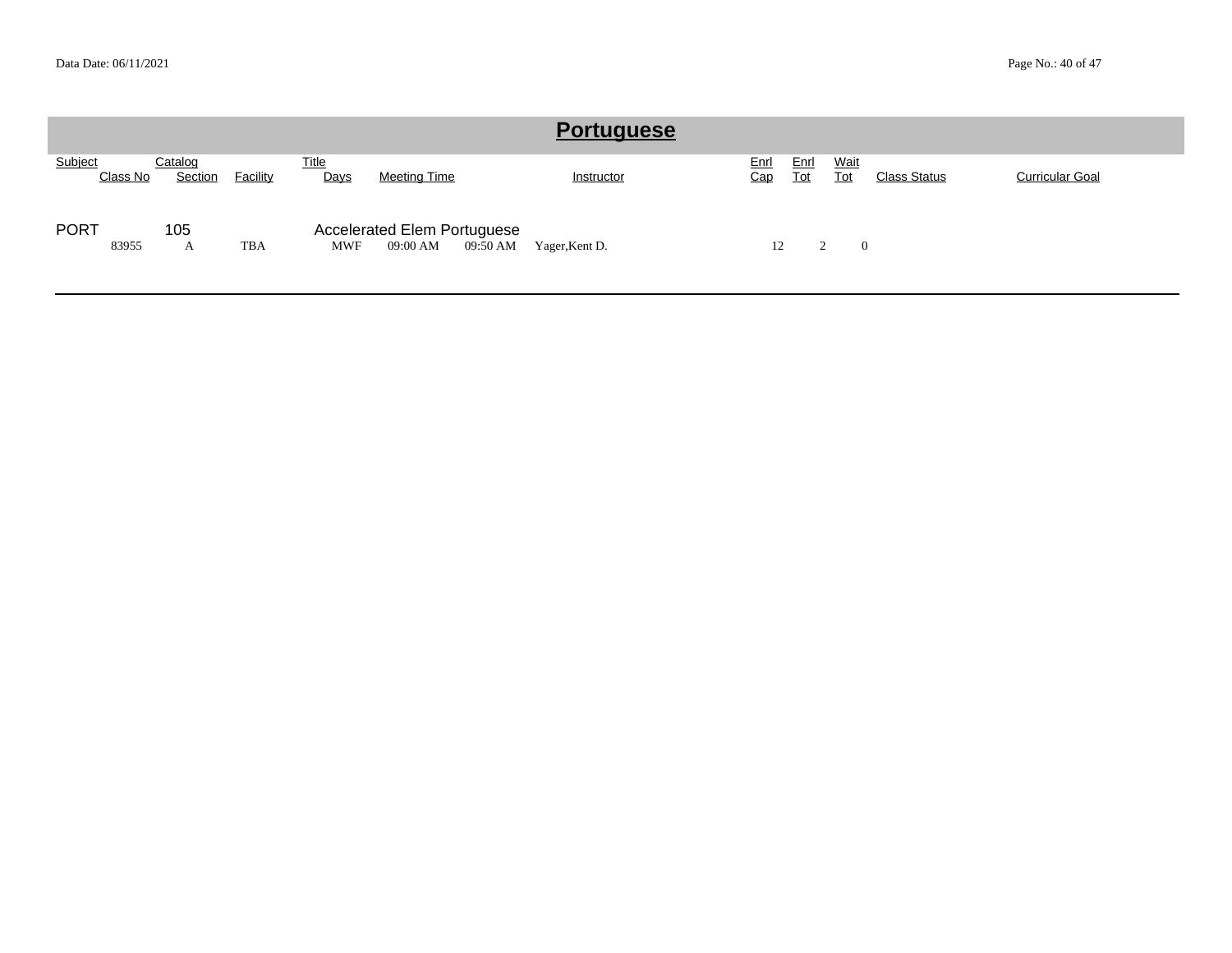|              |                           |            |              |                            |          | <b>Psychology</b>          |        |                |                |                     |                        |
|--------------|---------------------------|------------|--------------|----------------------------|----------|----------------------------|--------|----------------|----------------|---------------------|------------------------|
|              |                           |            |              |                            |          |                            |        |                |                |                     |                        |
| Subject      | Catalog                   |            | <b>Title</b> |                            |          |                            | Enrl   | Enrl           | <b>Wait</b>    |                     |                        |
| Class No     | Section                   | Facility   | Days         | <b>Meeting Time</b>        |          | Instructor                 | Cap    | <b>Tot</b>     | <b>Tot</b>     | <b>Class Status</b> | <b>Curricular Goal</b> |
|              |                           |            |              |                            |          |                            |        |                |                |                     |                        |
|              |                           |            |              |                            |          |                            |        |                |                |                     |                        |
| <b>PSYCH</b> | 101                       |            |              | Introduction to Psychology |          |                            |        |                |                |                     |                        |
| 80422        | A                         | TBA        | <b>MWF</b>   | 09:00 AM                   | 09:50 AM | Barlett, Natalie Dawn      | 30     | 6              | $\mathbf{0}$   |                     | MI - Social Science    |
| 80423        | B                         | <b>TBA</b> | <b>MWF</b>   | $01:10$ PM                 | 02:00 PM | Barlett, Natalie Dawn      | 30     | $\overline{7}$ | $\mathbf{0}$   |                     | MI - Social Science    |
| 80424        | $\mathsf{C}$              | <b>TBA</b> | TR           | 10:00 AM                   | 11:15 AM | Delaney, Katherine W.      | $30\,$ | $\overline{7}$ | $\overline{4}$ |                     | MI - Social Science    |
| 80425        | D                         | <b>TBA</b> | WF           | $11:00$ AM                 | 12:15 PM | Clark, Erin R.             | 30     | 5              | $\mathbf{0}$   |                     | MI - Social Science    |
| 80426        | $\boldsymbol{\mathrm{F}}$ | TBA        | <b>MWF</b>   | $01:10$ PM                 | 02:00 PM | Tarner, Nina Louise        | 30     | 6              | $\mathbf{0}$   |                     | MI - Social Science    |
| 80478        | E                         | <b>TBA</b> | <b>MWF</b>   | 11:00 AM                   | 11:50 AM | Tarner, Nina Louise        | 30     | 6              | $\overline{0}$ |                     | MI - Social Science    |
|              |                           |            |              |                            |          |                            |        |                |                |                     |                        |
|              |                           |            |              |                            |          |                            |        |                |                |                     |                        |
| <b>PSYCH</b> | 214                       |            |              | Social Psychology          |          |                            |        |                |                |                     |                        |
| 80238        | A                         | <b>TBA</b> | <b>MWF</b>   | 10:00 AM                   | 10:50 AM | Barlett, Christopher Paul  | 30     | 27             | $\mathcal{F}$  | <b>CLASS CLOSED</b> |                        |
|              |                           |            |              |                            |          |                            |        |                |                |                     |                        |
|              |                           |            |              |                            |          |                            |        |                |                |                     |                        |
| <b>PSYCH</b> | 215                       |            |              | Human Cognition            |          |                            |        |                |                |                     |                        |
| 80320        | A                         | <b>TBA</b> | TR           | 10:00 AM                   | 11:15 AM | Fincher-Kiefer, Rebecca H. | 30     | 30             | $\Omega$       | <b>CLASS CLOSED</b> |                        |
|              |                           |            |              |                            |          |                            |        |                |                |                     |                        |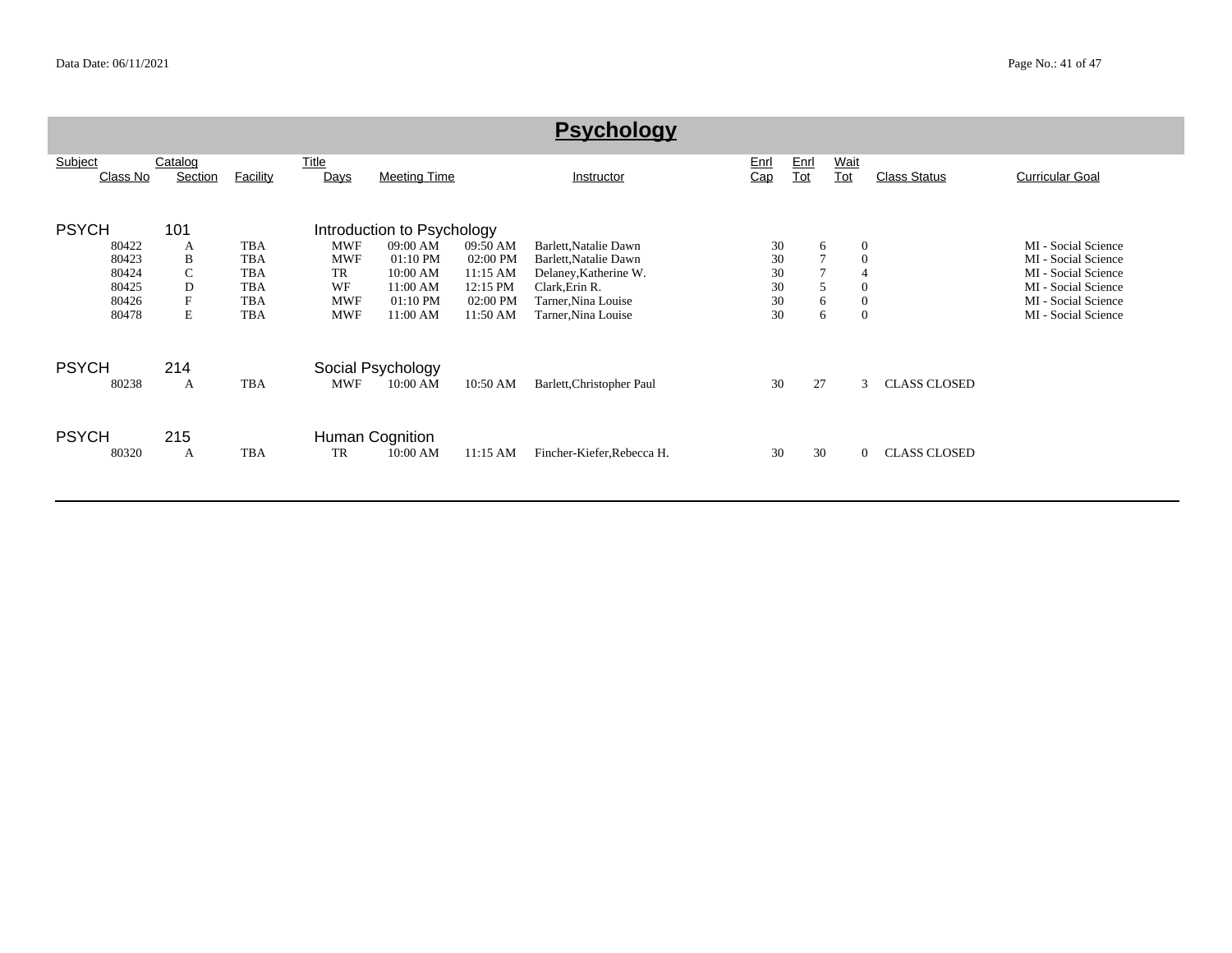|            |          |                    |                 |                      |                                              |          | <b>Religious Studies</b> |                    |                    |                    |                     |                                                                             |
|------------|----------|--------------------|-----------------|----------------------|----------------------------------------------|----------|--------------------------|--------------------|--------------------|--------------------|---------------------|-----------------------------------------------------------------------------|
| Subject    | Class No | Catalog<br>Section | <b>Facility</b> | <u>Title</u><br>Days | <b>Meeting Time</b>                          |          | Instructor               | <b>Enrl</b><br>Cap | Enrl<br><b>Tot</b> | <u>Wait</u><br>Tot | <b>Class Status</b> | <b>Curricular Goal</b>                                                      |
| <b>REL</b> | 80488    | 101<br>A           | <b>TBA</b>      | <b>MW</b>            | Introduction to Religion<br>$02:10$ PM       | 03:25 PM | Sommer, Deborah A.       | 25                 | 13                 |                    | $\overline{0}$      | MI - Humanities                                                             |
| <b>REL</b> | 80062    | 205<br>A           | <b>TBA</b>      | MW                   | History Literat& Rel NewTestam<br>12:45 PM   | 02:00 PM | Myers, Charles D.        | 25                 | -11                |                    | $\overline{0}$      | MI - Humanities                                                             |
| <b>REL</b> | 80334    | 226<br>A           | <b>TBA</b>      | WF                   | Native American Rel Traditions<br>$11:00$ AM | 12:15 PM | Walsh, David             | 25                 | 18                 |                    | 2                   | <b>Conceptualizing Diversity</b><br>Global Understanding<br>MI - Humanities |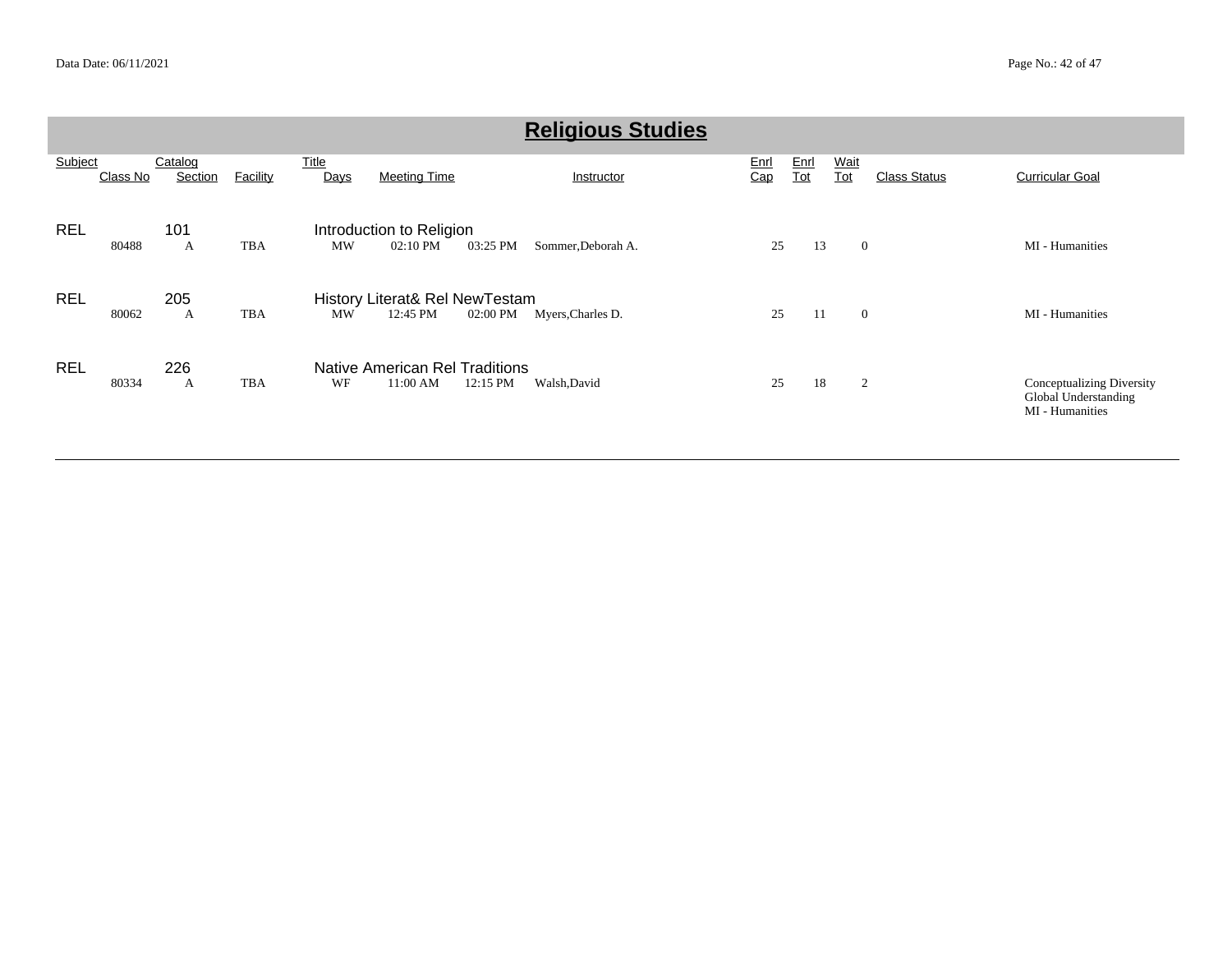|            |          |             |            |              |                           |          | <b>Sociology</b>     |             |            |                            |                        |
|------------|----------|-------------|------------|--------------|---------------------------|----------|----------------------|-------------|------------|----------------------------|------------------------|
|            |          |             |            |              |                           |          |                      |             |            |                            |                        |
| Subject    |          | Catalog     |            | <u>Title</u> |                           |          |                      | <u>Enrl</u> | Enrl       | <u>Wait</u>                |                        |
|            | Class No | Section     | Facility   | <u>Days</u>  | <b>Meeting Time</b>       |          | Instructor           | Cap         | <b>Tot</b> | Tot<br><b>Class Status</b> | <b>Curricular Goal</b> |
|            |          |             |            |              |                           |          |                      |             |            |                            |                        |
|            |          |             |            |              |                           |          |                      |             |            |                            |                        |
| <b>SOC</b> |          | 101         |            |              |                           |          |                      |             |            |                            |                        |
|            |          |             |            |              | Introduction to Sociology |          |                      |             |            |                            |                        |
|            | 80612    | A           | <b>TBA</b> | <b>MWF</b>   | 02:10 PM                  | 03:25 PM | Staff                | 25          | 11         | $\bf{0}$                   | MI - Social Science    |
|            | 80613    | B           | <b>TBA</b> | <b>MWF</b>   | 11:00 AM                  | 12:15 PM | Staff                | 25          | 14         |                            | MI - Social Science    |
|            |          |             |            |              |                           |          |                      |             |            |                            |                        |
|            |          |             |            |              |                           |          |                      |             |            |                            |                        |
|            |          |             |            |              |                           |          |                      |             |            |                            |                        |
| <b>SOC</b> |          | 103         |            |              | Introduction to Sociology |          |                      |             |            |                            |                        |
|            | 80251    | A           | <b>TBA</b> | <b>MWF</b>   | 09:00 AM                  | 09:50 AM | Betances, Emelio R.  | 25          | 5          | $\overline{0}$             | MI - Social Science    |
|            | 80435    | B           | <b>TBA</b> | TR           | $10:00$ AM                | 11:15 AM | Harger, Brent Darren | 25          | 15         | 3                          | MI - Social Science    |
|            | 83933    | $\mathbf C$ | <b>TBA</b> | TR           | $01:10$ PM                | 02:25 PM | Lee, Jaein           | 25          | 6          | $\overline{0}$             | MI - Social Science    |
|            |          |             |            |              |                           |          |                      |             |            |                            |                        |
|            |          |             |            |              |                           |          |                      |             |            |                            |                        |
|            |          |             |            |              |                           |          |                      |             |            |                            |                        |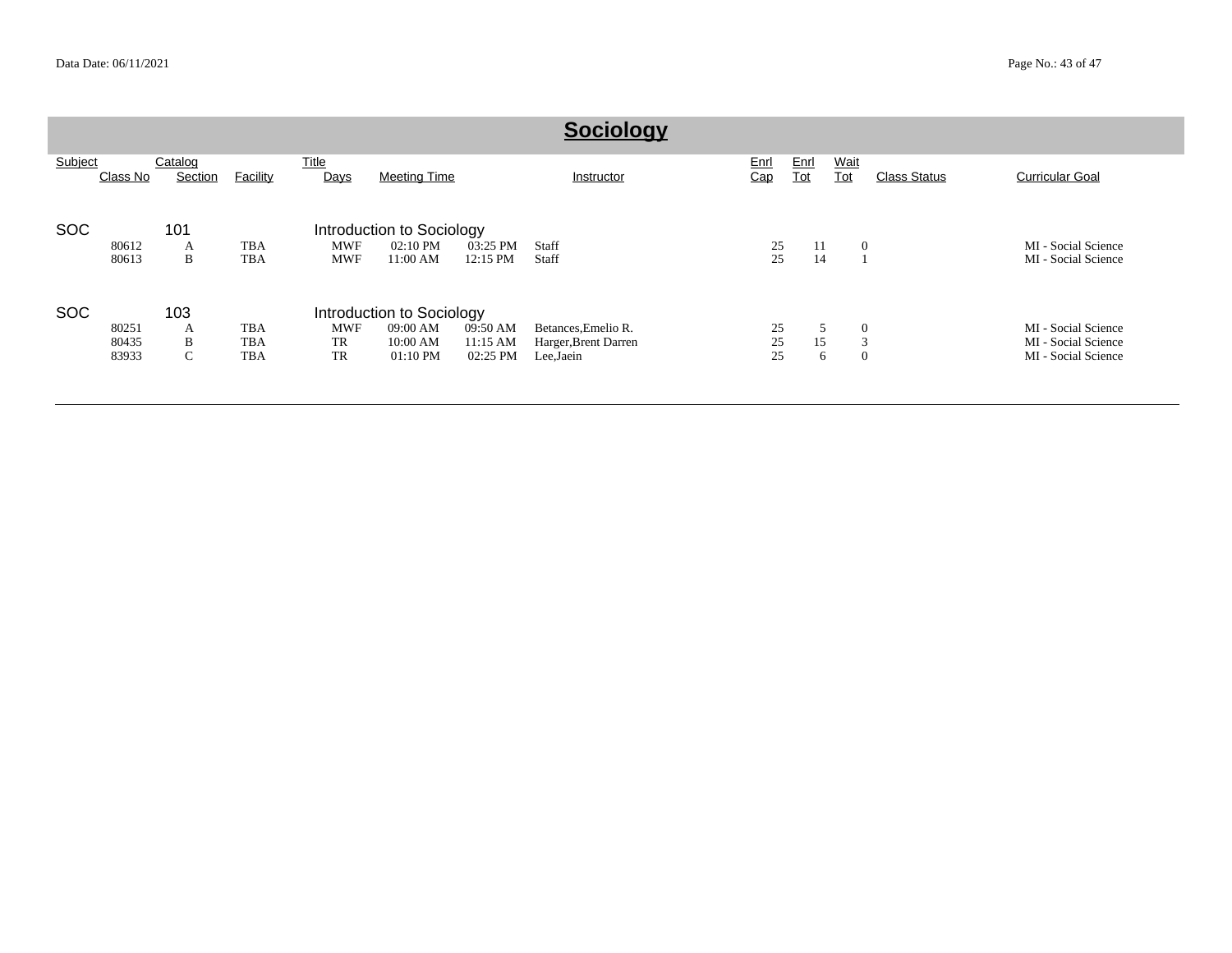|             |                |                           |                          |                          |                                       |                      | <b>Spanish</b>                           |          |                                  |                                  |                     |                        |
|-------------|----------------|---------------------------|--------------------------|--------------------------|---------------------------------------|----------------------|------------------------------------------|----------|----------------------------------|----------------------------------|---------------------|------------------------|
| Subject     |                | Catalog                   |                          | Title                    |                                       |                      |                                          | Enrl     | <b>Enrl</b>                      | Wait                             |                     |                        |
|             | Class No       | Section                   | <b>Facility</b>          | Days                     | <b>Meeting Time</b>                   |                      | Instructor                               | Cap      | $Tot$                            | $Tot$                            | <b>Class Status</b> | <b>Curricular Goal</b> |
|             |                |                           |                          |                          |                                       |                      |                                          |          |                                  |                                  |                     |                        |
| <b>SPAN</b> |                |                           |                          |                          |                                       |                      |                                          |          |                                  |                                  |                     |                        |
|             | 80027          | 101<br>A                  | TBA                      | <b>MWF</b>               | <b>Elementary Spanish</b><br>08:00 AM | 08:50 AM             | Sommers, Barbara J.                      | 18       | 6                                | $\overline{0}$                   |                     |                        |
|             | 80328          | B                         | <b>TBA</b>               | <b>MWF</b>               | $09:00$ AM                            | 09:50 AM             | Sommers, Barbara J.                      | 18       | $\sqrt{5}$                       | $\mathbf{0}$                     |                     |                        |
|             | 80329          | $\mathbf C$               | TBA                      | <b>MWF</b>               | 10:00 AM                              | 10:50 AM             | Dumont, Jennifer Kelley                  | 18       | $\overline{5}$                   | $\mathbf{0}$                     |                     |                        |
|             | 80330          | $\mathbf E$               | <b>TBA</b>               | <b>MWF</b>               | 12:00 PM                              | 12:50 PM             | Dumont, Jennifer Kelley                  | 18       | $\boldsymbol{7}$                 | $\mathbf{0}$                     |                     |                        |
|             | 80331          | D                         | <b>TBA</b>               | <b>MWF</b>               | 11:00 AM                              | 11:50 AM             | Dumont, Jennifer Kelley                  | 18       | 14                               | $\mathbf{0}$                     |                     |                        |
|             |                |                           |                          |                          |                                       |                      |                                          |          |                                  |                                  |                     |                        |
|             |                |                           |                          |                          |                                       |                      |                                          |          |                                  |                                  |                     |                        |
| <b>SPAN</b> |                | 102                       |                          |                          | <b>Elementary Spanish</b>             |                      |                                          |          |                                  |                                  |                     |                        |
|             | 80332<br>80333 | A<br>$\mathsf{C}$         | <b>TBA</b><br><b>TBA</b> | <b>MWF</b><br><b>MWF</b> | 09:00 AM<br>11:00 AM                  | 09:50 AM<br>11:50 AM | Staff<br>Sommers, Barbara J.             | 18<br>18 | $\overline{4}$<br>$\overline{4}$ | $\mathbf{0}$<br>$\overline{0}$   |                     |                        |
|             | 80389          | D                         | <b>TBA</b>               | MWF                      | 12:00 PM                              | 12:50 PM             | Staff                                    | 18       | 3                                | $\mathbf{0}$                     |                     |                        |
|             | 80394          | E                         | <b>TBA</b>               | <b>MWF</b>               | 01:10 PM                              | 02:00 PM             | Arroyo Garcia, Covadonga                 | 18       | $\overline{7}$                   | $\mathbf{0}$                     |                     |                        |
|             |                |                           |                          |                          |                                       |                      |                                          |          |                                  |                                  |                     |                        |
|             |                |                           |                          |                          |                                       |                      |                                          |          |                                  |                                  |                     |                        |
| <b>SPAN</b> |                | 201                       |                          |                          | Intermediate Spanish                  |                      |                                          |          |                                  |                                  |                     |                        |
|             | 80028          | A                         | <b>TBA</b>               | <b>MWF</b>               | 08:00 AM                              | 08:50 AM             | Staff                                    | 18       | $\boldsymbol{0}$                 | $\boldsymbol{0}$                 |                     |                        |
|             | 80029<br>80227 | B<br>$\mathbf D$          | <b>TBA</b><br><b>TBA</b> | <b>MWF</b><br><b>MWF</b> | 09:00 AM<br>11:00 AM                  | 09:50 AM<br>11:50 AM | Arroyo Garcia, Covadonga<br>Perez, Maria | 18<br>18 | 5<br>$\tau$                      | $\mathbf{0}$<br>$\boldsymbol{0}$ |                     |                        |
|             | 80280          | $\mathbf C$               | <b>TBA</b>               | <b>MWF</b>               | 10:00 AM                              | 10:50 AM             | Arroyo Garcia, Covadonga                 | 18       | 6                                | $\mathbf{0}$                     |                     |                        |
|             | 80467          | E                         | TBA                      | <b>MWF</b>               | 12:00 PM                              | 12:50 PM             | Staff                                    | 18       | $\mathfrak{Z}$                   | $\mathbf{0}$                     |                     |                        |
|             | 80528          | $\boldsymbol{\mathrm{F}}$ | <b>TBA</b>               | <b>MWF</b>               | 01:10 PM                              | 02:00 PM             | Perez, Maria                             | 18       | $\tau$                           | $\mathbf{0}$                     |                     |                        |
|             | 80531          | G                         | <b>TBA</b>               | <b>MWF</b>               | 02:10 PM                              | 03:00 PM             | Staff                                    | 18       | 2                                | $\mathbf{0}$                     |                     |                        |
|             |                |                           |                          |                          |                                       |                      |                                          |          |                                  |                                  |                     |                        |
|             |                |                           |                          |                          |                                       |                      |                                          |          |                                  |                                  |                     |                        |
| <b>SPAN</b> | 80281          | 202<br>A                  | <b>TBA</b>               | <b>MWF</b>               | Intermediate Spanish<br>09:00 AM      | 09:50 AM             | Staff                                    | 18       | $\overline{4}$                   | $\mathbf{0}$                     |                     |                        |
|             | 80282          | B                         | <b>TBA</b>               | <b>MWF</b>               | 10:00 AM                              | 10:50 AM             | Perez, Maria                             | 18       | $\overline{9}$                   | $\mathbf{0}$                     |                     |                        |
|             | 83926          | $\mathsf{C}$              | TBA                      | <b>MWF</b>               | 11:00 AM                              | 11:50 AM             | Staff                                    | 18       | 6                                | $\overline{0}$                   |                     | Second Language        |
|             |                |                           |                          |                          |                                       |                      |                                          |          |                                  |                                  |                     |                        |
|             |                |                           |                          |                          |                                       |                      |                                          |          |                                  |                                  |                     |                        |
| <b>SPAN</b> |                | 301                       |                          |                          | Span Comp, Conv & Cult                |                      |                                          |          |                                  |                                  |                     |                        |
|             | 80030          | $\, {\bf B}$              | <b>TBA</b>               | <b>MWF</b>               | 09:00 AM                              | 09:50 AM             | Trigo, Beatriz                           | 12       | $\mathbf{1}$                     | $\boldsymbol{0}$                 |                     |                        |
|             | 80201<br>80283 | C<br>A                    | <b>TBA</b><br><b>TBA</b> | <b>MWF</b><br><b>MWF</b> | 10:00 AM<br>08:00 AM                  | 10:50 AM<br>08:50 AM | Calvillo, Veronica<br>Trigo, Beatriz     | 12<br>12 | $\,8\,$<br>$\sqrt{2}$            | $\mathbf{0}$<br>$\mathbf{0}$     |                     |                        |
|             | 80853          | D                         | <b>TBA</b>               | <b>MWF</b>               | 11:00 AM                              | 11:50 AM             | Oechler, Christopher Carl                | 12       | $\mathbf{1}$                     | $\boldsymbol{0}$                 |                     |                        |
|             | 83927          | E                         | TBA                      | <b>MWF</b>               | 01:10 PM                              | 02:00 PM             | Oechler, Christopher Carl                | 12       | 5                                | $\mathbf{0}$                     |                     |                        |
|             |                |                           |                          |                          |                                       |                      |                                          |          |                                  |                                  |                     |                        |
|             |                |                           |                          |                          |                                       |                      |                                          |          |                                  |                                  |                     |                        |
| <b>SPAN</b> |                | 302                       |                          |                          | CCC- Heritage Learners of Span        |                      |                                          |          |                                  |                                  |                     |                        |
|             | 80450          | A                         | <b>TBA</b>               | <b>MWF</b>               | $11:00 \text{ AM}$                    |                      | 11:50 AM Calvillo, Veronica              | 12       | 8                                | $\overline{0}$                   |                     |                        |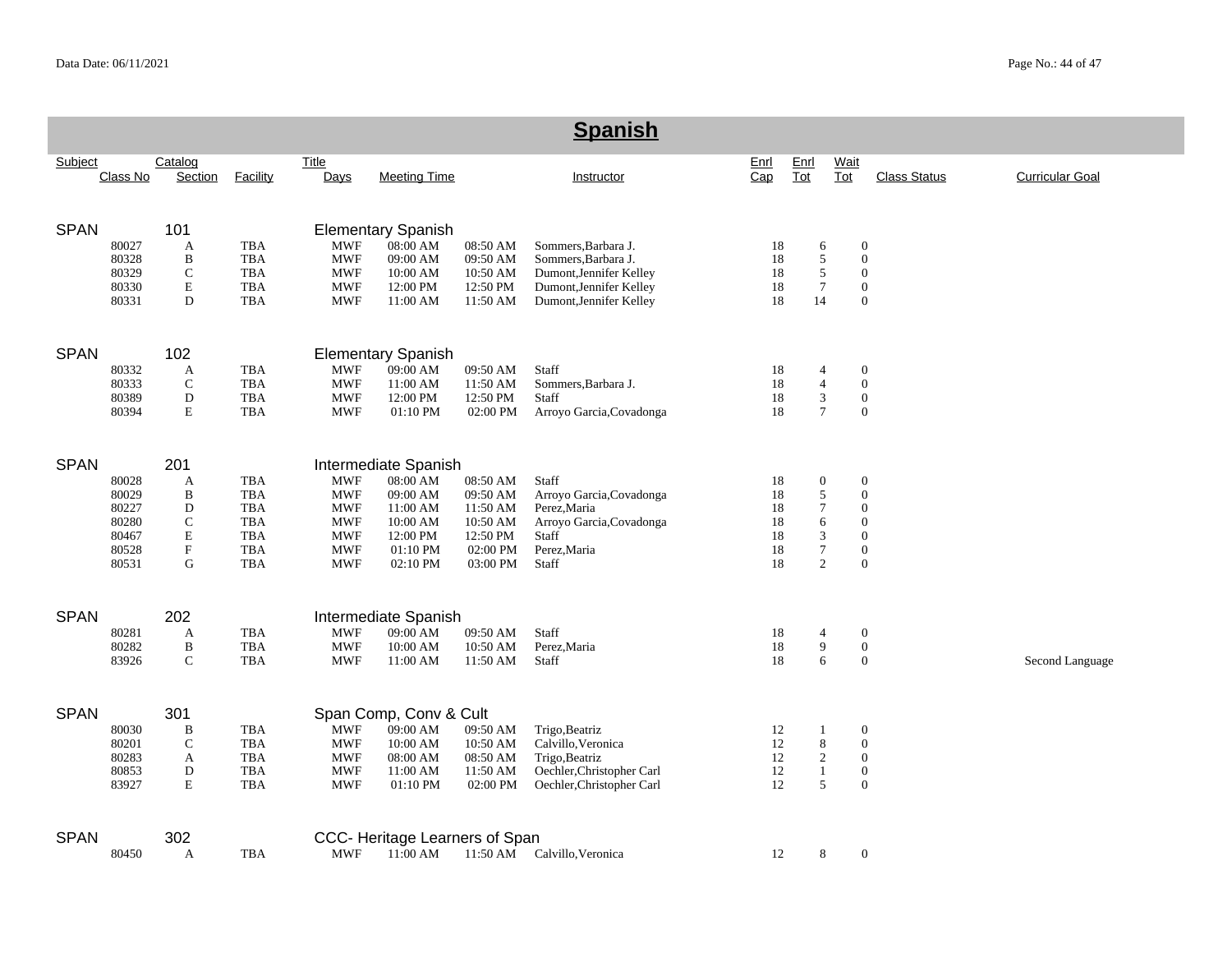Data Date: 06/11/2021 Page No.: 45 of 47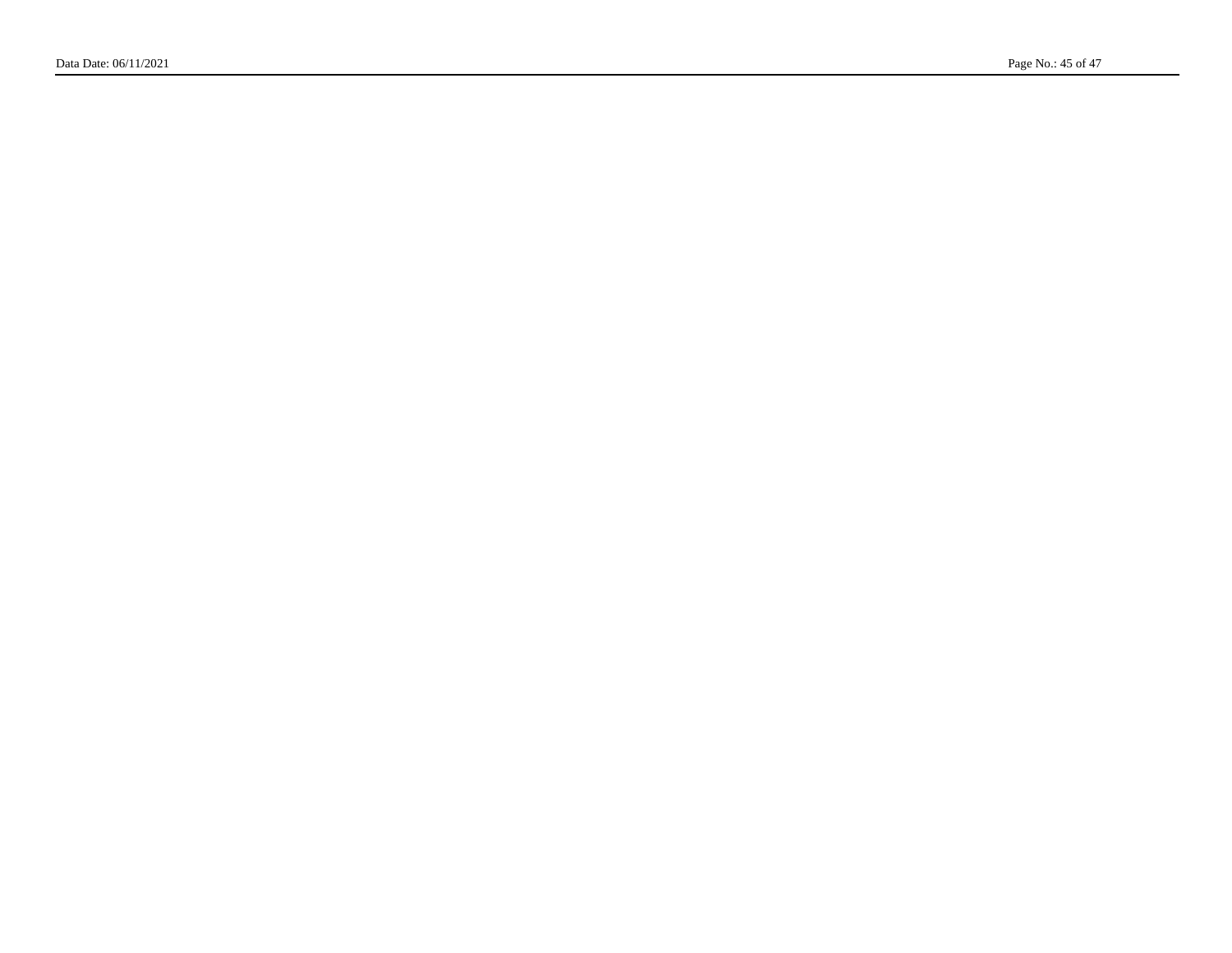|            |                |                    |                          |                      |                                                                               | <b>Theatre Arts</b> |                        |                                                 |                     |                        |
|------------|----------------|--------------------|--------------------------|----------------------|-------------------------------------------------------------------------------|---------------------|------------------------|-------------------------------------------------|---------------------|------------------------|
| Subject    | Class No       | Catalog<br>Section | Facility                 | <b>Title</b><br>Days | <b>Meeting Time</b>                                                           | Instructor          | Enrl<br>$\mathbf{Cap}$ | Enrl<br><u>Wait</u><br><b>Tot</b><br><b>Tot</b> | <b>Class Status</b> | <b>Curricular Goal</b> |
| <b>THA</b> | 80097          | 105<br>A           | <b>TBA</b>               | TR                   | Introduction to Theatre Arts<br>$10:00$ AM<br>$11:15$ AM                      | Staff               | 25                     | 9                                               | 2                   | MI - Arts              |
| <b>THA</b> | 80098<br>83919 | 120<br>A<br>B      | <b>TBA</b><br><b>TBA</b> | MW<br>TR             | <b>Fundamentals of Acting</b><br>11:00 AM<br>12:15 PM<br>08:30 AM<br>09:45 AM | Staff<br>Staff      | 18<br>18               | 10<br>8                                         | $\mathbf{1}$<br>3   | MI - Arts<br>MI - Arts |
| <b>THA</b> | 80258          | 163<br>A           | <b>TBA</b>               | TR                   | Introduction to The Dance<br>02:35 PM<br>03:50 PM                             | Staff               | 20                     | 15                                              |                     | MI - Arts              |